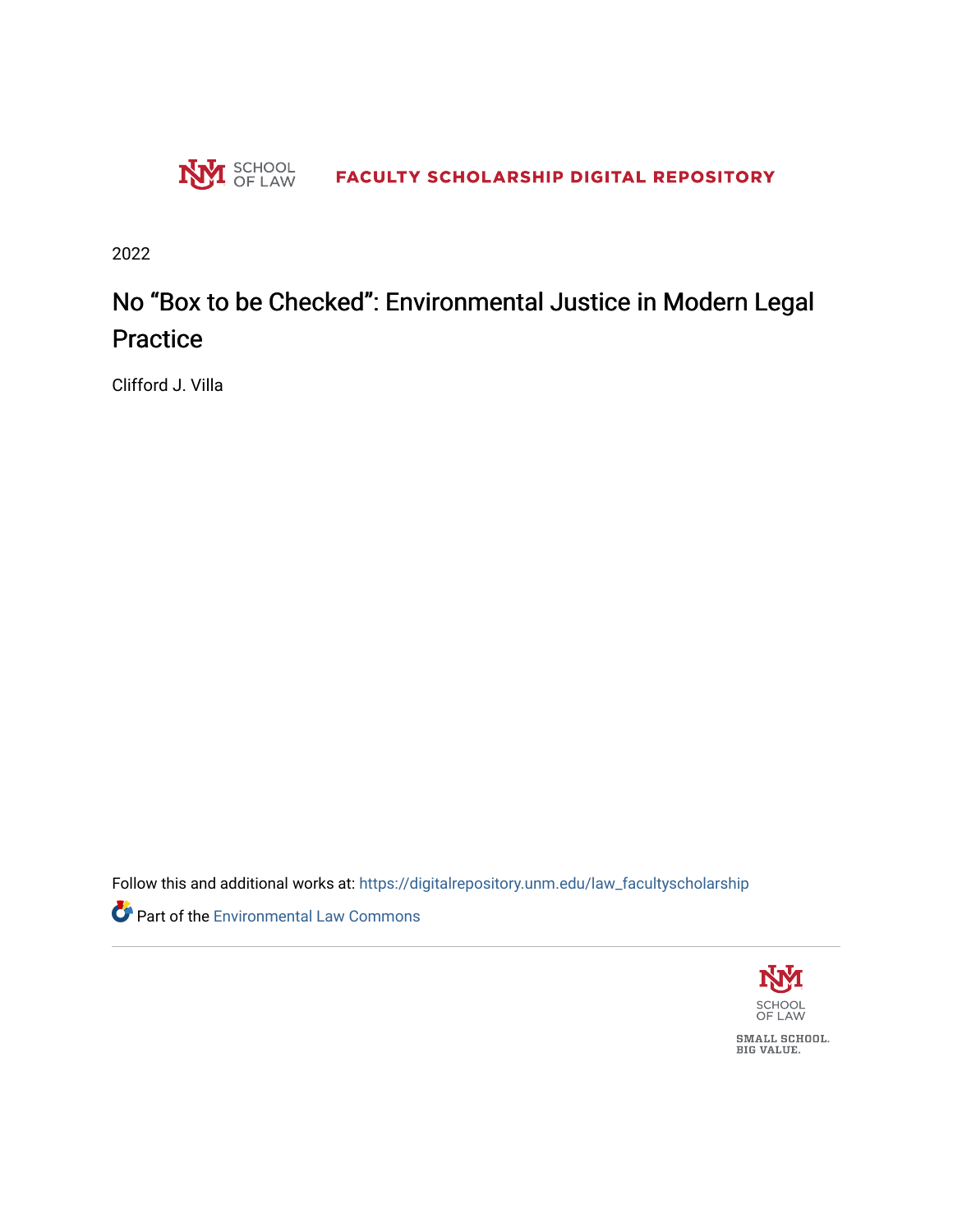# NO "BOX TO BE CHECKED": ENVIRONMENTAL JUSTICE IN MODERN LEGAL PRACTICE

#### CLIFFORD J. VILLA\*

#### ABSTRACT

*For nearly thirty years, environmental justice has been part of our civic conversation and included in the mission of federal agencies. But while public attention to environmental justice has waxed and waned over time, environmental justice principles have endured and developed into rules of law. This development may be expected to continue and accelerate with recent events such as the nationwide outcry after the police killing of George Floyd in 2020, the disparate impacts of COVID-19 on people of color, and the express priorities of the Biden administration. This paper seeks to help legal practitioners and other interested parties comprehend the meaning and requirements of environmental justice, as revealed in part through developments in agency policy and case law over the last three decades. Through this understanding, legal counsel and community advocates may serve both their clients and the broader public interest as we collectively seek a more just society in a changing world.*

*"[E]nvironmental justice is not merely a box to be checked . . . ."1*

<sup>\*</sup> Ronald and Susan Friedman Professor of Law, University of New Mexico School of Law. At U.N.M., Professor Villa teaches and writes in areas including constitutional rights, environmental law, and environmental justice. Before coming to U.N.M., Prof. Villa practiced law with U.S. EPA headquarters and regional offices for more than twenty years. Views expressed in this Article are the author's alone, and comments are always welcome. This Article was published in original form by the Rocky Mountain Mineral Law Foundation in Proceedings of the 67th Rocky Mountain Mineral Law Institute. Thank you to the students and faculty of Stanford Law School for generous workshopping opportunities. Special thanks to the editors of the New York University Environmental Law Journal for exquisite attention to detail both above and below "the line."

<sup>1</sup> Friends of Buckingham v. State Air Pollution Control Bd., 947 F.3d 68, 92 (4th Cir. 2020).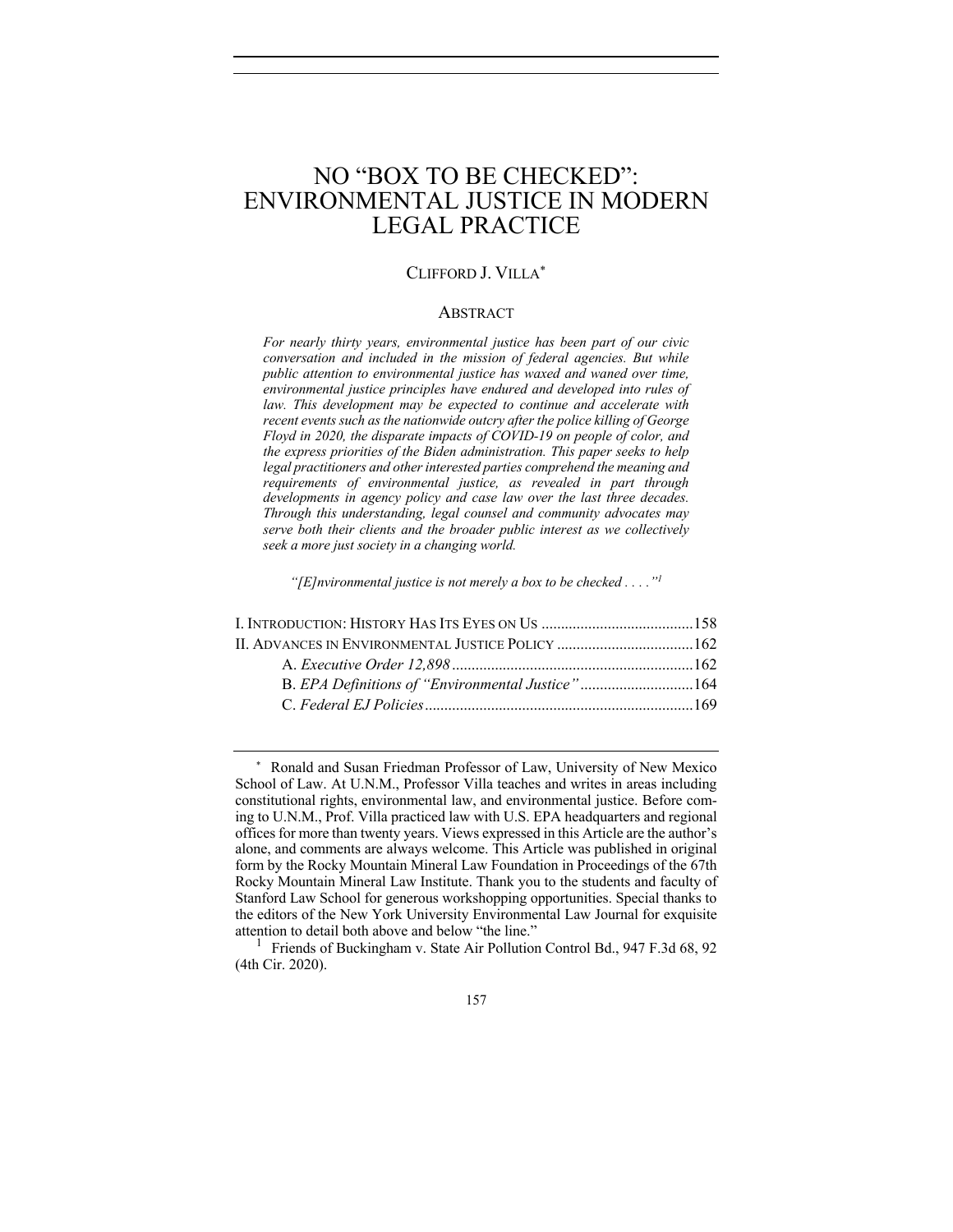| 158 | N.Y.U. ENVIRONMENTAL LAW JOURNAL                                   | [Volume 30] |
|-----|--------------------------------------------------------------------|-------------|
|     |                                                                    |             |
|     |                                                                    |             |
|     |                                                                    |             |
|     |                                                                    |             |
|     | III. EJ CASE LAW GROUNDED IN ENVIRONMENTAL STATUTES178             |             |
|     |                                                                    |             |
|     |                                                                    |             |
|     | IV. EJ CASE LAW GROUNDED IN CONSTITUTIONAL, CIVIL RIGHTS, AND TORT |             |
|     |                                                                    |             |
|     |                                                                    |             |
|     |                                                                    |             |
|     |                                                                    |             |

#### I. INTRODUCTION: HISTORY HAS ITS EYES ON US

Having survived the waxing and waning attention of five presidential administrations before the Biden administration, $<sup>2</sup>$  the move-</sup> ment for environmental justice (EJ) in the United States is here to stay. The EJ movement is also gaining political power<sup>3</sup> and mainstream recognition, $4$  which has been compelled by the growing

 $2 \text{ For a quick review of EJ policy from the administration of President George}$ H.W. Bush through Bill Clinton, George W. Bush, and Barack Obama, see Clifford J. Villa, *Remaking Environmental Justice*, 66 LOYOLA L. REV. 469, 487– 505 (2020). For a review of EJ policy under Donald Trump, see Uma Outka & Elizabeth Kronk Warner, *Reversing Course on Environmental Justice Under the Trump Administration*, 54 WAKE FOREST L. REV. 393 (2019).

<sup>&</sup>lt;sup>3</sup> The Biden administration has appointed advocates for environmental justice throughout the federal government. Such advocates include Michael Regan (Administrator of EPA), Deb Haaland (Secretary of the Interior), Brenda Mallory (Chair of the Council on Environmental Quality), and Marianne Engelman Lado (EPA Deputy General Counsel). *See* HANA VIZCARRA & HANNAH PERLS, HARV. ENV'T & ENERGY L. PROGRAM, BIDEN'S FIRST 100 DAYS OF CLIMATE ACTION, at 1 (May 11, 2021), http://eelp.law.harvard.edu/wp-content/uploads/Bidens-First-100-Days-FINAL.pdf.

<sup>4</sup> *See, e.g.*, Alejandra Borunda, *The Origins of Environmental Justice – And Why It's Finally Getting the Attention It Deserves*, NAT'L GEOGRAPHIC (Feb. 24, 2021), https://www.nationalgeographic.com/environment/article/environmentaljustice-origins-why-finally-getting-the-attention-it-deserves; Jamil Smith, *Another Reason We Can't Breathe*, ROLLING STONE (Oct. 27, 2020), https://www.rollingstone.com/politics/politics-features/environmental-justicejoe-biden-plan-2020-analysis-1081802; Destiny Hodges, *The Mainstream Climate Movement Suppresses Black Voices*, TEEN VOGUE (Feb. 12, 2021), https://www.teenvogue.com/story/power-shift-2021-angela-davis.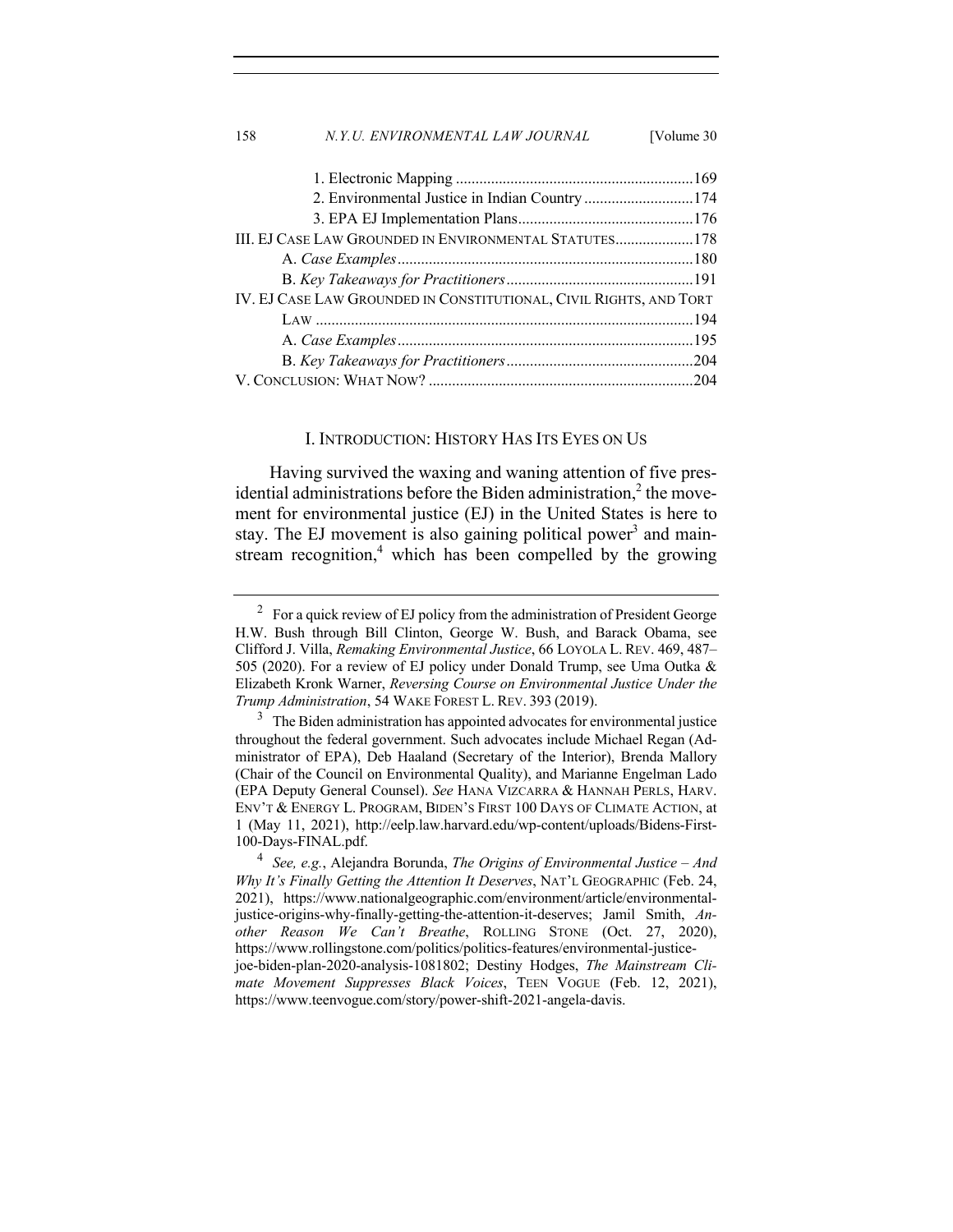reckoning with race discrimination in our country<sup>5</sup> and acknowledgement of the disparate impacts of climate change $<sup>6</sup>$  and COVID-</sup> 19 on people of color.<sup>7</sup> But what *is* "environmental justice"? And what will the renewed emphasis on environmental justice across the states, $8 \text{ in Congress}, 9 \text{ and now atop the agenda for the Biden admin-}$ istration<sup>10</sup> mean for you and your practice? While "history has its eyes on us,"<sup>11</sup> will you be a part of the solution?

As a professor of law, I am bound to approach these questions with a hypothetical. So imagine this scenario. You are in-house

<sup>6</sup> *See, e.g*., Maxine Burkett, *Just Solutions to Climate Change: A Climate Justice Proposal for a Domestic Clean Development Mechanism*, 56 BUFF. L. REV. 169, 178 (2008) (noting that, for example, "people of color would be more likely to die in a heat wave and to suffer more from heat-related stress and illness").

 $7\;$  For data and analysis documenting the disparate impacts of COVID-19 during the first 12 months of the pandemic, see *The COVID Racial Data Tracker*, THE COVID TRACKING PROJECT, https://covidtracking.com/race (Mar. 7, 2021) (concluding generally that "COVID-19 is affecting Black, Indigenous, Latinx, and other people of color the most").

<sup>8</sup> For an excellent summary of recent EJ legislation among the states, see Michael B. Gerrard & Edward McTiernan, *Emerging State-Level Environmental Justice Laws*, N.Y. L.J., May 13, 2021, at 3.

<sup>9</sup> Among the multiple pieces of EJ legislation recently introduced in Congress is the Environmental Justice for All Act, S. 4401, 116th Cong. (2020); H.R. 5986, 116th Cong. (2020). The legislation was reintroduced in both the House and Senate on March 18, 2021. *See* Environmental Justice for All Act, S.872, 117th Cong. (2021), H.R. 2021, 117th Cong. (2021); Yvette Cabrera, *A Groundbreaking Environmental Justice Bill Is Poised to Become Law*, GRIST (Mar. 19, 2021), https://grist.org/equity/democrats-congress-environmental-justice-tammy-duckworth.

<sup>10</sup> As one extraordinary demonstration of President Biden's commitment to environmental justice, the President signed an executive order within hours of his inauguration on Jan. 20, 2021, directing that "the Federal Government . . . must advance environmental justice." *See* Protecting Public Health and the Environment and Restoring Science to Tackle the Climate Crisis, Exec. Order No. 13,990, 86 Fed. Reg. 7037 (Jan. 20, 2021).

<sup>11</sup> *Cf*. Amanda Gorman, *The Hill We Climb* (the Biden-Harris inaugural poem) ("For while we have our eyes on the future / history has its eyes on us.").

<sup>&</sup>lt;sup>5</sup> By one account, the Black Lives Matter protests, which surged in 2020 in nearly 550 places across the United States after the police murders of Breonna Taylor, George Floyd, and other innocent Black citizens, constituted "the largest movement in the country's history." Larry Buchanan, Quoctrung Bui & Jugal K. Patel, *Black Lives Matter May Be the Largest Movement in U.S. History*, N.Y. TIMES, (July 3, 2020), https://nyti.ms/2ZqRyOU.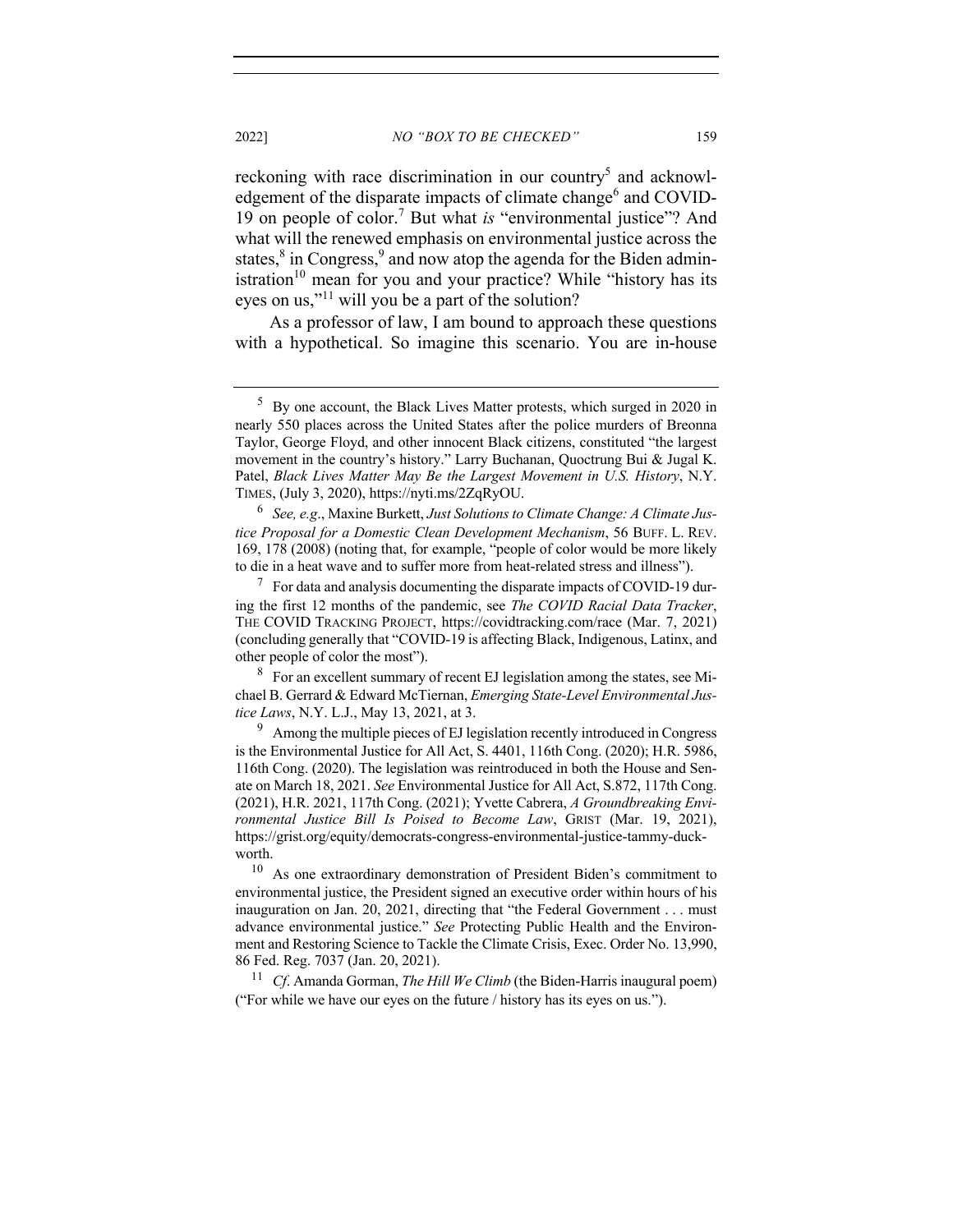counsel for a private company contracted to construct a pipeline to transport natural gas 600 miles across the southeastern United States. In order to move the natural gas over this distance, the pipeline will require a series of "compressor stations" powered by natural gas turbines. Turbine emissions, including nitrous oxides and fine particulate matter, will require permits from state agencies authorized to implement the federal Clean Air Act  $(CAA)$ .<sup>12</sup>

In preparing the air permit applications, you note that construction of Compressor Station 1 is planned in a community of Bolling County where EPA data indicate there is a 39 percent "minority" population. However, an actual door-to-door survey of households within one mile of the planned Station 1 indicates the surrounding community is made up of 83 percent minority residents, including 62 percent Black residents. In public meetings on the draft air permit, members of the local community express strong opposition to the siting of Station 1 in their neighborhood. This is so even though your technical consultants assure the community that operation of Station 1 will not cause any exceedance of National Ambient Air Quality Standards (NAAQS)<sup>13</sup> in Bolling County. The Station 1 community forms a "Friends of Bolling County" group to oppose issuance of the Station 1 air permit, through litigation if necessary. As counsel for the pipeline construction company, how do you proceed?

As with any good hypothetical, this scenario is grounded in reality, and many readers will recognize it as based largely on the case of the Atlantic Coast Pipeline, proposed to transport natural gas 600 miles from West Virginia to North Carolina.<sup>14</sup> In related legal challenges by the Friends of Buckingham community organization, the project proponents and their supporters in government failed to

<sup>12</sup> *See* 42 U.S.C. § 7661a(d) (requiring the Governor of each State to "develop and submit to [EPA] a permit program" for purposes of implementing requirements of the Clean Air Act).

<sup>&</sup>lt;sup>13</sup> For an accessible introduction to the National Ambient Air Quality Standards (NAAQS) program established by Section 109 of the Clean Air Act, see Thomas O. McGarity, *Science and Policy in Setting National Ambient Air Quality Standards: Resolving the Ozone Enigma*, 93 TEXAS L. REV. 1783 (2015).

<sup>14</sup> *See* Friends of Buckingham v. State Air Pollution Control Bd., 947 F.3d 68, 71 (4th Cir. 2020).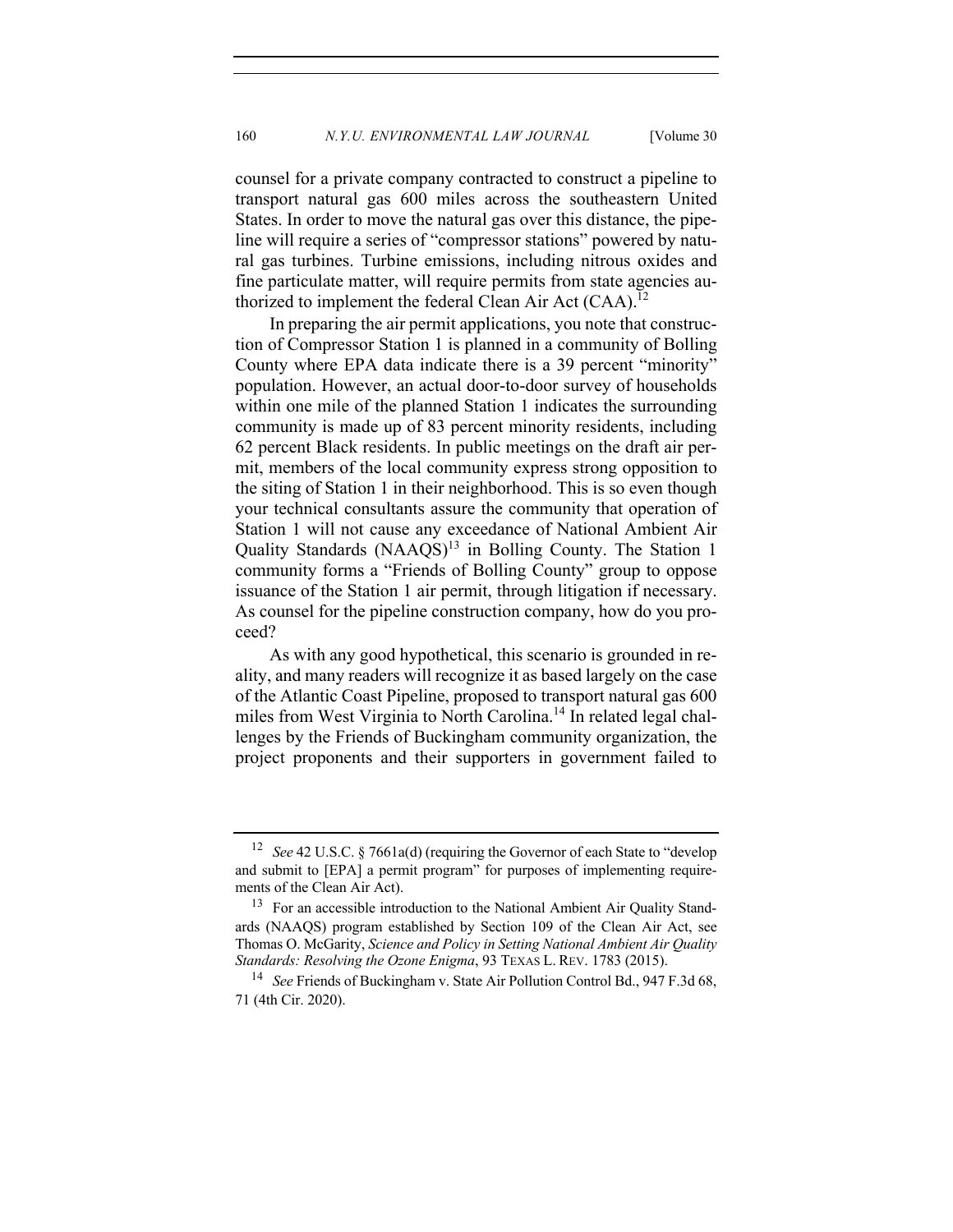2022] *NO "BOX TO BE CHECKED"* 161

satisfy the demands of environmental justice.<sup>15</sup> As a result, the project encountered widespread community opposition and litigation, predictably resulting in numerous delays and excessive costs, and perhaps even killing the project.<sup>16</sup>

To paraphrase the famous words of Justice Potter Stewart in a different context, when it comes to environmental justice—or rather, environmental *injustice*—"you know it when you see it."<sup>17</sup> In the case of our not-very-hypothetical Compressor Station 1, we can see environmental injustice when a state agency ignores the health concerns of a potentially-impacted community with an 83 percent minority population. Some people still do not see that. *You* can do better.

This Article explores what environmental justice means in modern practice, as shaped over time by multiple forces, including agency policy and developing case law. Part II of this Article considers how federal policy has shaped the modern meaning of environmental justice, including through Executive Order 12,898 (1994) and the EPA definition of "environmental justice." Part III of this Article examines the case law that is developing in support of environmental justice based upon federal environmental statutes. Part IV examines the case law that is developing in support of environmental justice grounded in constitutional rights, civil rights legislation, and torts. Part V concludes with suggestions for legal practitioners in navigating the rapidly evolving law and policy of environmental justice, and with advice for how to genuinely pursue environmental justice in the communities where we live, learn, play, pray, and work.

<sup>&</sup>lt;sup>15</sup> *Id.* at 86 (noting that the state board which approved the air permit "thrice erred in performing its statutory dut[ies]" to ensure environmental justice). For further examination of how the state board failed to satisfy requirements of environmental justice in this case, see *infra* notes 130–36 and accompanying discussion.

<sup>16</sup> *See* Ivan Penn, *Atlantic Coast Pipeline Canceled as Delays and Costs Mount*, N.Y. TIMES, July 6, 2020, at 4.

 $17$  Jacobellis v. Ohio, 378 U.S. 184, 197 (1964) (Stewart, J., concurring) ("I shall not today attempt further to define the kinds of material I understand to be embraced within [the term 'hard-core pornography']. But I know it when I see it, and the motion picture involved in this case is not that.").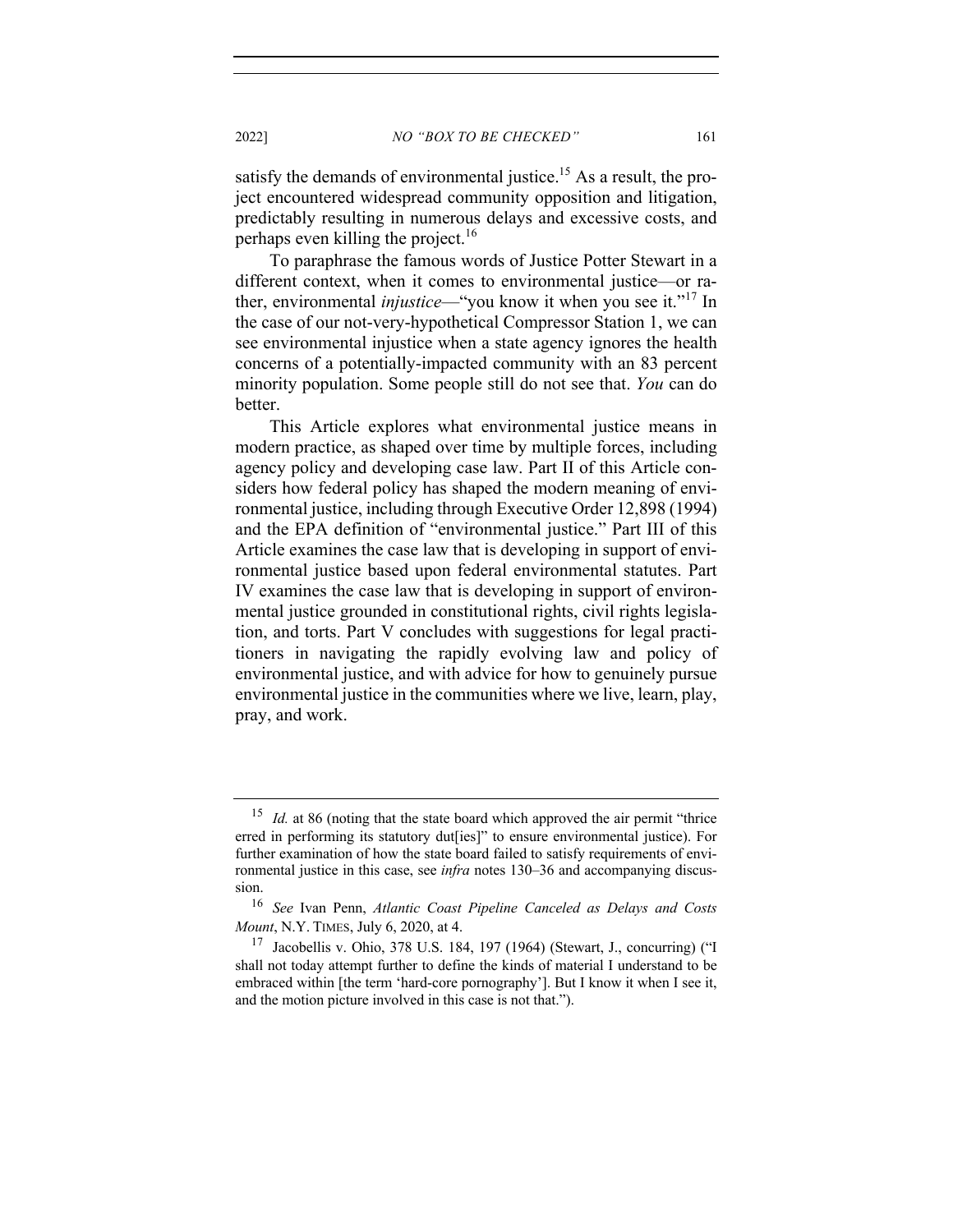162 *N.Y.U. ENVIRONMENTAL LAW JOURNAL* [Volume 30

#### II. ADVANCES IN ENVIRONMENTAL JUSTICE POLICY

Though attention to environmental justice has come and gone and come again under successive presidential administrations, over the last few decades, federal policy still has advanced EJ theory and practice. The most significant and enduring federal EJ policy is reflected in Executive Order 12,898, signed by President Bill Clinton in 1994.18 Various policy statements by the U.S. Environmental Protection Agency followed E.O. 12,898, defining "environmental justice" and providing guidance on how environmental justice may be pursued in many contexts, including environmental permitting, enforcement targeting, and environmental work with tribal governments. Each of these policy developments will be discussed briefly in this section.

# A. *Executive Order 12,898*

On February 11, 1994, President Bill Clinton signed Executive Order 12,898, *Federal Actions to Address Environmental Justice in Minority and Low-Income Populations*. <sup>19</sup> In the nearly 30 years since E.O. 12,898 was signed, the most significant feature of this presidential order has been its direction to "each Federal agency [to] make achieving environmental justice part of its mission  $\dots$ ." The order tasked agencies with achieving this mission "by identifying and addressing, as appropriate, disproportionately high and adverse human health or environmental effects of [the agency's] programs, policies, and activities on minority populations and lowincome populations in the United States . . . ."<sup>21</sup> E.O. 12,898 further directed each agency to develop "an agency-wide environmental justice strategy" to identify and address these "disproportionately high and adverse human health or environmental effects."<sup>22</sup>

On reflection, the breadth of this presidential directive may appear staggering. Under the express terms of E.O. 12,898,

<sup>18</sup> *See* Federal Actions to Address Environmental Justice in Minority Populations and Low-Income Populations, Exec. Order No. 12,898, 59 Fed. Reg. 7629 (Feb. 16, 1994).

<sup>19</sup> *See id.*

<sup>20</sup> *Id*. § 1-101.

 $21$  *Id.* 

<sup>22</sup> *Id*. § 1-103.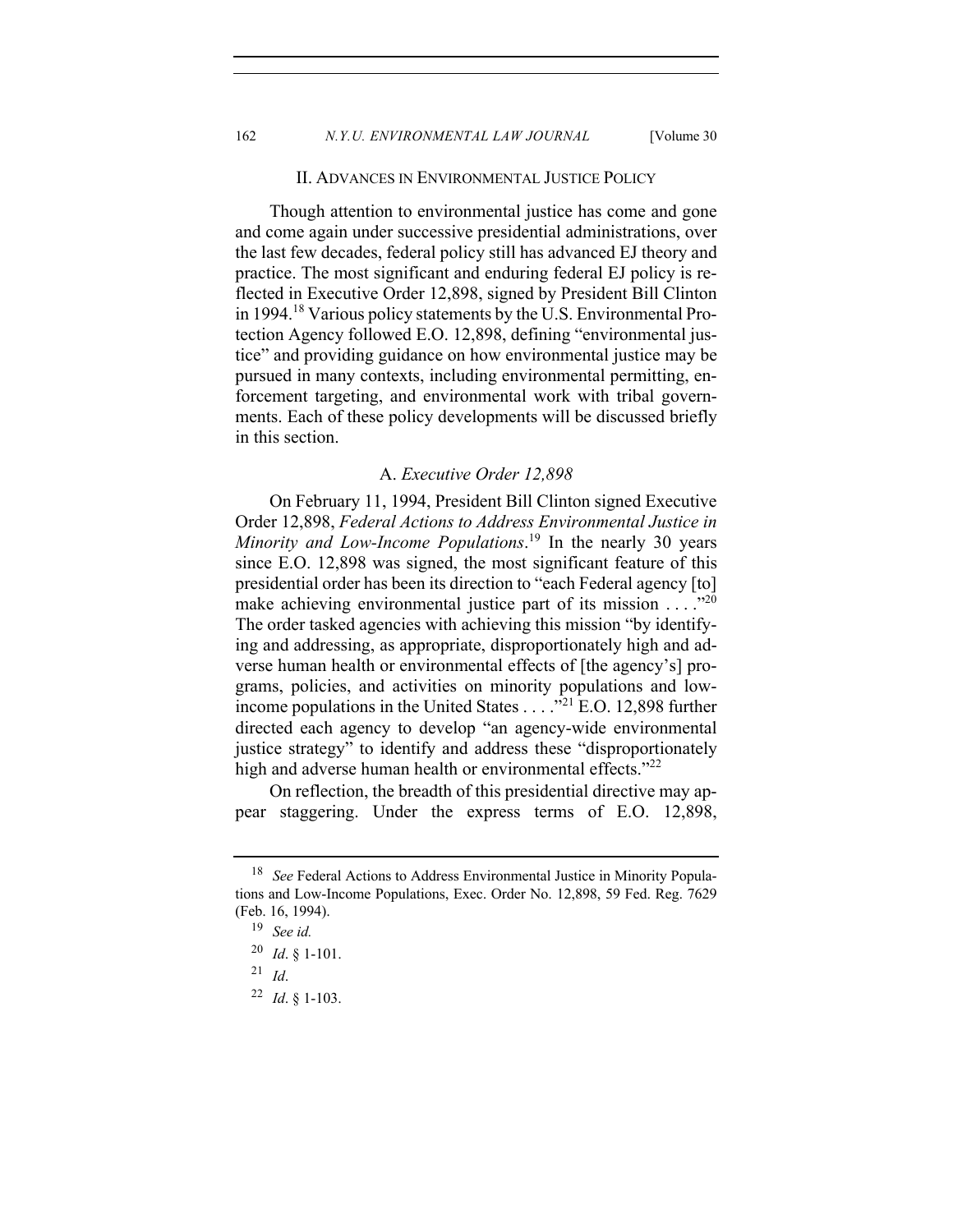2022] *NO "BOX TO BE CHECKED"* 163

environmental justice is not just the mission of EPA in enforcing environmental statutes. Environmental justice is also the mission of the U.S. Army Corps of Engineers (Corps) for approving work affecting navigable waters. It is the mission of the Federal Aviation Administration (FAA) for approving extensions to airport runways. It is the mission of the U.S. Air Force (USAF) in flight training over urban areas. It is the mission of the Federal Energy Regulatory Commission (FERC) when approving pipeline operations. It is the mission of the U.S. Bureau of Land Management (BLM) when approving oil and gas drilling on federal lands and the mission of the U.S. Forest Service (USFS) when approving mining and timber activities on Forest Service lands.

E.O. 12,898, like many federal policies, contains a common disclaimer, asserting that "[t]his order shall not be construed to create any right to judicial review" involving agency compliance or noncompliance with the order.<sup>23</sup> Even so, many courts—as this Article will explore further in Part III—have begun to compel agency consideration for environmental justice, consistent with the requirements of E.O. 12,898.<sup>24</sup> These standards may soon become strengthened, as the Biden administration has signaled an early interest in amending E.O.  $12,898^{25}$  Accordingly, practitioners should keep eyes open for any new standards for environmental justice that may be applicable to federal agencies.

<sup>23</sup> *Id*. § 6-609.

<sup>24</sup> *See, e.g.*, Vecinos Para el Bienestar de la Comunidad Costera v. Fed. Energy Regul. Comm., 6 F.4th 1321, 1330 (D.C. Cir. Aug. 3, 2021); Friends of Buckingham v. State Air Pollution Control Bd., 947 F.3d 68 (4th Cir. 2020); Standing Rock Sioux Tribe v. U.S. Army Corps of Eng'rs, 255 F. Supp. 3d 101, 136 (D.D.C. 2017); Communities Against Runway Expansion, Inc. v. Fed. Aviation Admin., 355 F.3d 678, 688–89 (D.C. Cir. 2004).

 $25$  In fact, the Biden administration effected a minor amendment to E.O. 12,898 just one week after inauguration. *See* Tackling the Climate Crisis at Home and Abroad, Exec. Order 14,008, 86 Fed. Reg. 7619, 7629–30 (Feb. 1, 2021) (amending E.O. 12,898 to create a "White House Environmental Justice Interagency Council"). E.O. 14,008 also created a "White House Environmental Justice Advisory Council," charging it with a mission to include making "recommendations for updating Executive Order 12898." *Id.* § 221(b). For the first such set of recommendations, see WHITE HOUSE ENV'T JUST. ADVISORY COUNCIL, FINAL RECOMMENDATIONS: JUSTICE40, CLIMATE AND ECONOMIC JUSTICE SCREENING TOOL, & EXECUTIVE ORDER 12,898 REVISIONS (May 21, 2021), https://www.epa.gov/environmentaljustice/white-house-environmental-justiceadvisory-council-final-recommendations (last visited Nov. 27, 2021).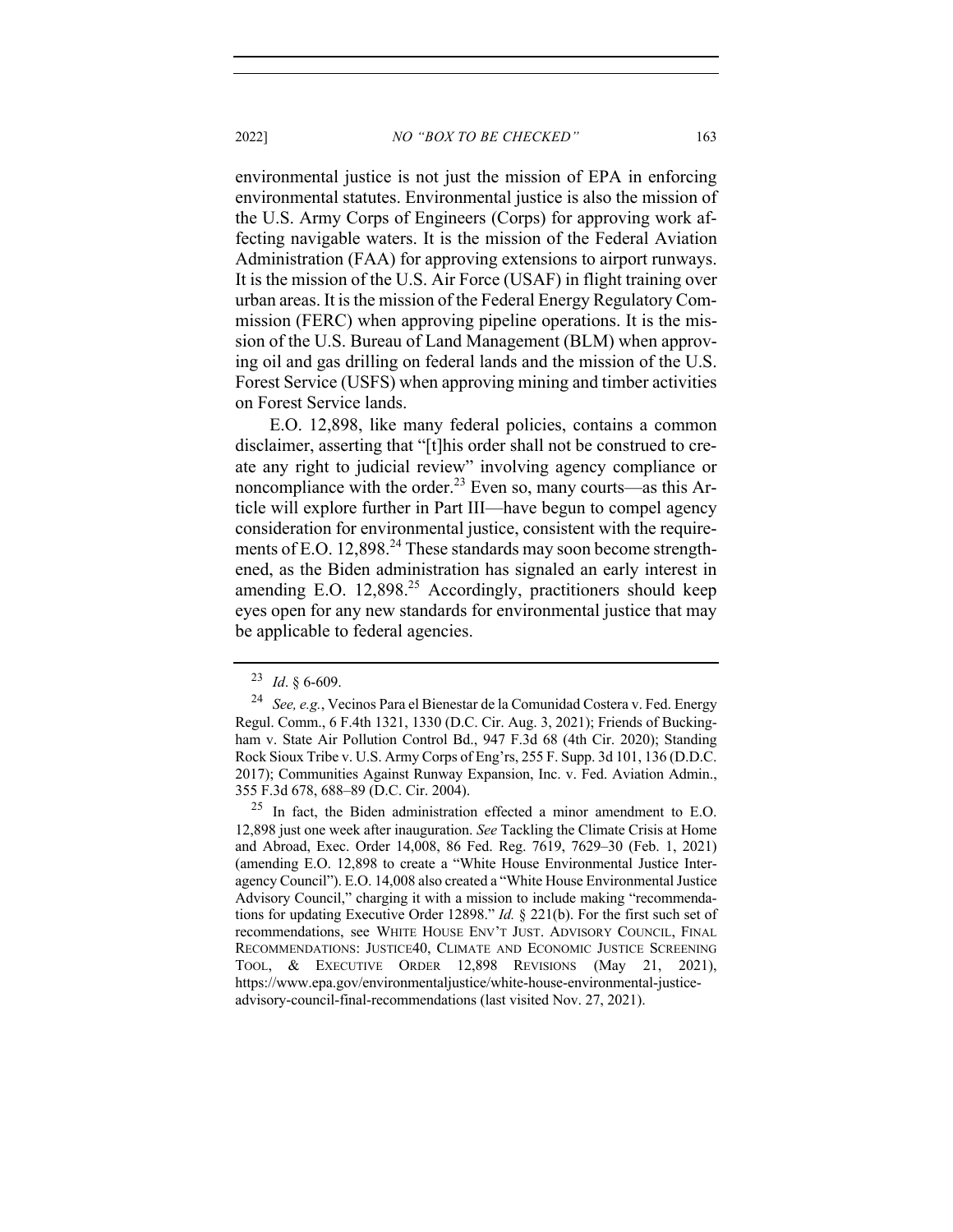#### 164 *N.Y.U. ENVIRONMENTAL LAW JOURNAL* [Volume 30]

#### B. *EPA Definitions of "Environmental Justice"*

One of the most vexing questions in environmental justice practice has always been what exactly is meant by "environmental justice"—or even whether "environmental justice" is the best term to use. Early in the movement for environmental justice, "environmental racism" was used more commonly than "environmental justice."26 "Environmental racism" did not gain widespread usage, however, at least in part due to recognition of the disparate environmental impacts experienced by other groups, as distinguished by characteristics such as age, gender, and income level.<sup>27</sup> For a brief time, EPA adopted the term "environmental equity."<sup>28</sup> However, "environmental equity" did not stick either, as environmental "equity" could be achieved literally by either *protecting* people equally or *poisoning* people equally.<sup>29</sup>

In 1994, E.O. 12,898 affirmed the common use of "environmental justice," and explicitly broadened the scope of concerns to include adverse impacts on "minority populations," "low-income populations," and "Native Americans."<sup>30</sup> While E.O. 12,898 established a general federal agency mission to identify and address "disproportionately high and adverse human health or environmental effects," the order did not suggest how such disproportionate effects

<sup>26</sup> *See, e.g.*, Richard J. Lazarus, *"Environmental Racism! That's What It Is."* 2000 U. ILL. L. REV. 255, 260 (2000).

<sup>27</sup> *See* Villa, *supra* note 2, at 484–87 (discussing rise and fall of the term "environmental racism"). Of course, "environmental racism" is still in use and useful for describing the disparate environmental effects that remain associated with race. *See generally* HARRIET A. WASHINGTON, A TERRIBLE THING TO WASTE: ENVIRONMENTAL RACISM AND ITS ASSAULT ON THE AMERICAN MIND (2019); Machara McCall, *Environmental Racism: The U.S. EPA's Ineffective Enforcement of Title VI of the Civil Rights Act of 1964*, 13 S. J. POL'Y & JUST. 49, 49 (2019); Eric Jantz, *Environmental Racism with a Faint Green Glow*, 58 NAT. RES. J. 247, 249 (2018).

<sup>28</sup> *See, e.g*., EPA, ENVIRONMENTAL EQUITY: REDUCING RISK FOR ALL COMMUNITIES (1992).

<sup>29</sup> *See* Mike Ewall, *Legal Tools for Environmental Equity vs. Environmental Justice*, 13 SUSTAINABLE DEV. L. & POL'Y 4, 4 (2012) (noting that "environmental equity" v. "environmental justice' "represents the fundamental difference between the concepts of "poison people equally" and "stop poisoning people, period!").

 $30\,$  Exec. Order No. 12,898, 59 Fed. Reg. 7629 (Feb. 16, 1994) (applying order to "minority populations and low-income populations" as well as "Native American programs").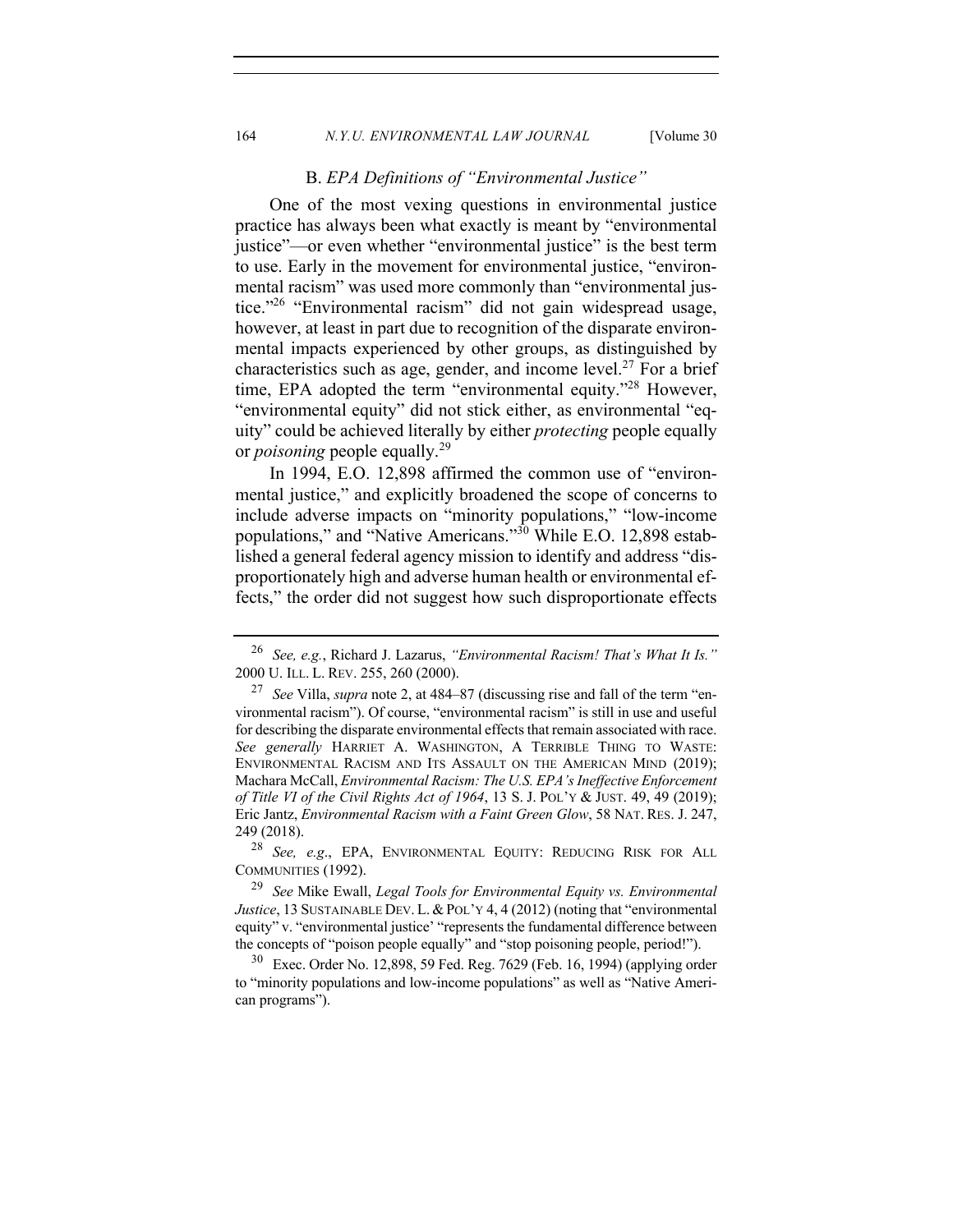2022] *NO "BOX TO BE CHECKED"* 165

should be identified and addressed. Nor did E.O. 12,898 provide any standard for determining when environmental justice has been achieved. To develop this standard, many scholars and advocates have made efforts to define "environmental justice." One approach compiled lists of objectives, most notably, the "17 Principles of Environmental Justice" drafted during the First National People of Color Environmental Leadership Summit in Washington, D.C. in 1991.<sup>31</sup> Another approach suggested a methodology defining environmental justice according to articulated dimensions of justice, including "distributive justice," "procedural justice," and "corrective justice."<sup>32</sup> According to an influential 2000 article by environmental justice scholar Robert Kuehn, *distributive justice* focuses on "fairly distributed outcomes,"<sup>33</sup> while *procedural justice* "requires a focus on the fairness of the decisionmaking process, rather than on its outcome."34 "Corrective justice" includes fairness in the assignment of punishment and damages, and, more broadly, requires that "injuries caused by the acts of another . . . be remedied."<sup>35</sup> Finally, "social justice" recognizes the interrelation of many social and political concerns, such as education, employment, and public infrastructure, all of which may be necessary in order to improve a community's quality of life.<sup>36</sup>

<sup>&</sup>lt;sup>31</sup> PRINCIPLES OF ENVIRONMENTAL JUSTICE, PROCEEDINGS, THE FIRST NATIONAL PEOPLE OF COLOR ENVIRONMENTAL LEADERSHIP SUMMIT (Oct. 24–27, 1991), *reprinted in* CLIFFORD J. VILLA ET AL., ENVIRONMENTAL JUSTICE: LAW, POLICY & REGULATION 28-30 (2020). The 1991 Summit drew more than 650 national and grassroots leaders from across the fifty states, Puerto Rico, Mexico, Chile, and the Marshall Islands. Robert D. Bullard et al., *Toxic Wastes and Race at Twenty: Why Race Still Matters After All of These Years*, 38 ENV'T L. 371, 376– 77 (2008). The geographical diversity of Summit participants reflected in an extraordinary scope of concerns within the 17 Principles, with breathtaking aspirations to include "the cessation of the production of all toxins," "universal protection from nuclear testing," and "a halt to the testing of experimental . . . vaccinations on people of color." VILLA ET AL. at 29.

<sup>32</sup> *See* Robert R. Kuehn, *A Taxonomy of Environmental Justice*, 30 ENV'T. L. REP. 10681, 10684, 10688 (2000).

<sup>33</sup> *Id*. at 10684.

<sup>34</sup> *Id*. at 10688.

<sup>35</sup> *Id*. at 10693–94.

<sup>36</sup> *Id*. at 10699. The influence of Kuehn's 2000 article reflects in legal scholarship that continues to cite to it today. *See, e.g.*, Rachael E. Salcido, *Retooling Environmental Justice,* 39 UCLA J. ENV'T L. 1, 7 (2021) (recognizing "Kuehn's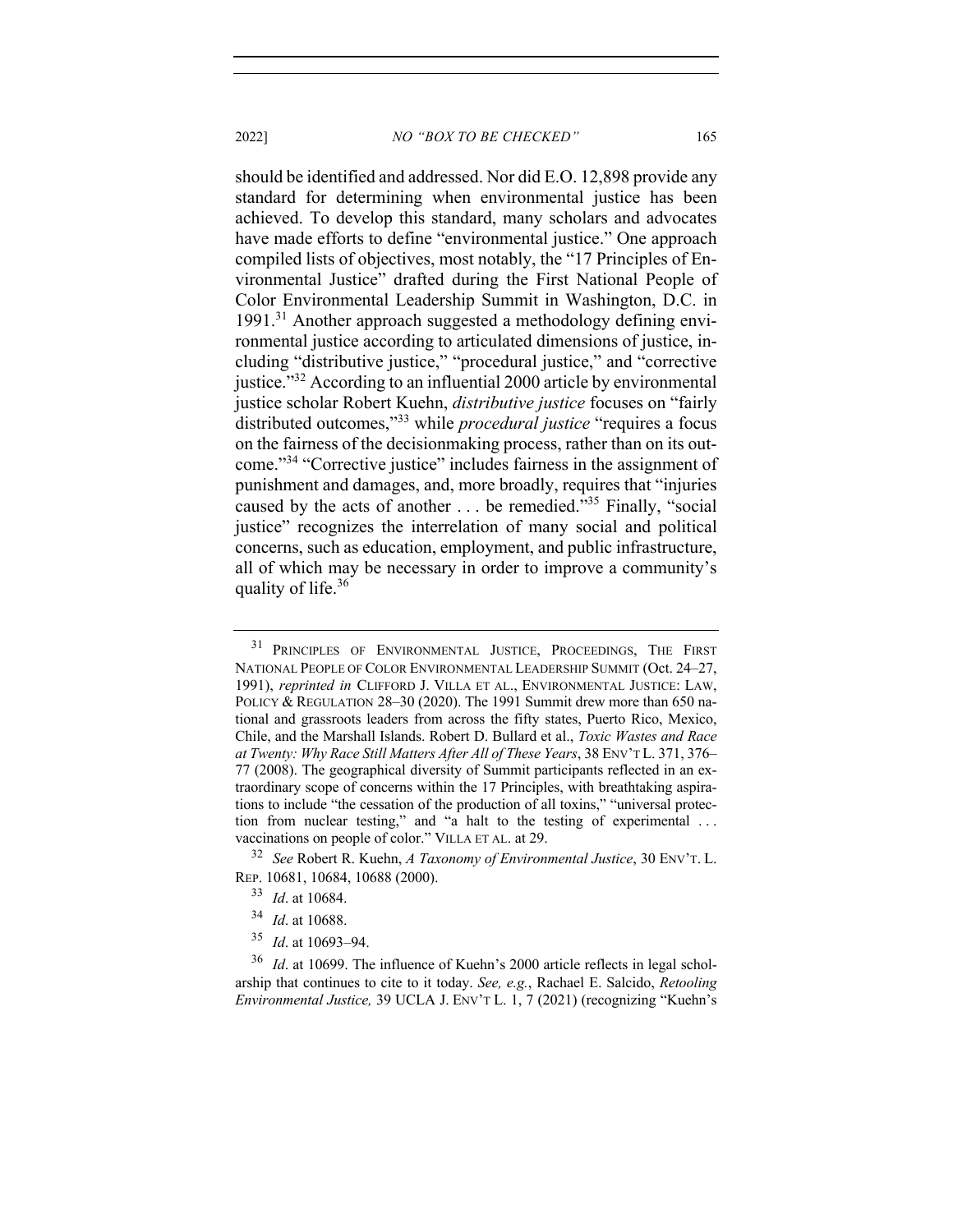Beyond articulated dimensions of environmental justice, a third approach, favored by government and scholars,  $37$  has involved narrative descriptions identifying major elements of environmental justice. The most enduring and commonly applied definition is the one that has been established by EPA for at least twenty years. According to this "standard definition," the term "environmental justice" means "the fair treatment and meaningful involvement of all people, regardless of race, color, national origin, or income, with respect to the development, implementation, and enforcement of environmental laws, regulations, and policies. $138$  For purposes of this definition, EPA defines the element of "fair treatment" to mean "no group of people should bear a disproportionate share of the negative environmental consequences resulting from industrial, governmental and commercial operations or policies."<sup>39</sup> EPA also defines the element of "meaningful involvement" to require, among other things, that community members have an opportunity to participate in processes and to influence decisions that may affect their environment.<sup>40</sup>

Together, according to the EPA definition, "fair treatment" and "meaningful involvement" form two major elements of

<sup>38</sup> *Environmental Justice*, EPA, https://www.epa.gov/environmentaljustice (last visited Feb. 17, 2022).

<sup>40</sup> *Learn About Environmental Justice*, *supra* note 39.

helpful taxonomy"); Hannah Lustman, *Sick Uncertainty: How Executive Threats to EPA Programs for the U.S.-Mexico Border Threaten Environmental Justice*, 10 ARIZ. J. ENV'T L. & POL'Y 465, 465 (2020) (applying "Kuehn's four-part framework for exploring environmental justice issues" to examine concerns for environmental justice along the U.S.-Mexico border); Villa, *supra* note 2, at 489.

 $37$  Michigan professor Bunyan Bryant, for example, defined "environmental justice" to mean "those cultural norms and values, rules, regulations, behaviors, policies, and decisions to support sustainable communities, where people can interact with confidence that their environment is safe, nurturing, and productive." Bunyan Bryant, *Introduction* to ENVIRONMENTAL JUSTICE: ISSUES, POLICIES, AND SOLUTIONS 6 (Bunyan Bryant ed., 1995).

<sup>39</sup> *Learn About Environmental Justice*, EPA, https://www.epa.gov/environmentaljustice/learn-about-environmental-justice (last visited Sept. 18, 2021). As with other definitions, EPA staff appear to have tinkered with the exact wording of the definition of "fair treatment." In one recent report, EPA appears to have balanced the definition's focus on "negative environmental consequences," by adding, "In implementing its programs, EPA has expanded the concept of fair treatment to include not only consideration of how burdens are distributed across all populations, but the distribution of benefits as well." EPA, EJ 2020 ACTION AGENDA 55 (2016).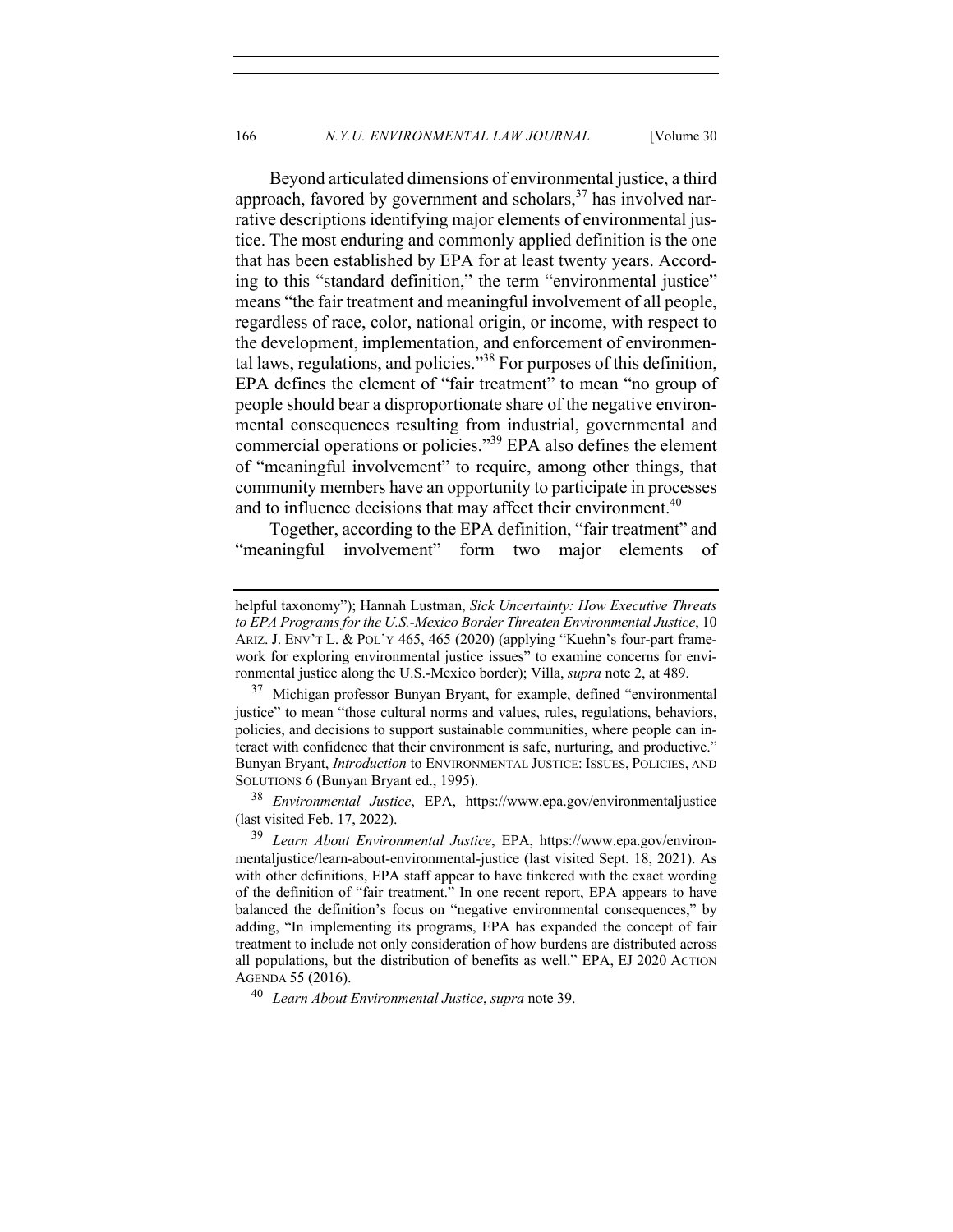environmental justice, with these foundational concepts adopted (often verbatim) by many state statutes<sup>41</sup> and policy statements.<sup>42</sup> As such, the concepts of "fair treatment" and "meaningful involvement" are keys to understanding environmental justice. Under the EPA definition, "fair treatment" does not mean *equal* treatment, recognizing that disproportionate burdens may sometimes require investing extra attention and resources to relieve overburdened communities. Likewise, as defined by EPA, "meaningful involvement" requires more the old one-way flow of "public information."<sup>43</sup> Meaningful involvement implies that the engaged public will have real opportunities to influence final decisions, i.e., that a dialogue

<sup>41</sup> *See, e.g.*, Washington Healthy Environment for All (HEAL) Act, S. 5141, 2021 Wash. Legis. Serv. ch. 314 (effective July 25, 2021) (defining "environmental justice" to mean "the *fair treatment* and *meaningful involvement* of all people, regardless of race, color, national origin, or income, with respect to the development, implementation, and enforcement of environmental laws, rules, and policies") (emphasis added); N.Y. ENV'T. CONSERV. LAW, § 48-0101 (Consol. 2021) (defining environmental justice to mean that "all people, regardless of race, color, religion, national origin or income, have a right to *fair treatment* and *meaningful involvement* in the development, implementation and enforcement of laws, regulations and policies that affect the quality of the environment") (emphasis added); CAL. GOV'T CODE § 65040.12(e) (Deering 2021) (defining environmental justice as "the *fair treatment* and *meaningful involvement* of people of all races, cultures, incomes, and national origins, with respect to the development, adoption, implementation, and enforcement of environmental laws, regulations, and policies") (emphasis added).

<sup>42</sup> *See, e.g.*, N.M. Exec. Order No. 2005-056 (Nov. 18, 2005) (noting that New Mexico is "committed to affording all of its residents, including communities of color and low-income communities, *fair treatment* and *meaningful involvement* in the development, implementation, and enforcement of environmental laws, regulations, and policies regardless of race, color, ethnicity, religion, income or education level") (emphasis added); MINN. POLLUTION CONTROL AGENCY, ENVIRONMENTAL JUSTICE FRAMEWORK 3 (2015) (providing that "The Minnesota Pollution Control Agency will, within its authority, strive for the *fair treatment* and *meaningful involvement* of all people regardless of race, color, national origin, or income with respect to the development, implementation, and enforcement of environmental laws, regulations and policies.") (emphasis added).

<sup>&</sup>lt;sup>43</sup> For example, the National Oil and Hazardous Substances Pollution Contingency Plan, 40 C.F.R. pt. 300, provides, "[w]hen an incident occurs, it is imperative to give the public prompt, accurate information on the nature of the incident and the actions underway to mitigate the damage." 40 C.F.R. § 300.155(a) (2021). There is, however, no reciprocal "imperative" to respond to public concerns, only encouragement to ensure that "public and private interests" are "considered" throughout a response. *Id*.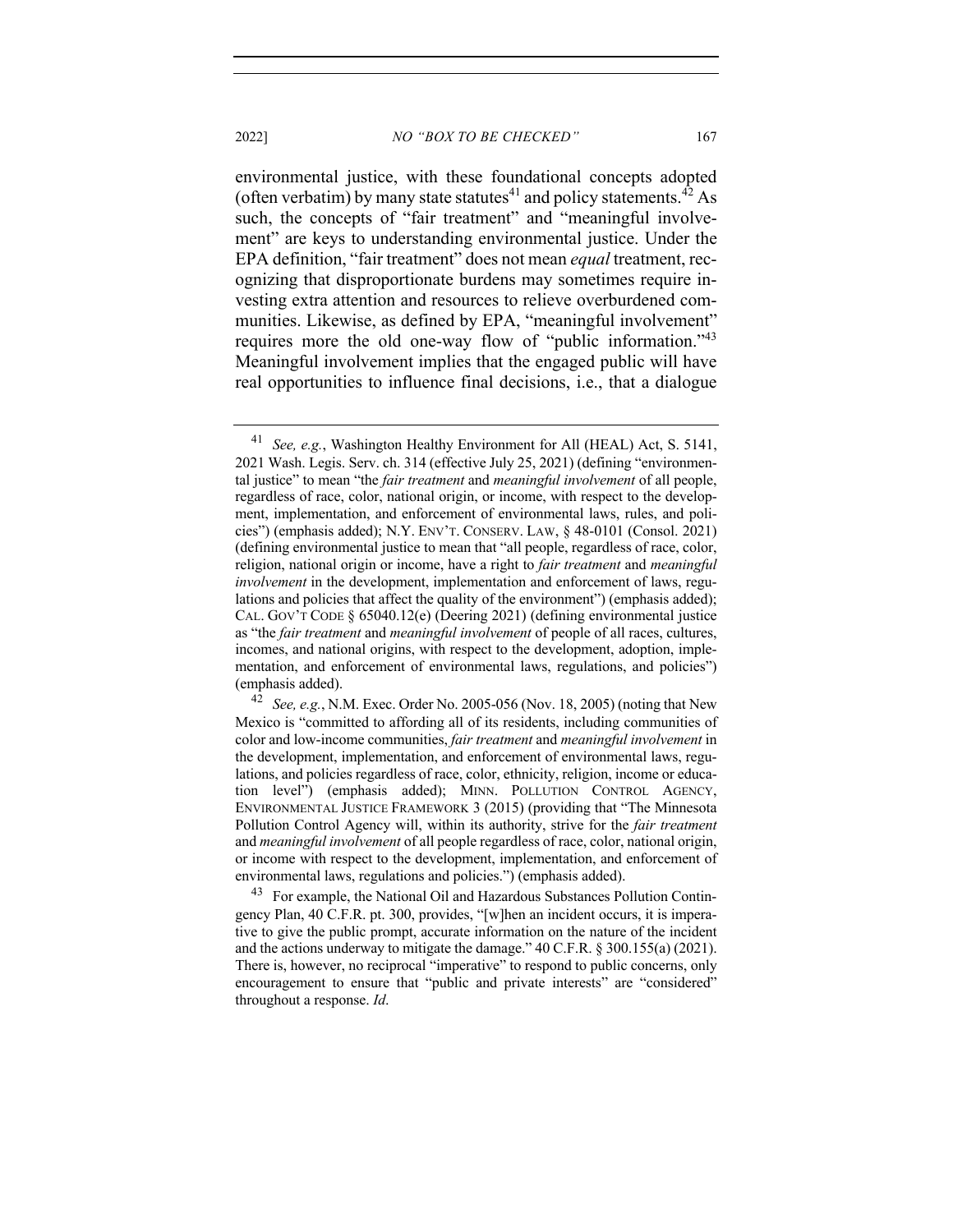will truly be "meaningful," unlike the old model of "public relations" that merely sought to "decide, announce, and defend."<sup>44</sup> Many concerns for environmental justice can be addressed simply through a genuine commitment to fair treatment and meaningful involvement.

Beyond fair treatment and meaningful involvement, a third major element of the EPA definition of "environmental justice" is its express application to "all people." Depending on your perspective, "all people" may be either a blessing or a curse. "All people" may signal the ultimate inclusivity, extending concerns for environmental justice to *all* people: all schoolchildren, single mothers, and elders; all diabetics and cancer survivors; all homeless people, transgender people, and undocumented persons. At the same time, "all people" also obscures any focus on traditionally overburdened and underserved communities. "All people," some might say, effectively dismisses the urgent call of "Black Lives Matter" with a lackadaisical "All Lives Matter."

One solution to this quandary may be to focus not on defined *classes* of people, but upon the specific *characteristics* that make them most vulnerable to environmental harms. For example, while Puerto Ricans are often classified as a "minority" in the United States,<sup>45</sup> being Puerto Rican in Puerto Rico tells you little about who will survive the next major hurricane to strike the island. On the other hand, vulnerability to hurricanes may be most strongly correlated with pre-existing health conditions such as diabetes and heart

<sup>44</sup> *See* TERRY F. YOSIE & TIMOTHY D. HERBST, USING STAKEHOLDER PROCESSES IN ENVIRONMENTAL DECISIONMAKING: AN EVALUATION OF LESSONS LEARNED, KEY ISSUES, AND FUTURE CHALLENGES 24 (1998) (observing that "projects that are presented to stakeholder groups without their previous participation are largely perceived as traditional 'decide, announce, and defend' tactics that have generated a great deal of opposition").

<sup>45</sup> *See, e.g.*, 48 C.F.R. § 52.222-27(a)(4) (2021) (Affirmative Action Requirements for Federal Acquisition Regulation) ("Minority means . . . Hispanic (all persons of Mexican, Puerto Rican, Cuban, Central or South American, or other Spanish culture or origin, regardless of race)"); 24 C.F.R. § 81.2(b) (2004) (Housing and Urban Development) ("Minority means any individual who is included within any one or more of the following racial and ethnic categories . . . Hispanic or Latino – a person of Cuban, Mexican, Puerto Rican, South or Central American, or other Spanish culture or origin, regardless of race . . . .").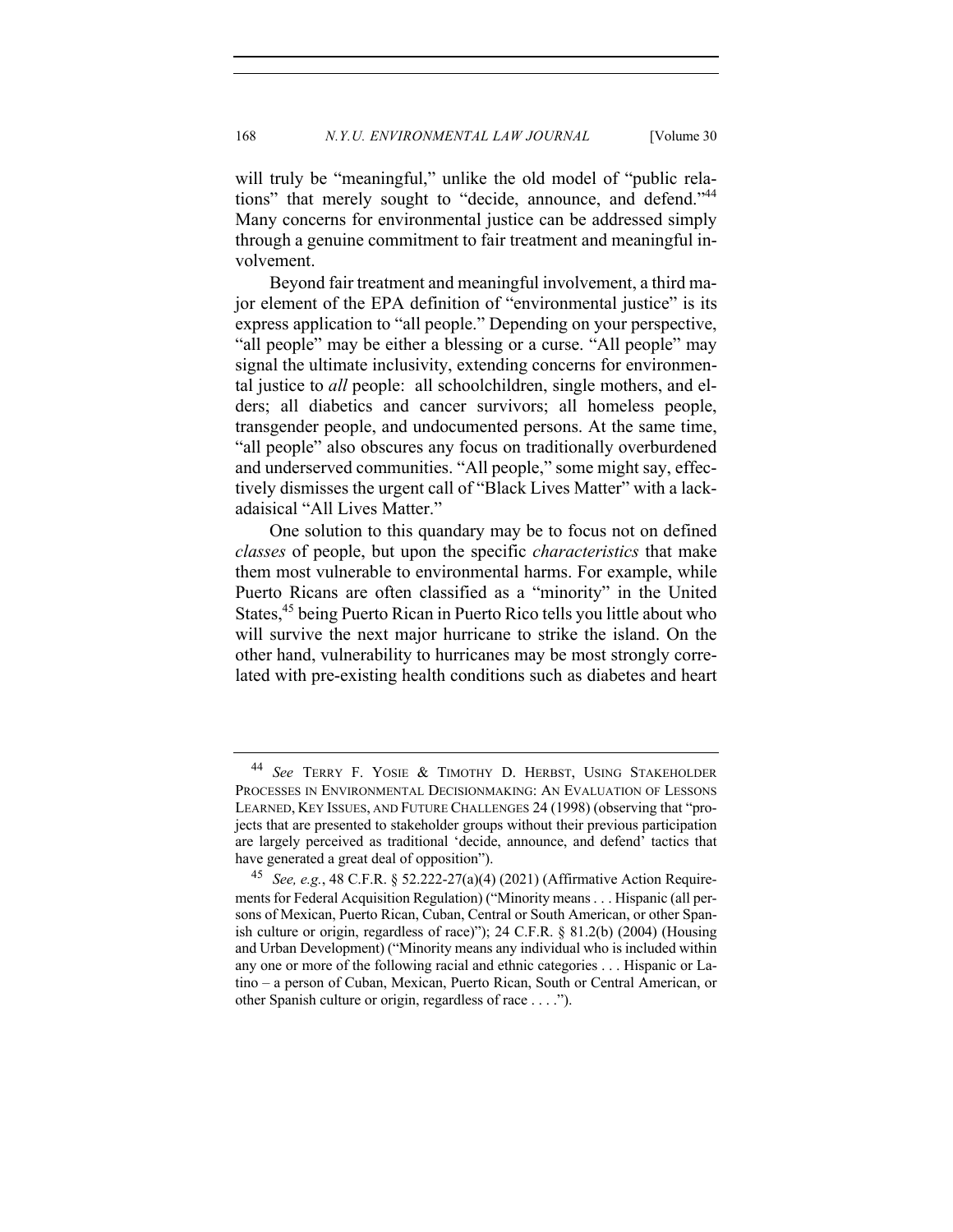disease.46 In this example—as before, not very hypothetical—it may be critical to understand that "all people" includes people with particular health conditions, and to prepare emergency plans accordingly.

#### C. *Federal EJ Policies*

Beyond defining environmental justice, EPA over the last twenty years has issued many guidance documents and tools for promoting environmental justice. Many of these documents and tools have been developed with the assistance of the National Environmental Justice Advisory Council ("the NEJAC"), $47$  an official advisory body to the U.S. EPA Administrator. Other developments have been inspired by EPA leaders, especially Lisa Jackson, President Obama's first EPA Administrator.<sup>48</sup> The discussion below will highlight three areas of federal EJ policy development: (1) electronic mapping; (2) EJ in Indian country; and (3) EJ implementation plans, as means of promoting environmental justice outside of legislative or litigative endeavors.

#### 1. Electronic Mapping

Along with the meaning of "environmental justice," another longstanding question is the meaning of "environmental justice community." The question is a natural one. If you, our hypothetical in-house counsel for a pipeline construction company, want to know whether or not a proposed construction site is likely to raise concerns for environmental justice, how will you determine that? Ideally, there would be an electronic database or GIS platform that would tell you "yes" or "no" when you ask whether a particular site

<sup>46</sup> For a review of studies confirming this particular dimension of heightened vulnerability, see Villa, *supra* note 2, at 513, 513 n.204.

 $47$  NEJAC was established by EPA in 1993 pursuant to the Federal Advisory Committee Act, 5 U.S.C. App. §§ 1–16, to provide EPA with independent "advice and recommendations . . . from all stakeholders involved in the environmental justice dialogue," to include representatives from community organizations, government, academia, and industry. *National Environmental Justice Advisory Council*, EPA, https://www.epa.gov/environmentaljustice/national-environmental-justiceadvisory-council (last visited June 4, 2021). For more on NEJAC, including a collection of its formal recommendations over the years, see *id.*

<sup>&</sup>lt;sup>48</sup> Among other things, Administrator Jackson revived the EPA practice of developing EJ implementation plans that were called for under E.O. 12,898. *See infra* note 76 and accompanying text.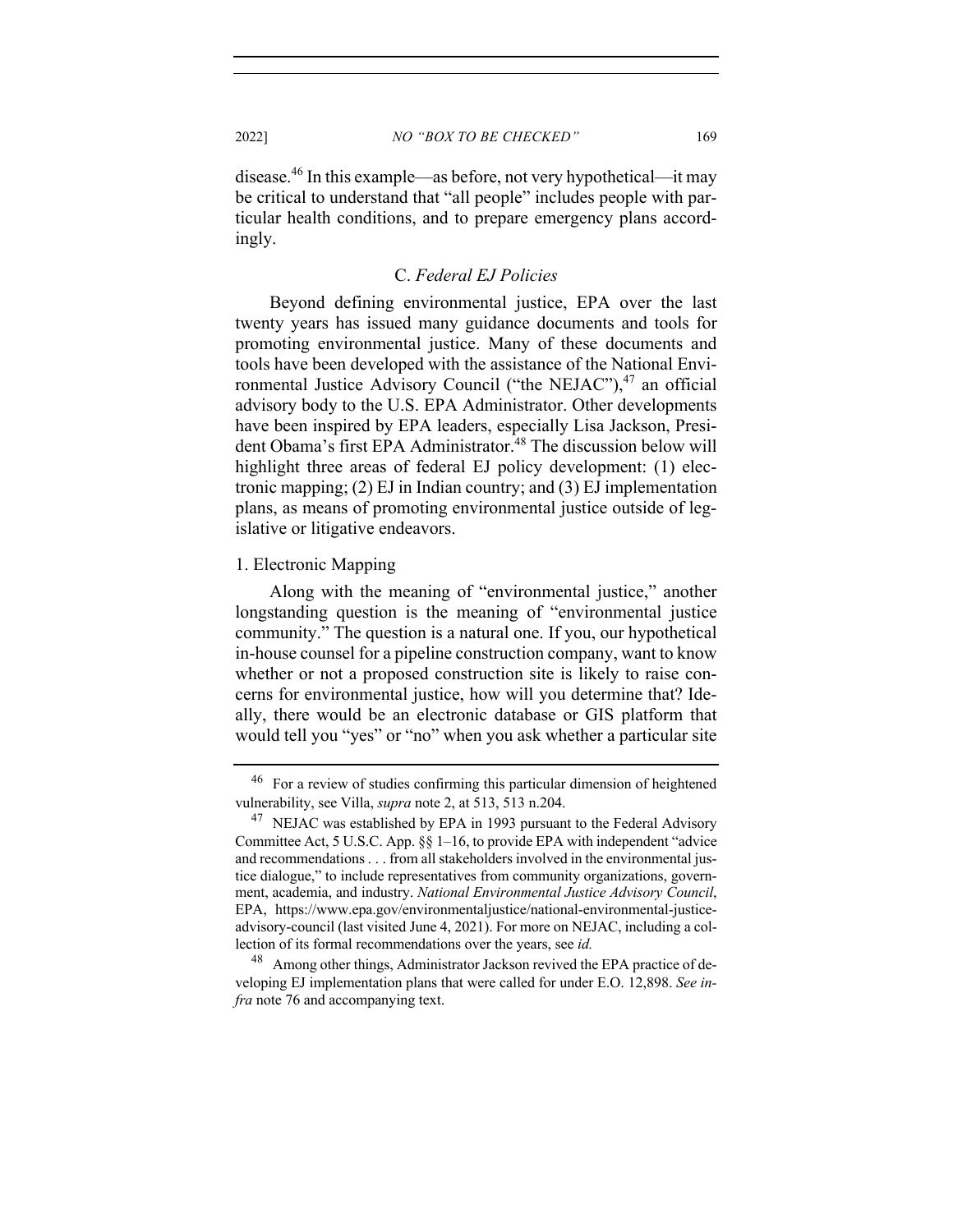is located within an "EJ community." Efforts to develop such tools have been made, but experience has shown that the question often cannot be answered with a simple yes or no. In fact, the very idea of an "EJ community" may be illusory or misleading.

Imagine this scenario: an old waterfront district along an urban river is being redeveloped. As property values rise and gentrification sets in, low-income communities and people of color have been forced out by rising rents and property taxes. Now the majority of residents along the waterfront are high-income, white people. However, the majority of people who continue to use the river for fishing and swimming are low-income people of color. Would electronic mapping identify this waterfront as an EJ community based upon recreational use by people of color or reject such identification based upon the concentration of wealthy white property owners? Another scenario: replacement of a gathering line<sup>49</sup> on the North Slope of Alaska will require displacement of residents in an Alaska Native Village for three months. The village only has twelve residents, producing a statistically insignificant population density compared to the 94,796 square miles of the North Slope Borough. Is the village an EJ community?

Community leaders and members may reject designation as an "EJ community," recognizing the adverse consequences such designation could bring, such as stigma, redlining, and the discriminatory lending practices that this country has long struggled to eradicate.50 On the other hand, some communities have sought designation as an EJ community, anticipating that such designation

 $^{49}$  A "gathering line" generally collects oil or gas extracted from separate wells for transport via larger pipeline to "downstream" holding refineries or processing facilities. *See* Kurt L. Krieger, *Gathering and Transporting Marcellus and Utica Shale Natural Gas to the Market and the Regulation of Midstream Pipeline Companies – The Case for a Uniform Federal and State Definition of "Gathering" in the Context of Economic and Siting Regulation*, 19 TEX. WESLEYAN L. REV. 49, 53 (2012).

<sup>50</sup> For a thorough overview of race discrimination in housing in the United States, often officially supported by the federal government, see RICHARD ROTHSTEIN, THE COLOR OF LAW: A FORGOTTEN HISTORY OF HOW OUR GOVERNMENT SEGREGATED AMERICA (2017). For GIS representation of select areas of historical housing discrimination in the United States, see *Mapping Inequality: Redlining in New Deal America,* U. RICH. DIGIT. SCHOLARSHIP LAB, https://dsl.richmond.edu/panorama/redlining/#loc=5/39.1/-94.58 (last visited Nov. 22, 2021).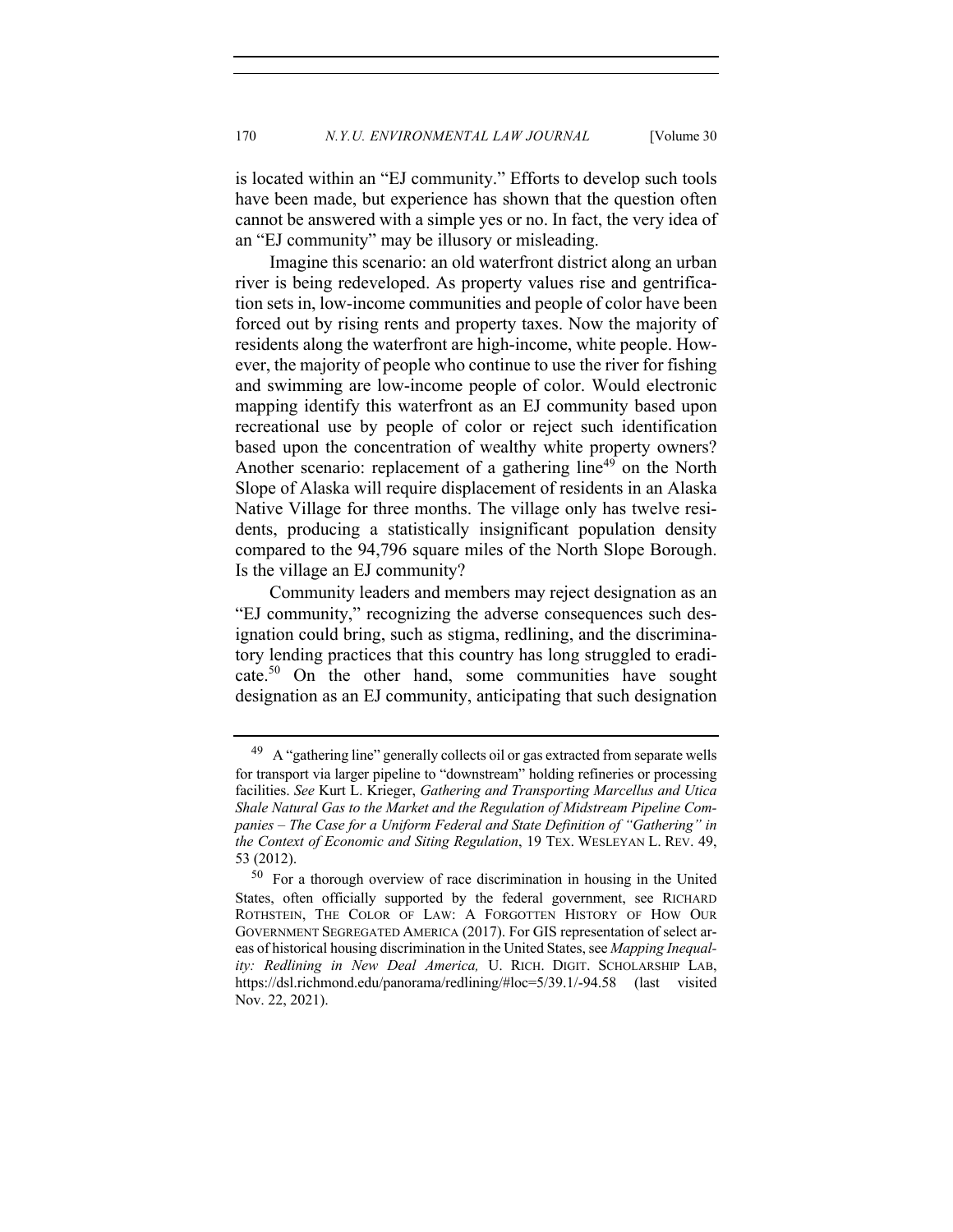would draw public attention and resources.<sup>51</sup> In California and elsewhere, designated communities have indeed reaped financial benefits under state law.52 This flow of benefits may accelerate under the Biden administration's "Justice40" initiative,  $53$  intended to direct 40 percent of certain federal investments to the benefit of disadvantaged communities.<sup>54</sup> To facilitate such federal investments, the White House Council on Environmental Quality recently launched a new mapping tool, the Climate and Economic Justice Screening Tool (CEJST).<sup>55</sup> Through this new mapping tool, any user may locate any geographic area in the United States (e.g., by zip code or street address) and quickly receive a visual display of whether or not the census tract is within a "disadvantaged community"<sup>56</sup> as

 $56$  "Communities identified as disadvantaged by the tool are those that are marginalized, underserved, and overburdened by pollution . . . ." *Explore the Tool*, *Climate and Economic Justice Screening Tool*, COUNCIL ON ENV'T QUALITY,

<sup>51</sup> *See, e.g.*, MULTICULTURAL ALL. FOR A SAFE ENV'T, ENVIRONMENTAL JUSTICE POLICY STATEMENT (2015), https://swuraniumimpacts.org/wp-content/uploads/2016/01/EJ-statement.pdf (arguing that New Mexico's "Grants Mining District must be designated as an *Environmental Justice Zone* by all regulators").

<sup>52</sup> *See* Charles Lee, *A Game Changer in the Making? Lessons from States Advancing Environmental Justice Through Mapping and Cumulative Impact Strategies*, 50 ENV'T L. REP. 10,203 (2020) (observing that disadvantaged communities in California have received a share of approximately \$12.14 billion to date under state law designating 25 percent of proceeds from the Greenhouse Gas Reduction Fund established under the state's Global Warming Solutions Act of 2006).

<sup>53</sup> *See* Exec. Order 14,008, 86 Fed. Reg. 7619, 7629–30 (Feb. 1, 2021). Specifically, the "[f]ederal investments" described in the order shall focus on "the areas of clean energy and energy efficiency; clean transit; affordable and sustainable housing; training and workforce development; the remediation and reduction of legacy pollution; and the development of critical clean water infrastructure."

 $54$  For an update on the Justice 40 initiative, including a link to interim guidance to federal agencies, see Shalanda Young, Brenda Mallory & Gina McCarthy, *The Path to Achieving Justice40*, WHITE HOUSE (July 20, 2021), https://www.whitehouse.gov/omb/briefing-room/2021/07/20/the-path-to-achieving-justice40.

<sup>55</sup> *See Climate and Economic Justice Screening Tool*, COUNCIL ON ENV'T QUALITY, https://screeningtool.geoplatform.gov/en (last visited Mar. 12, 2022). For a brief analysis of this new tool, see *Biden Administration Rolls Out New Climate, Economic, and Environmental Justice Tools*, NAT'L L.REV. (Feb. 28, 2022), https://www.natlawreview.com/article/biden-administration-rolls-out-new-climate-economic-and-environmental-justice-tools.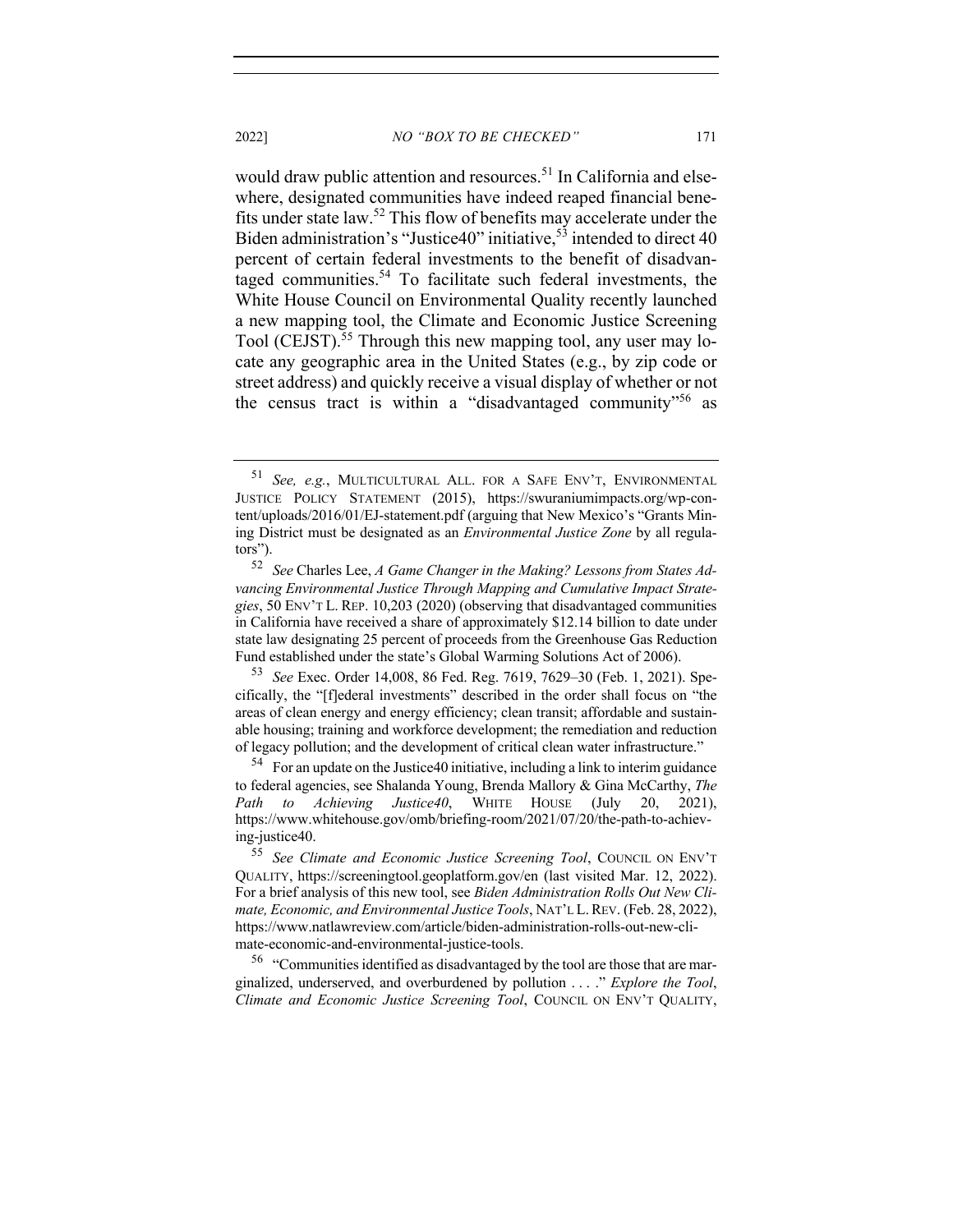determined by combinations of environmental burdens and socioeconomic indicators.57 As of March 2022, the new CEJST tool remains qualified as "beta," although further developments over time may certainly be anticipated.

While new mapping tools such as the CEJST will likely continue to emerge, the mapping tool used most commonly for identifying areas of EJ concern is known as "EJScreen."<sup>58</sup> EJScreen reflects years of development by the NEJAC to produce a mapping tool that would *not* place labels on communities, but would still allow ready access to data about certain communities to allow for more informed decision-making. As described by EPA, EJScreen "should not be used to identify or label an area as an 'EJ Community.' Instead, EJScreen is designed as a starting point, to highlight the extent to which certain locations may be candidates for further review or outreach."59 Through EJScreen, users can drop a virtual pin at any geographic location and quickly obtain demographic and environmental data on the surrounding community. EJScreen also provides instant analyses comparing that local data to other averages for the state, EPA region, and nation. For example, a highly diverse and overburdened community might appear in the 98th percentile nationally for "Superfund Proximity," the 90th percentile nationally for "People of Color Population," and the 89th percentile nationally for "Linguistically Isolated."<sup>60</sup> Taking these data as a "starting point," one may reasonably envision a community with a high level

https://screeningtool.geoplatform.gov/en/cejst#20.78/35.1614951/-106.5402998 (last visited Mar. 5, 2022).

 $57$  For example, under the defined criteria, a community would be "identified" as disadvantaged" if it was "at or above the 90th percentile for diesel particulate matter exposure or traffic proximity and volume AND is above the 65th percentile for low income AND at or below 20% for higher ed enrollment rate." *Methodology*, *Climate and Economic Justice Screening Tool*, COUNCIL ON ENV'T QUALITY, https://screeningtool.geoplatform.gov/en/methodology#3/33.47/-97.5 (last visited Mar. 5, 2022).

<sup>58</sup> *See EJScreen: Environmental Justice Screening and Mapping Tool*, EPA**,**  https://www.epa.gov/ejscreen (last visited Feb. 23, 2022).

<sup>59</sup> EPA, TECHNICAL DOCUMENTATION FOR EJSCREEN 9 (2019), https://www.epa.gov/sites/production/files/2017-09/documents/2017\_ejscreen\_technical\_document.pdf.

<sup>60</sup> *See, e.g.*, *EJScreen*, *supra* note 58 (search: "East San Jose Elementary School, Albuquerque, New Mexico").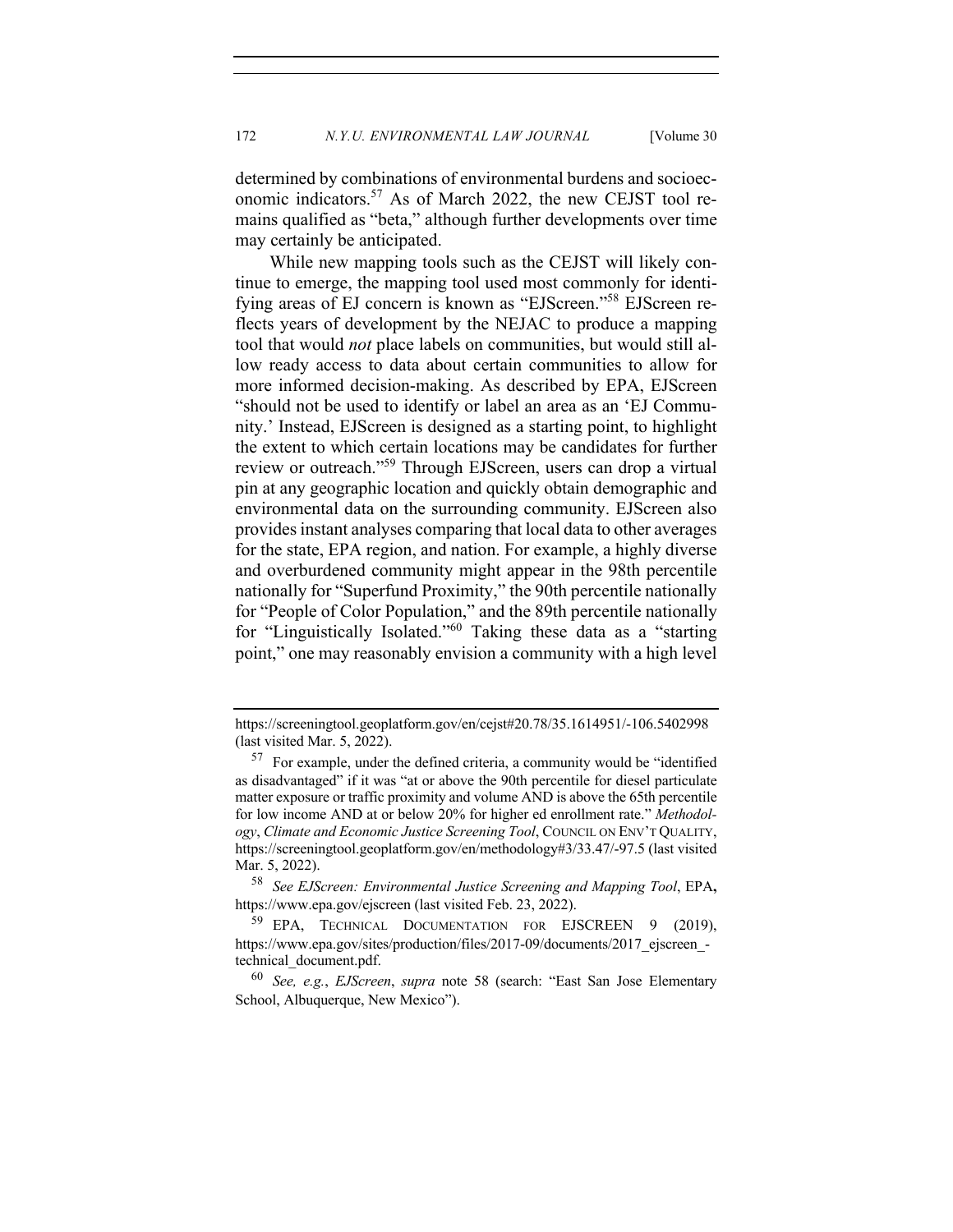2022] *NO "BOX TO BE CHECKED"* 173

of racial diversity, proximity to Superfund sites, and need for translation services.

In February 2022, EPA released "EJScreen 2.0," which, among other things, updated demographic data based upon the latest U.S. Census, expanded socioeconomic indicators such as unemployment, and added new health equity metrics such as asthma and life expectancy.<sup>61</sup> Of course, however recently updated, EJScreen data must always be ground-truthed and tailored to the specific characteristics and concerns of each community.62 Failure to do so may result in false positives (issues that are not really there) as well as false negatives (issues that *are* really there, but overlooked by the data set and analysis). $63$  In the recent case concerning the Atlantic Coast Pipeline, the Virginia Department of Environmental Quality presented an EJScreen report indicating a minority population around the compressor station of  $37-39$  percent.<sup>64</sup> However, a doorto-door survey of nearby households found a minority population of 83.5 percent, more than double the EJScreen estimate.<sup>65</sup> Failure to confirm EJScreen results can lead to frustration, delay, and legal vulnerabilities. On the other hand, proper applications of EJScreen, along with many similar platforms being developed by individual states,<sup>66</sup> can lead to better understanding of communities and community concerns.

<sup>61</sup> *See* Stephen Lee, *New Features Part of EPA's Environmental Justice Screening Tool*, BLOOMBERG L. (Feb. 18, 2022), https://news.bloomberglaw.com/social-justice/new-features-part-of-epas-environmental-justice-screening-tool.

 $62$  As EPA advises, "EJSCREEN's initial results should be supplemented with additional information and local knowledge whenever appropriate, for a more complete picture of a location." TECHNICAL DOCUMENTATION FOR EJSCREEN, *supra* note 59, at 9.

<sup>63</sup> At one time, for example, EJScreen routinely missed EJ issues in Alaska because of low population densities. *See EJScreen*, *supra* note 58 (search: "Alaska"). However, community members in Alaska, including Native Alaskans, have indeed expressed concerns for environmental justice. *See infra*, notes 120– 123 and accompanying text (*In re:* Shell Offshore, Inc.).

<sup>64</sup> *See* Friends of Buckingham v. State Air Pollution Control Bd., 947 F.3d 68, 89 (4th Cir. 2020).

<sup>65</sup> *See id.* at 88–89.

<sup>66</sup> California, for example, has developed its own sophisticated GIS platform known as CalEnviroScreen. *See CalEnviroScreen*, CAL. OFF. OF ENV'T HEALTH HAZARD ASSESSMENT, https://oehha.ca.gov/calenviroscreen (last visited Mar. 14,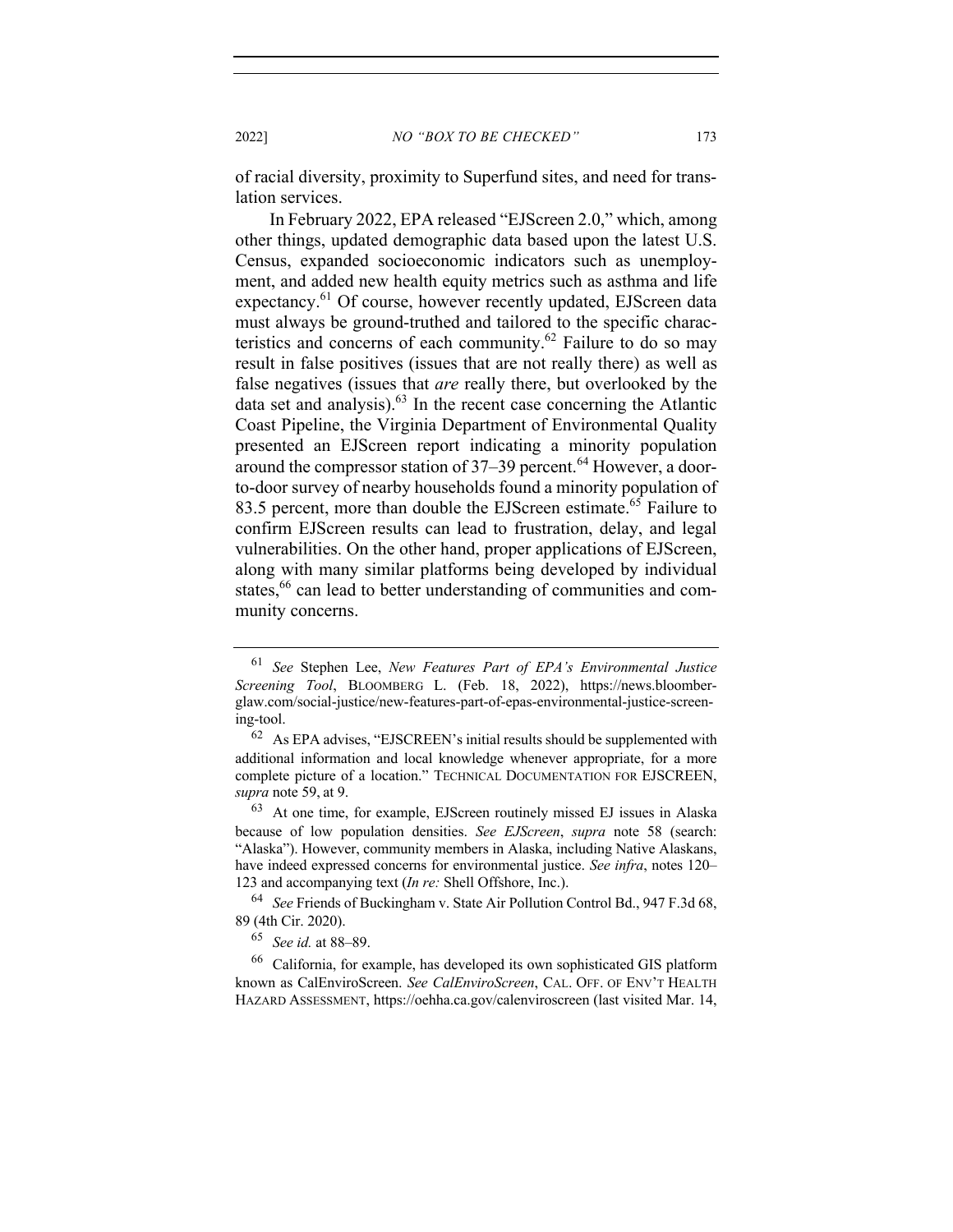#### 2. Environmental Justice in Indian Country

Environmental justice can present unique challenges when an activity may adversely impact indigenous peoples, tribal resources, or Indian lands collectively described as "Indian country."<sup>67</sup> The Standing Rock Sioux Tribe's long-running litigation opposing the Dakota Access Pipeline<sup>68</sup> presents one stark example of environmental justice concerns affecting indigenous people and Indian country. In this case, a spill from the Dakota Access Pipeline, just outside of the Standing Rock Indian Reservation, may directly affect water resources and tribal members on the reservation. Environmental justice concerns in Indian country reflect many of the common concerns in other locations, which are often centered around failures of fair treatment and meaningful involvement. But environmental justice considerations in Indian country may raise special concerns as well, such as considerations of history, culture,

<sup>2022).</sup> The State of Washington also recently developed a GIS platform, known as the Washington Environmental Health Disparities Map. *See Washington Tracking Network*, WASH. STATE DEP'T OF HEALTH, https://fortress.wa.gov/doh/wtn/- WTNIBL (last visited Mar. 14, 2022).

 $67$  "Indian Country" may have many conceptions and definitions in different contexts, but it "is most usefully defined as country within which Indian laws and customs and federal laws relating to Indians are generally applicable." COHEN'S HANDBOOK OF FEDERAL INDIAN LAW § 3.04[1] (Nell Jessup Newton et al. eds., 2012). Congress defined "Indian country" more strictly, as "all land within the limits of any Indian reservation," together with "all dependent Indian communities" within the United States and "all Indian allotments." 18 U.S.C. § 1151. For a broad overview of the particular challenges and opportunities for "[e]nvironmental [j]ustice in Indian [c]ountry", see VILLA ET AL*., supra* note 31, ch. 9 ("Environmental Justice in Indian Country").

<sup>68</sup> *See, e.g.*, Standing Rock Sioux Tribe v. U.S. Army Corps of Eng'rs, 985 F.3d 1032 (D.C. Cir. 2021); Standing Rock Sioux Tribe v. U.S. Army Corps of Eng'rs, 440 F. Supp. 3d 1 (D.D.C. 2020); Standing Rock Sioux Tribe v. U.S. Army Corps of Eng'rs, 255 F. Supp. 3d 101 (D.D.C. 2017).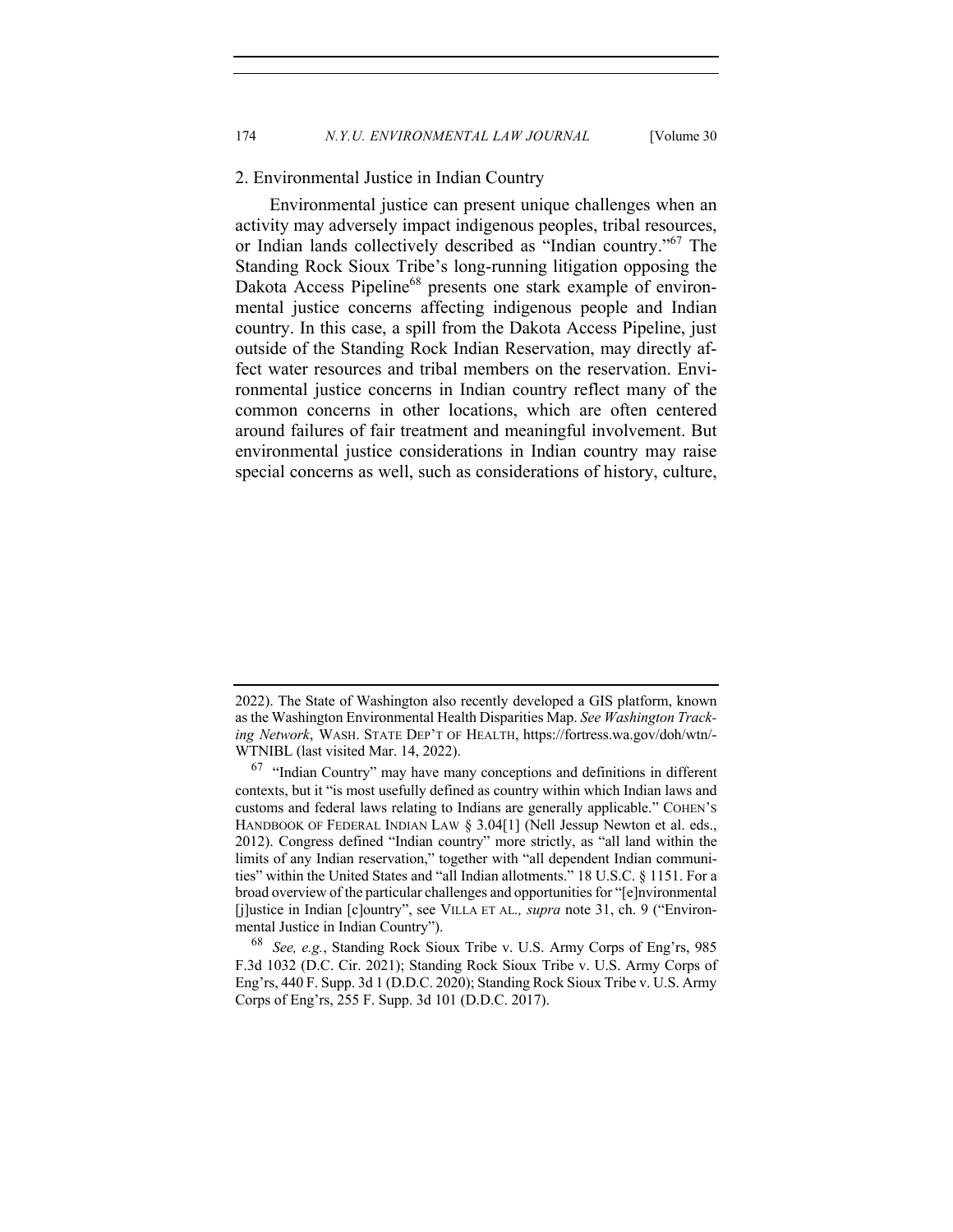sacred sites, $69$  tribal sovereignty, and the federal trust responsibility.<sup>70</sup>

Principles of tribal sovereignty raise particular challenges for environmental justice. As sovereign governments, tribes have the authority to regulate the use of their lands and natural resources and to engage in government-to-government consultation on matters that may affect their lands and members.<sup>71</sup> But what if tribal members find that their own tribal government is unable or unwilling to secure environmental justice for them? Does tribal sovereignty mean those tribal members cannot be helped? Or does the application of environmental justice to "all people" mean that all indigenous people are entitled to environmental justice, with or without the support of their tribal government?

<sup>&</sup>lt;sup>69</sup> Among many concerns for protecting sacred sites in Indian country is the potential for industrial projects to impair viewsheds with special value to tribes or tribal members. In one case, the Quechan Tribe of the Fort Yuma Indian Reservation challenged federal approval of a utility-scale wind energy project in the Ocotillo Desert of southern California, arguing, among other things, that the project area "lies at the bottom of Coyote Mountain . . . , which is an important cultural component to the Quechan cosmology . . . . [T]hat mountain is . . . held sacred in our Creation Story, songs, and other oral traditions." *See* Allison M. Dussias, *Room for a (Sacred) View? American Indian Tribes Confront Visual Desecration Caused by Wind Energy Projects*, 38 AM. INDIAN. L. REV. 333, 376 (2014) (quoting Complaint of Quechan Indian Tribe for Declaratory and Injunctive Relief at 2, Quechan Tribe v. U.S. Dep't of the Interior, 927 F. Supp. 2d 921 (S.D. Cal. 2013)). Under the deferential standard of the Administrative Procedure Act, the plaintiff's arguments based on viewshed protection were ultimately dismissed. *See* Quechan Tribe v. U.S. Dep't of the Interior, 927 F. Supp.2d 921, 935–39 (S.D. Cal. 2013). While no reported cases appear to accept viewshed protection as the sole basis for disapproving a proposed project in Indian country, such challenges retain potential for delaying or even terminating proposals in the future unless addressed consistently with applicable law and principles of environmental justice.

 $70$  For an excellent overview of a number of special factors affecting environmental justice in Indian country, see Elizabeth Kronk Warner, *Environmental Justice: A Necessary Lens to Effectively View Environmental Threats to Indigenous Survival*, 26 TRANSNAT'L L. & CONTEMP. PROBS. 343 (2017).

 $71$  EPA was one of the first federal agencies to establish a written policy requiring government-to-government consultations with tribes. *See* WILLIAM D. RUCKELSHAUS, EPA, EPA POLICY FOR THE ADMINISTRATION OF ENVIRONMENTAL PROGRAMS ON INDIAN RESERVATIONS (1984), https://www.epa.gov/sites/default/files/2015-04/documents/indian-policy-84.pdf. This policy is known widely as the "1984 Indian Policy."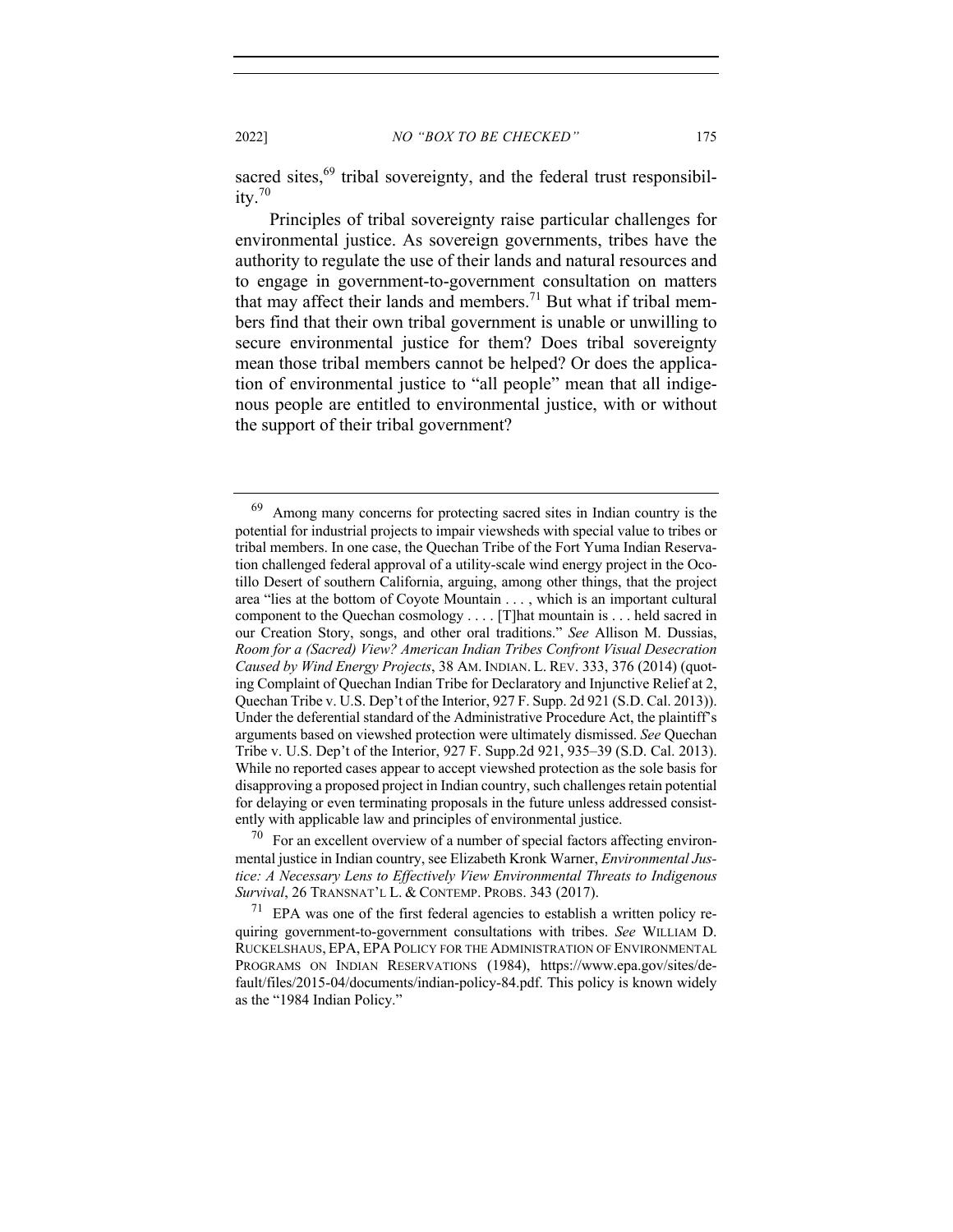In 2011, that question was put to the NEJAC, which responded with a report to the EPA Administrator in 2013.<sup>72</sup> Embracing many of the NEJAC's recommendations, the EPA Administrator issued a policy in 2014: the *EPA Policy on Environmental Justice for Working with Federal Recognized Tribes and Indigenous Peoples*. <sup>73</sup> The 2014 policy not only reaffirmed EPA's commitment to consultation with federally recognized tribes, but also—as indicated in the title acknowledged a responsibility for ensuring environmental justice for "indigenous peoples in all areas of the United States," whether or not they resided in Indian country.<sup>74</sup> Under this policy, environmental justice obligations would extend, for example, to Diné people, whether they lived on or off lands of the Navajo Nation. Environmental justice obligations would also extend to members of the Standing Rock Sioux Tribe, whether or not their tribal government supported construction of the Dakota Access Pipeline.<sup>75</sup>

#### 3. EPA EJ Implementation Plans

A third set of policies that shape environmental justice activities today was issued by EPA during the Obama administration. Recognizing and reviving the E.O. 12,898 direction to all federal agencies to make achieving environmental justice part of their mission, EPA issued its own revised EJ implementation plan in 2011,

<sup>72</sup> *See* NAT'L ENV'T JUST. ADVISORY COUNCIL, RECOMMENDATIONS FOR FOSTERING ENVIRONMENTAL JUSTICE FOR TRIBES AND INDIGENOUS PEOPLES (2013).

<sup>73</sup> *See generally* EPA, POLICY ON ENVIRONMENTAL JUSTICE FOR WORKING WITH FEDERALLY RECOGNIZED TRIBES AND INDIGENOUS PEOPLES (2014).

<sup>74</sup> *Id*. at 1.

 $75$  As suggested by the case caption, the Standing Rock Sioux Tribe did, as a tribal government, oppose construction of the Dakota Access Pipeline. *See* Standing Rock Sioux Tribe v. U.S. Army Corps of Engineers, 205 F. Supp. 3d 4 (D.D.C. 2016); *see also* David Archambault II, *Taking a Stand at Standing Rock*, N.Y. TIMES, Aug. 24, 2016, at 19 (former chairman of the Standing Rock Sioux Tribe observing, "Our tribe has opposed the Dakota Access pipeline since we first learned about it in 2014"). The stance of the tribe was not without controversy, however, and Chairman Archambault was voted out of office in September 2017. *See Tribal Head Who Led the Fight Against the Dakota Access Pipeline Voted Out of Office*, L.A. TIMES (Sept. 28, 2017), https://www.latimes.com/nation/nationnow/la-na-sioux-leader-ouster-20170928-story.html.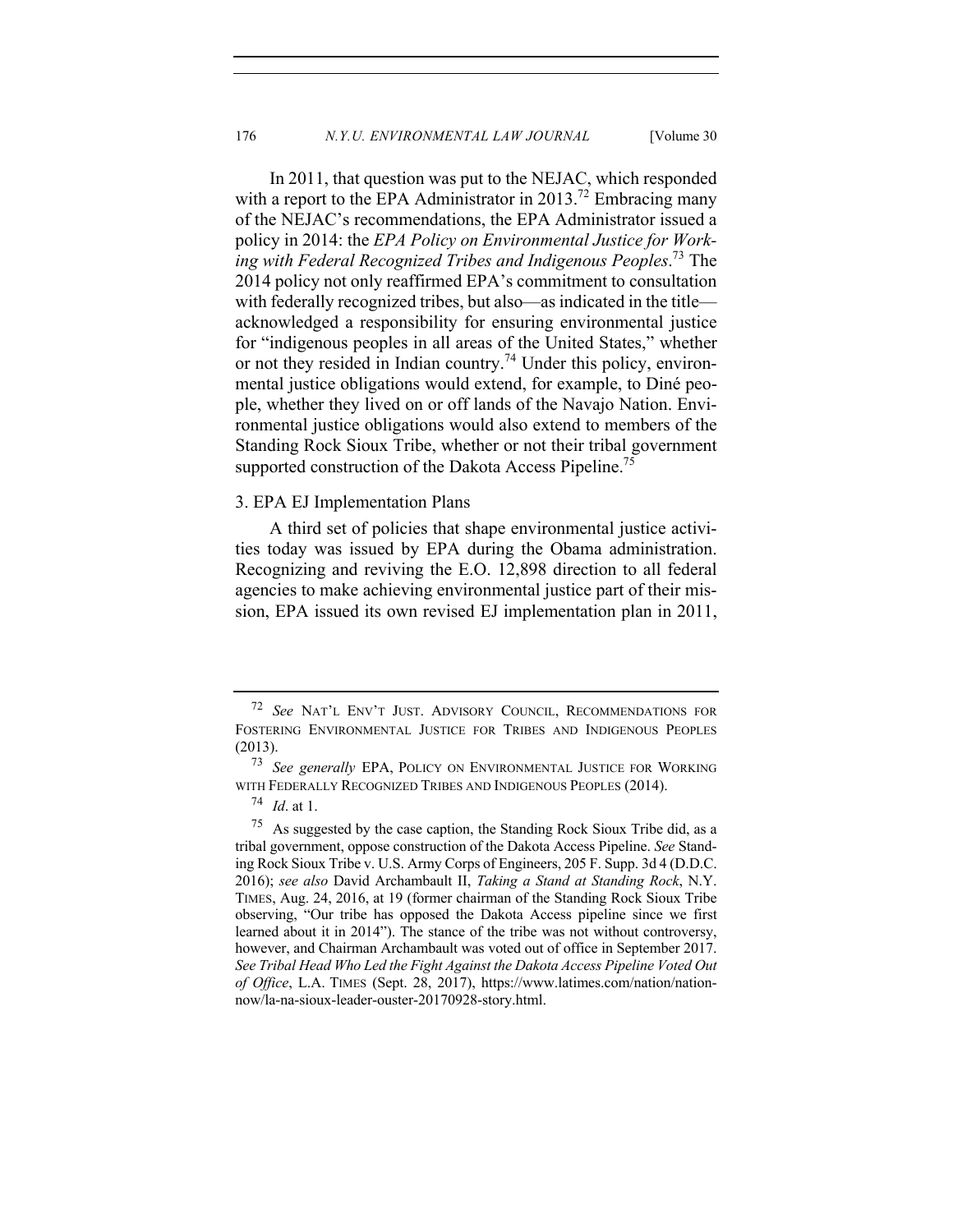known as *Plan EJ 2014*. <sup>76</sup> *Plan EJ 2014* called for the agency to address environmental justice through its full suite of programs, including rulemaking, permitting, enforcement, and financial assistance to states, tribes, and underserved communities.77 *Plan EJ 2014* also called for the agency to develop tools to assist with achieving environmental justice, including information tools (e.g., EJSCREEN), science tools (e.g., air quality monitoring), and legal tools (e.g., Title VI of the Civil Rights Act of 1964). The legal tools initiative resulted in public release of an internal EPA guidance document, known as *EJ Legal Tools*, <sup>78</sup> which provides a useful though incomplete<sup>79</sup>—compendium of legal authorities (e.g., under Superfund, the Clean Air Act, and the Federal Insecticide, Fungicide, and Rodenticide Act) that EPA and other parties may use to pursue environmental justice in appropriate circumstances.

Following the development and implementation of *Plan EJ 2014*, EPA updated its EJ implementation plan with the release of the *EJ 2020 Action Agenda*<sup>80</sup> at the end of the Obama administration. $81$  While the Trump administration failed to update the EJ plan—and indeed effectively attempted to abolish the EPA Office

<sup>76</sup> *See* EPA, PLAN EJ 2014 (2011), https://www.epa.gov/environmentaljustice/plan-ej-2014. The "2014" signaled aspirations for where EPA wanted to be with EJ implementation by the year 2014, the 20th anniversary of E.O. 12,898's signing.

<sup>77</sup> *See id.*

<sup>78</sup> *See* EPA OFF. OF GEN. COUNS., PLAN EJ 2014: LEGAL TOOLS (Dec. 2011), https://www.epa.gov/sites/default/files/2015-02/documents/ej-legal-tools.pdf.

<sup>79</sup> Ironically, the EPA Headquarters Office of General Counsel released *EJ Legal Tools* in 2011 without allowing for any meaningful involvement by community members or experienced practitioners, including attorneys in EPA's own regional offices. As a result, *EJ Legal Tools*failed to identify and critically analyze significant authorities for pursuing environmental justice, including CERCLA removal authority. *See* PLAN EJ 2014: LEGAL TOOLS, *supra* note 78, at 53 (claiming falsely that "EPA may simply choose to study and/or clean up any contaminated non-NPL sites"). For a more comprehensive (and accurate) analysis of the use of CERCLA for pursuing environmental justice, see VILLA ET AL., *supra* note 31, ch. 8 ("Environmental Justice and Contaminated Sites").

<sup>80</sup> *See* EPA, EJ 2020 ACTION AGENDA: THE U.S. EPA'S ENVIRONMENTAL JUSTICE PLAN FOR 2016-2020, at iii (2016), https://www.epa.gov/environmentaljustice/ej-2020-action-agenda-epas-environmental-justice-strategy.

<sup>&</sup>lt;sup>81</sup> For a closer review of Plan EJ 2014 and the EJ 2020 Action Agenda under the Obama EPA, see Rachael E. Salcido, *Reviving the Environmental Justice Agenda*, 91 CHICAGO-KENT L. REV. 115 (2016).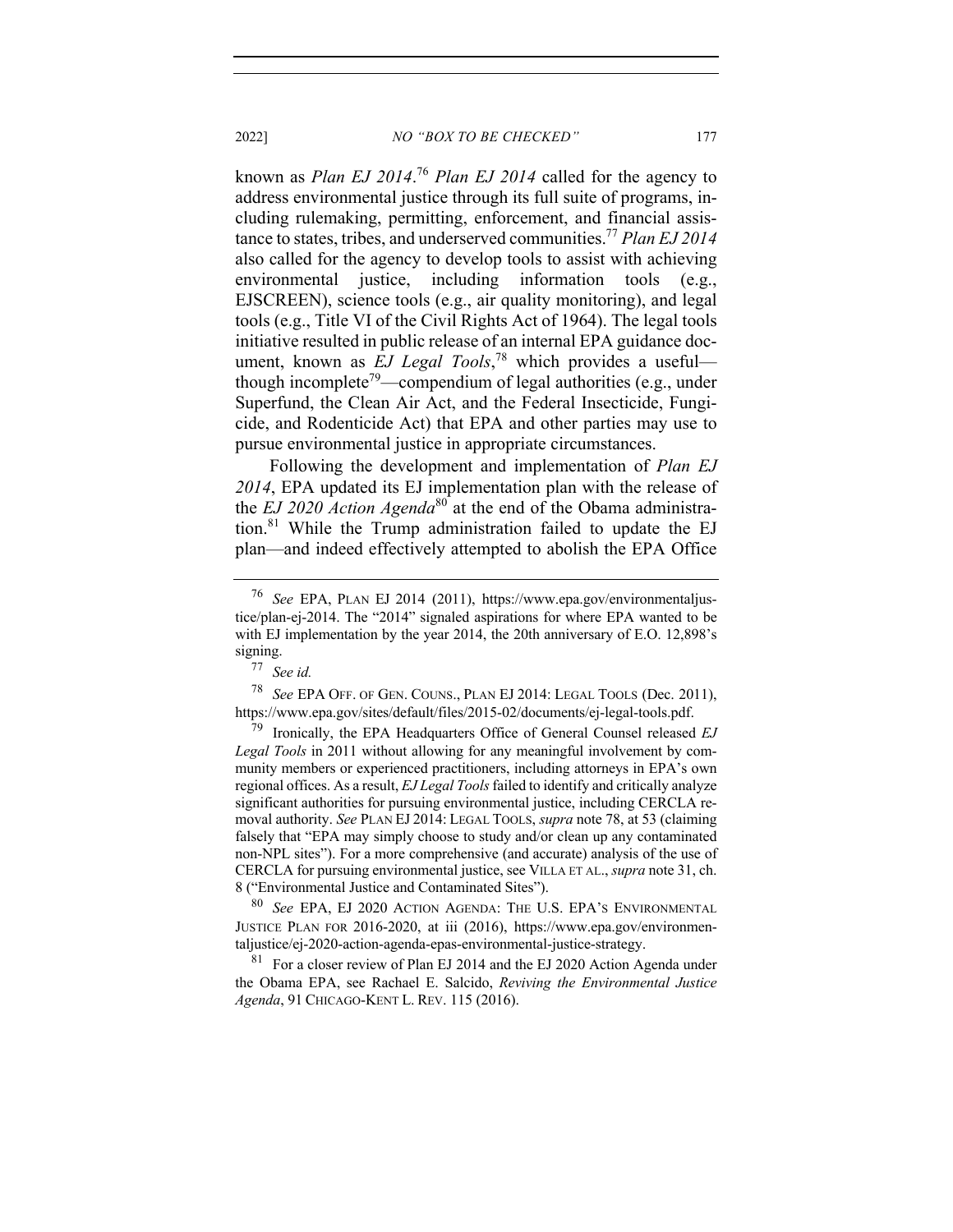of Environmental Justice<sup>82</sup>—the Biden administration has made environmental justice a priority from day one.<sup>83</sup> Under Biden's EPA Administrator, Michael Regan, new and more vigorous EJ implementation plans may be expected and should be observed closely.

#### III. EJ CASE LAW GROUNDED IN ENVIRONMENTAL STATUTES

Three decades after environmental justice arrived on the national agenda, there is still no federal environmental justice statute comparable to the National Environmental Policy Act (NEPA), 84 the Clean Water Act  $(CWA)$ ,<sup>85</sup> the Comprehensive Environmental Response, Compensation, and Liability Act (CERCLA),<sup>86</sup> or other landmark federal environmental legislation. Proposals for federal environmental justice legislation have been introduced in both houses of Congress, repeatedly, since at least  $1992$ ,  $87$  but all proposals have failed so far. In the absence of federal environmental

<sup>82</sup> *See* Uma Outka & Elizabeth Kronk Warner, *Reversing Course on Environmental Justice Under the Trump Administration*, 54 WAKE FOREST L. REV. 393, 400 (2019) (observing that Trump's fiscal year 2018 budget proposal would eliminate "all of [the] staff positions" within EPA's Office of Environmental Justice).

<sup>83</sup> *See supra* note 10 (President Biden signing Exec. Order 13,990 within hours of inauguration).

<sup>84</sup> *See* National Environmental Policy Act of 1969, 42 U.S.C. §§ 4331–47*.*

<sup>85</sup> *See* Clean Water Act of 1972, 33 U.S.C. §§ 1251–1388.

<sup>86</sup> *See* Comprehensive Environmental Response, Compensation, and Liability Act, 42 U.S.C. §§ 9601–75.

<sup>87</sup> *See, e.g.*, Environmental Justice for All Act, S.4401, 116th Cong. (2020); H.R. 5986, 116th Cong. (2020); Environmental Justice Act of 2019, S. 2236, 116th Cong. (2019); Environmental Justice Act of 2017, S.1996, 115th Cong. (2017); Environmental Justice Act of 1992, H.R. 5326, 102d Cong. (1992). For a review of proposed federal EJ legislation, see Jeremy Orr, *Environmental Justice Act of 2017: A Fighting Chance for Frontline Communities*, 24 HASTINGS ENV'T L.J. 303 (2018).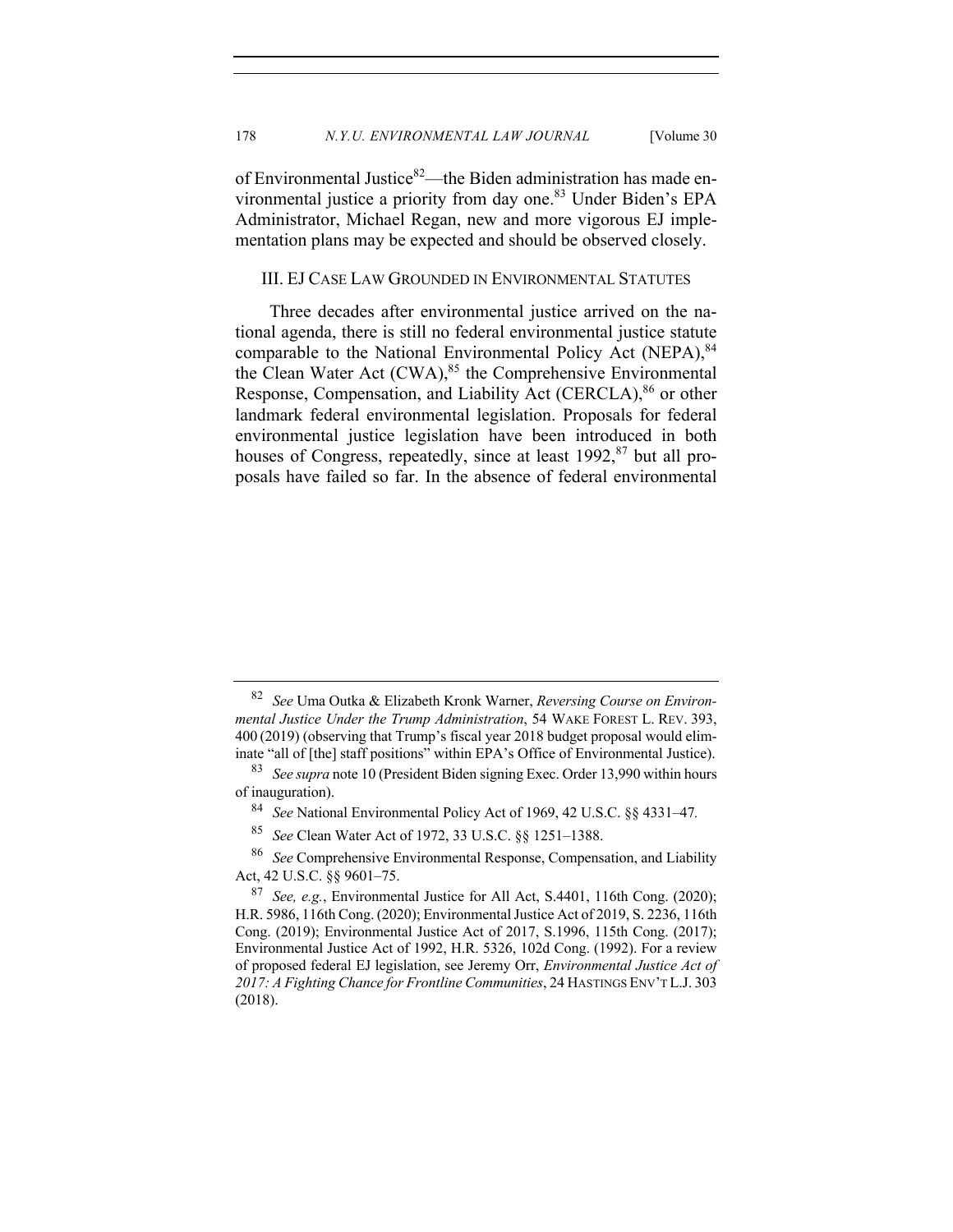justice legislation, many local governments<sup>88</sup> and state legislatures<sup>89</sup> have recently entered this arena. For example, in March 2021, Massachusetts passed legislation providing: "[a]n environmental impact report shall be required for any project that is likely to cause damage to the environment and is located within a distance of 1 mile of an environmental justice population . . . . "<sup>90</sup> Two months later, in May 2021, the State of Washington passed the Healthy Environment for All (HEAL) Act, which among other things will require state agencies to conduct an "environmental justice assessment" for certain proposed state actions, to include evaluation of "cumulative impacts" in a community. $91$  A month after Washington's new EJ

<sup>90</sup> An Act Creating a Next-Generation Roadmap for Massachusetts Climate Policy, 2021 Mass. Acts ch. 28, at 1.

 $91$  Washington Healthy Environment for All (HEAL) Act, 2021 Wash. Sess. Laws ch. 314, § 14 (effective July 25, 2021).

<sup>88</sup> In 2017, for example, New York City passed two new local laws on Environmental Justice, which among other things required city agencies to incorporate environmental justice planning into their decision-making process. N.Y.C. Local Law No. 60 of 2017; N.Y.C. Local Law 64 of 2017. For further analysis on these local N.Y.C. statutes, see Rebecca Bratspies, *Protecting the Environment in an Era of Federal Retreat: The View from New York City*, 13 FLORIDA INT'L U. L. REV. 5 (2018). In 2020, the City of Albuquerque, New Mexico, passed an ordinance requiring a "cumulative impacts analysis" for any proposed action within a list of transportation or industrial activities where the proposed action would be located within an overburdened community of Albuquerque's South Valley. *See* ALBUQUERQUE, N.M., ORDINANCES ch. 14, art. 16, § 6-4(H) (2020).

 $89\text{ }$  So far, state EJ legislation appears to be concentrated on the coasts. In 1999, California passed its first piece of EJ legislation, which among other things required the California Environmental Protection Agency to conduct its programs "in a manner that ensures the fair treatment of people of all races, cultures, and income levels." CAL. PUB. RES. CODE § 71110 (1999). In New York, the state passed legislation in 2019 that among other things established a statewide policy "that all people, regardless of race, color, religion, national origin or income, have a right to fair treatment and meaningful involvement in the development, implementation and enforcement of laws, regulations and policies that affect the quality of the environment." N.Y. ENV'T CONSERV. L. § 48-0101 (2019). In New Jersey, the governor signed legislation in 2020 requiring the New Jersey Department of Environmental Protection to identify the state's "overburdened communities" and only grant or renew permits for covered facilities upon a finding that there is no disproportionate, cumulative environmental impact on those communities. N.J. STAT. ANN. §§ 13:1D-157-161 (2020). For more on the New Jersey legislation, see Julius M. Redd & Hilary Jacobs, *New Jersey Passes Landmark Environmental Justice Legislation*, NAT'L L. REV. (Sept. 1, 2020), https://www.natlawreview.com/article/new-jersey-passes-landmark-environmental-justice-legislation.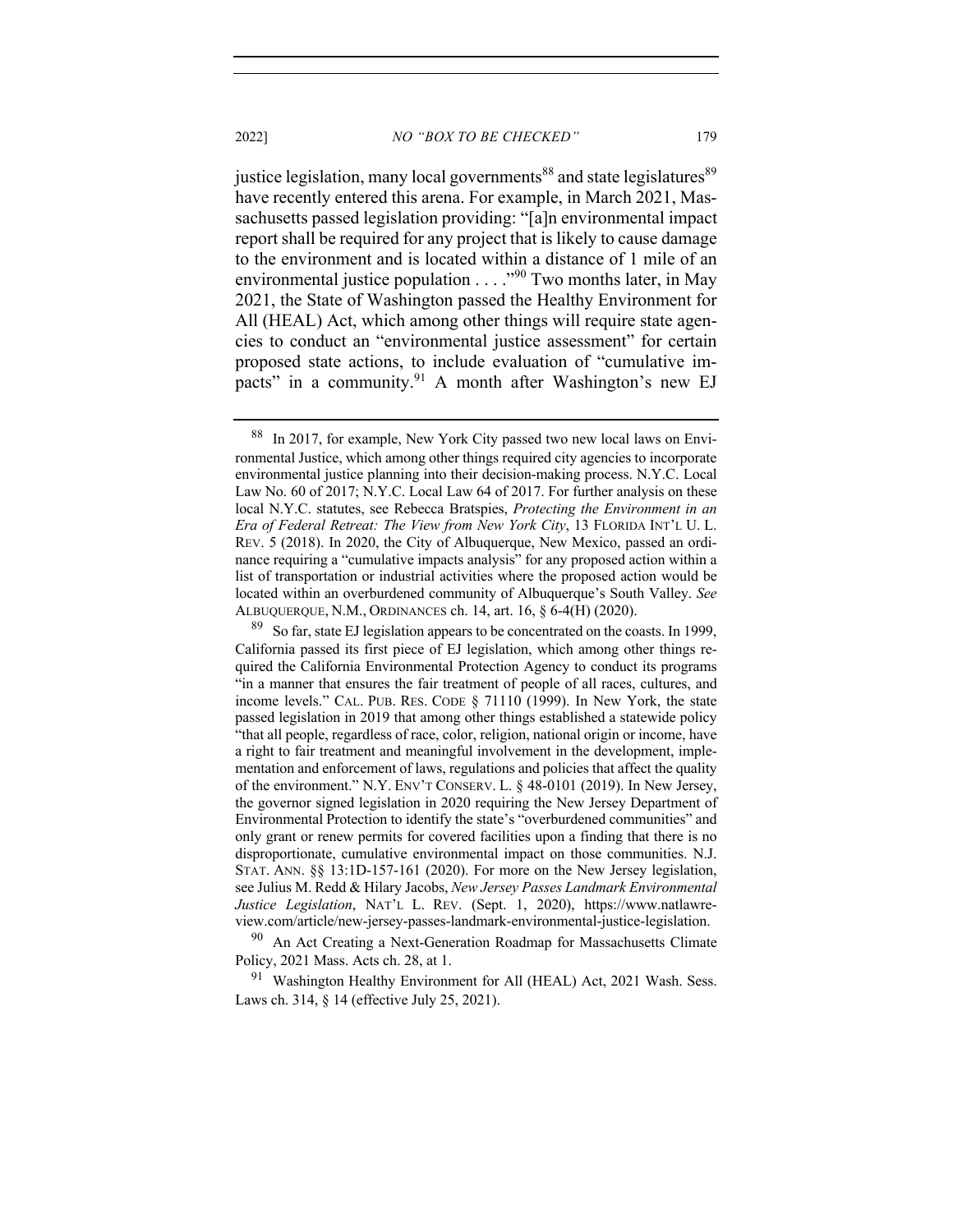statute, Maine took one modest step toward state-wide EJ legislation with a law directing the state Office of Policy Innovation and the Future, in consultation with other state offices and agencies, to "[d]evelop definitions for 'environmental justice,' 'environmental justice populations,' 'frontline communities,' and any other terms determined by the office to be necessary for the incorporation of equity considerations in decision making" by the state. $92$ 

As such legislative measures take root, EJ practice may be increasingly guided by state and local requirements. At this time, however, the effectiveness of state and local legislation for addressing concerns for environmental injustice remains largely untested.<sup>93</sup> At the same time, and reaching back over the last thirty years, significant case law has developed supporting environmental justice in legal challenges involving federal and state environmental statutes. This Part will provide notes on a selection of such federal and state cases, in chronological order. These cases demonstrate the emergence of legal principles for environmental justice, including the requirement for conducting an adequate EJ analysis.

# A. *Case Examples*

*In re* **Chemical Waste Management of Indiana (EAB 1995).**<sup>94</sup> In this early administrative case from 1995, the EPA Environmental Appeals Board (EAB) upheld a permit for a landfill in Indiana issued by EPA Region 5 under the Resource Conservation and Recovery Act  $(RCRA)$ ,<sup>95</sup> deferring to the "highly technical

 $92$  An Act to Require Consideration of Climate Impacts by the Public Utilities Commission and to Incorporate Equity Considerations in Decision Making by State Agencies, 2021 Me. Laws ch. 279, at 1–2.

 $93$  In 2016, for example, with much fanfare, the City of Newark, New Jersey, passed the Environmental Justice and Cumulative Impact Ordinance, requiring development proposals to include information about the cumulative impacts of the proposed action on the local community. *See* Newark, N.J., Ordinance No. 6PSF-E (July 7, 2016) (codified at NEWARK, N.J. CODE ch. 41:20 (2021)). For a review of this "first of its kind" ordinance, and ensuing bureaucratic challenges to its implementation, see Kristen Burby, *Making It Stick: Local Environmental Review Statutes*, 44 U.C. DAVIS ENVIRONS: ENV'T L. & POL'Y J. 63, 64, 81 (2021).

<sup>94</sup> *See* Chemical Waste Mgmt. of Ind., Inc., 6 E.A.D. 66 (EAB 1995).

<sup>95</sup> *See* 42 U.S.C. §§ 6901–92k.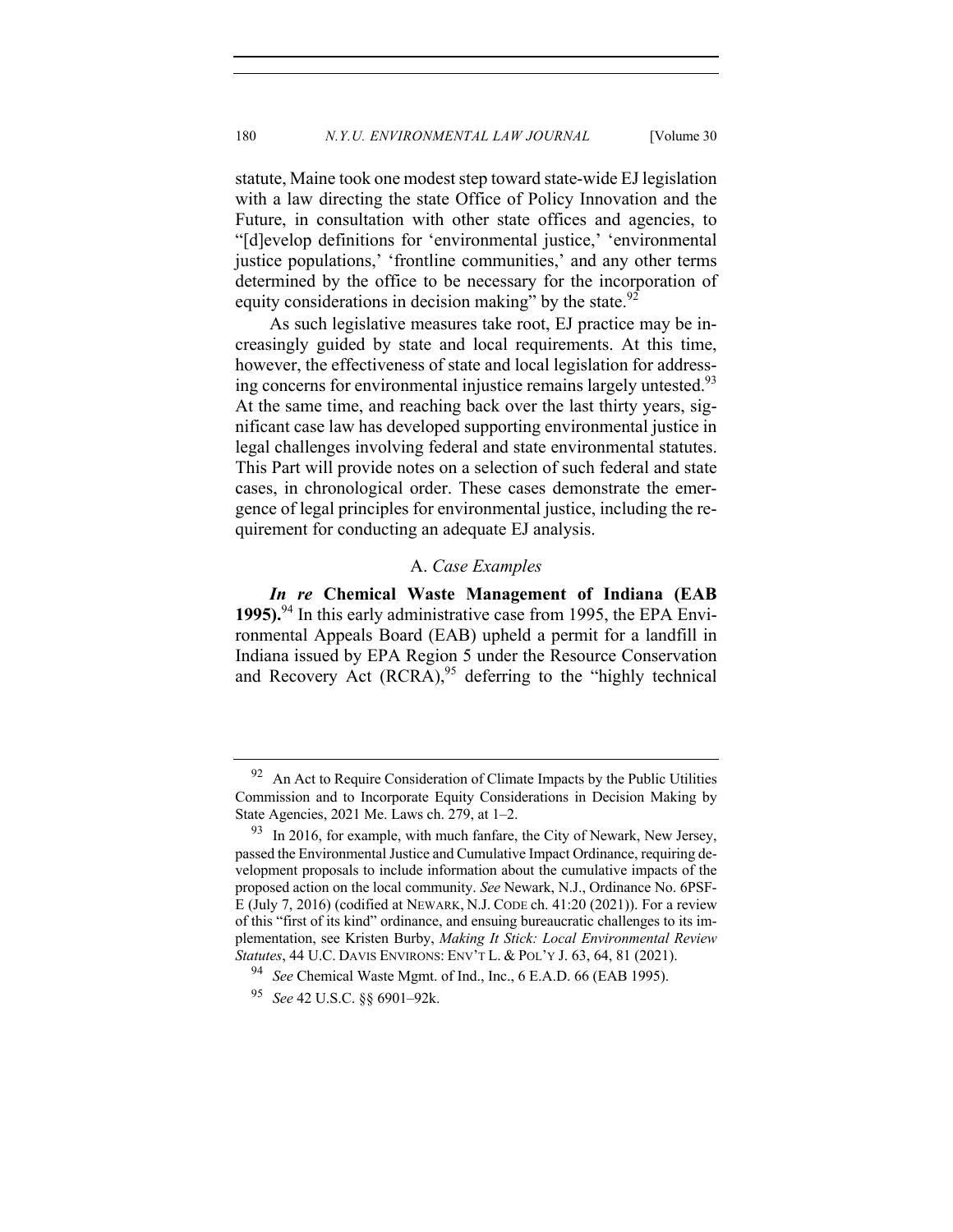judgment" of Regional experts.<sup>96</sup> However, citing E.O. 12,898, signed the year before, the EAB also stated that

we hold that when a commenter submits at least a superficially plausible claim that operation of the facility will have a disproportionate impact on a minority or low-income segment of the affected community, the Region should, as a matter of policy, exercise its discretion under [RCRA] to include within its health and environmental impacts assessment an analysis focusing particularly on the minority or low-income community whose health or environment is alleged to be threatened by the facility. $97$ 

With this "holding," the EAB established the permitting requirement for conducting what would come to be known as an "environmental justice analysis" and would come to be subject to judicial review, as indicated in the cases below.

*In re:* **American Marine Rail (N.Y. DEC 2000)**. <sup>98</sup> In another early administrative case decided in 2000, an administrative law judge (ALJ) for the New York Department of Environmental Conservation considered challenges to several environmental permits needed for construction and operation of a barge-to-rail solid waste transfer station along the East River in the South Bronx. Under the State Environmental Quality Review Act,<sup>99</sup> the New York State Department of Environmental Conservation determined that the project was not likely to have a significant adverse effect on the environment and thus did not require preparation of an environmental impact statement. In a subsequent hearing attended by more than 300 people, however, the ALJs heard concerns about bringing an "[additional] 5,200 tons of solid waste [per day] to an area where poor and minority people reside and that is already the site of a number of transfer stations and other waste-related facilities."100 Community members also expressed concerns for "increased truck

<sup>96</sup> Chemical Waste Mgmt. of Ind., 6 E.A.D. at 67–68, 80.

<sup>97</sup> *Id*. at 75.

<sup>98</sup> *See* Am. Marine Rail, LLC, 2000 WL 1299571 (N.Y. Dep't of Env't Conservation) (Aug. 25, 2000). For further background and context on the American Marine Rail decision, see Michael B. Gerrard, *Reflections on Environmental Justice*, 65 ALB. L. REV. 357, 361 (2001). *See also* Jacalyn R. Fleming, *Justifying the Incorporation of Environmental Justice into the SEQRA and Permitting Processes*, 6 ALB. L. ENV'T OUTLOOK J. 55, 71 (2002).

 $99$  N.Y. ENV'T CONSERV. L. § 8 (McKinney 2000).

<sup>100</sup> Am. Marine Rail, LLC, 2000 WL 1299571 at \*2.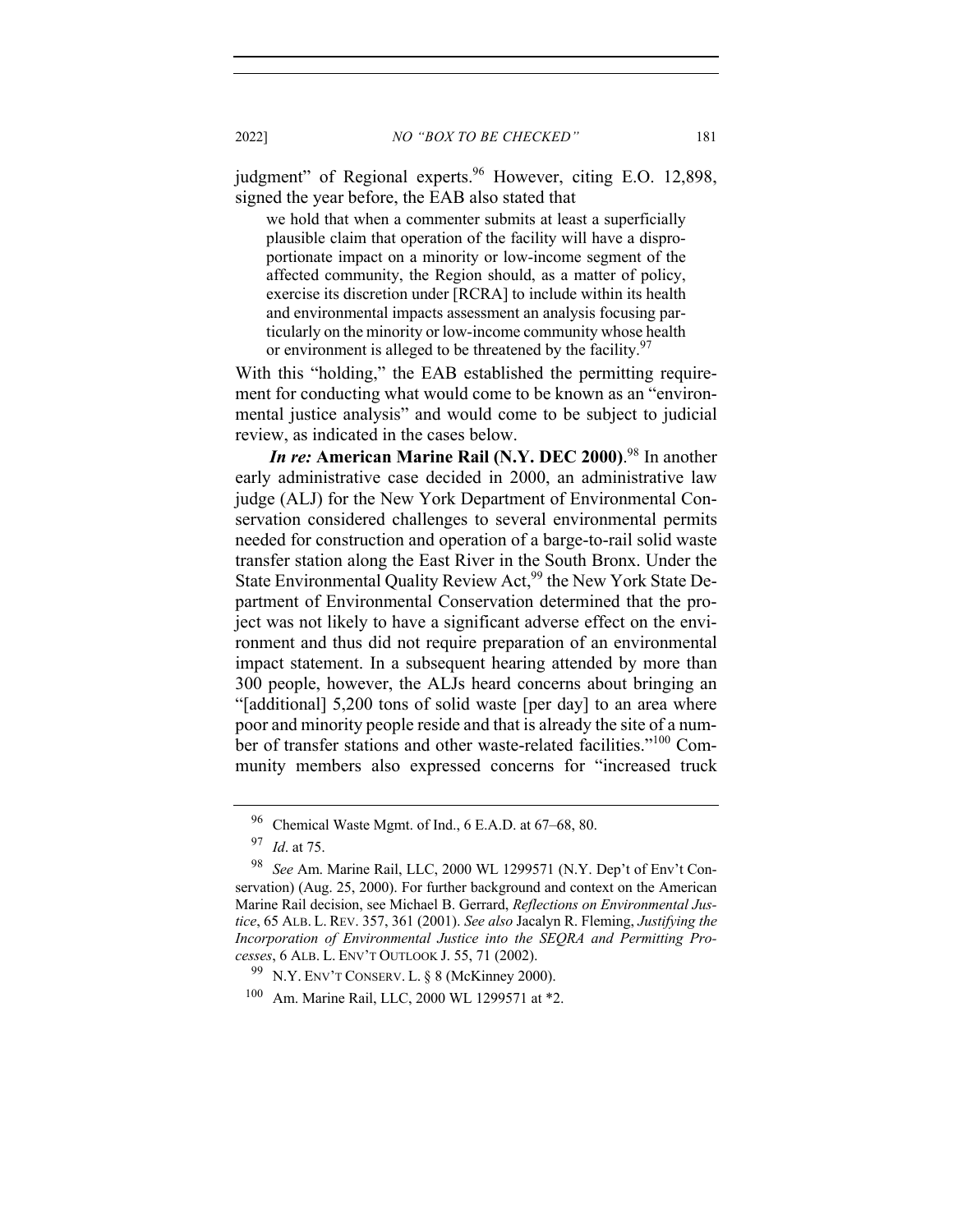traffic" and "the potential for odors, vectors, and increased air pollution," along with many other potential impacts on their environment.<sup>101</sup>

After hearing and considering the public testimony, the ALJ reviewed the then-existing text of the State Environmental Quality Review Act, including requirements to consider potential impacts to "land, air, water, minerals, flora, fauna, noise, objects of historic or aesthetic significance, existing patterns of population concentration, distribution, or growth, and existing community or neighborhood character."<sup>102</sup> From these required factors, the ALJ observed, "This is a very broad mandate and would appear to encompass the concerns of environmental justice that arise with respect to this application."<sup>103</sup> The ALJ thus concluded, based upon factors including "the size of the project [and] the potential for cumulative impacts related to odors and air pollution," that an environmental impact statement was required in this case.<sup>104</sup> After more than twenty years, the decision in *American Marine Rail* remains undisturbed as precedent for the authority of a New York ALJ to require an Environmental Impact Statement (EIS) based upon concerns for environmental justice. The case may have also inspired pending proposals to codify this requirement in state law.<sup>105</sup>

**Communities Against Runway Expansion, Inc. v. F.A.A. (D.C. Cir. 2004).**<sup>106</sup> In this case, community organizations challenged an order by the FAA approving an expansion of Boston's Logan Airport. Among other claims, plaintiffs argued that the FAA had failed to meet obligations under NEPA because the environmental justice analysis included within its environmental impact

<sup>106</sup> *See* Cmtys. Against Runway Expansion, Inc. v. Fed. Aviation Admin., 355 F.3d 678 (D.C. Cir. 2004).

<sup>101</sup> *Id*.

<sup>&</sup>lt;sup>102</sup> *Id.* at \*61 (citing N.Y. ENV'T. CONSERV. L. §§ 8-0105(6), 8-0109 (2000)).

<sup>103</sup> *Id*.

<sup>104</sup> *Id*. at \*7.

<sup>&</sup>lt;sup>105</sup> On March 3, 2021, the New York State Senate passed a bill that would amend the N.Y. Environmental Conservation Law, requiring any EIS to evaluate "effects of any proposed action on environmental justice communities, including whether the action may cause or contribute to ... a disproportionate and inequitable pollution burden on an environmental justice community." S. 1031B, 2021–22 Reg. Sess. (N.Y. 2021). Similar legislation has also been introduced in the N.Y. State Assembly. *See* A.B. 6251, 2021–22 Reg. Sess. (N.Y. 2021).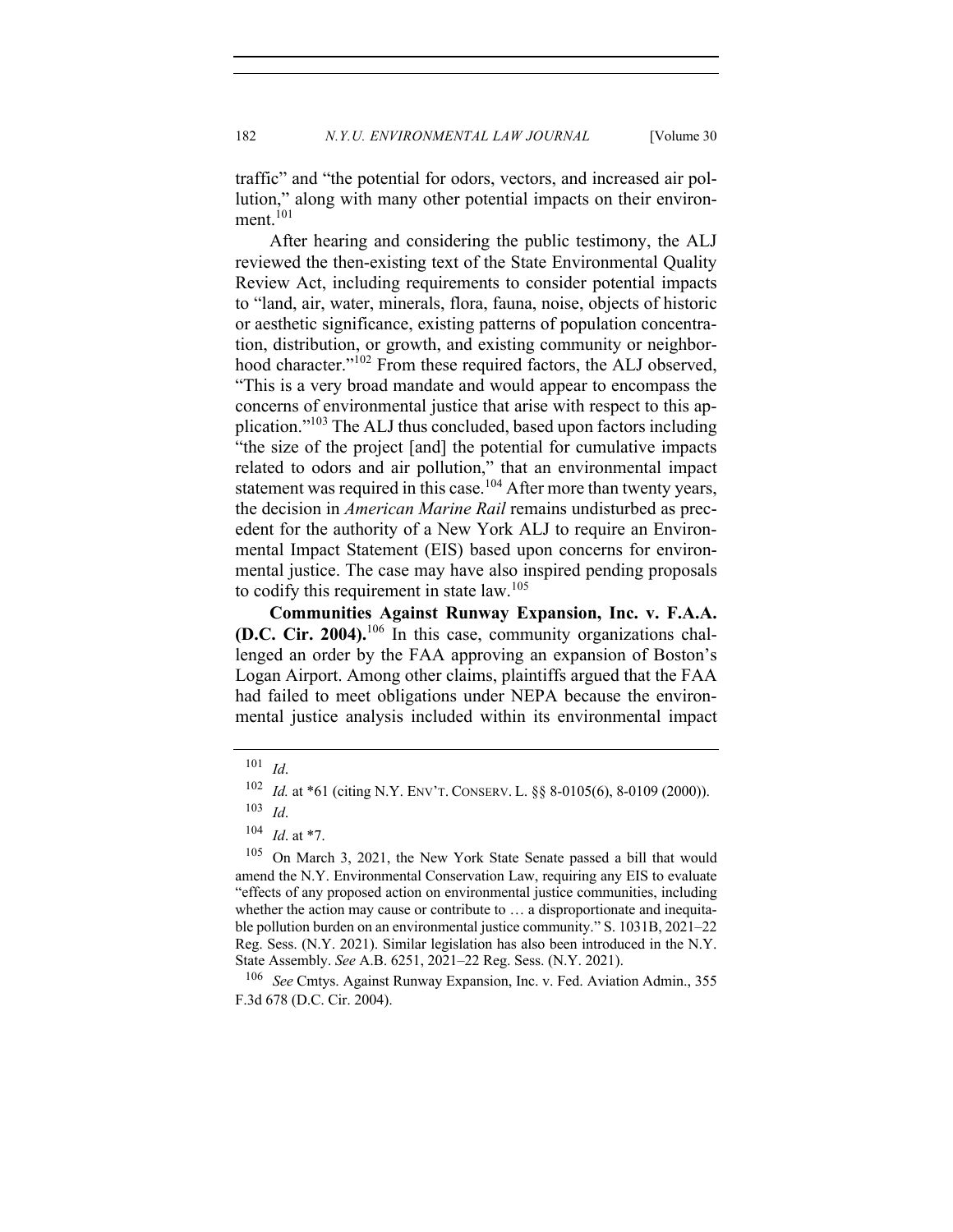statement relied on flawed methodology. On appeal, the D.C. Circuit Court of Appeals denied the challenge on the merits but agreed with plaintiffs that the FAA's EJ analysis was still subject to "arbitrary and capricious" review under the federal Administrative Procedure Act.<sup>107</sup> Importantly, while recognizing the argument that E.O. 12,898 "expressly . . . [does] not create a private right to judicial review,"108 the D.C. Circuit allowed and established a precedent for allowing legal challenges to federal actions based upon inadequate consideration of environmental justice concerns.<sup>109</sup>

**Colonias Development Council v. Rhino Environmental Services, Inc (N.M. 2005).**<sup>110</sup> In September 2001, more than 300 people attended a public hearing in Chaparral, New Mexico, to consider an application for a new landfill proposed to be sited in this unincorporated community near the U.S.-Mexico border. Representing an overwhelmingly minority and low-income community,  $111$  the vast majority of hearing participants opposed the landfill.

<sup>110</sup> *See generally* Colonias Dev. Council v. Rhino, 117 P.3d 939 (N.M. 2005). For background and thorough analysis of this case, see Kristina G. Fisher, *The Rhino in the Colonia: How* Colonias Development Council v. Rhino Environmental Services, Inc. *Set a Substantive State Standard for Environmental Justice*, 39 ENV'T L. 397 (2009).

<sup>111</sup> According to Census data, the local community at the time was 82 percent Hispanic with a 49 percent poverty rate. *See* Fisher, *supra* note 110, at 402.

<sup>&</sup>lt;sup>107</sup> *Id.* at 689. Applying the deferential standard of "arbitrary and capricious" review, the court upheld the FAA's EIS, finding that its methodology "was reasonable and adequately explained." *Id*. 108 *Id*.

<sup>109</sup> *See* Standing Rock Sioux Tribe v. U.S. Army Corps of Eng'rs, 440 F. Supp. 3d 1, 9 (D.C. Cir. 2020) (observing that, "in this Circuit, NEPA creates, through the [APA], a right of action deriving from Executive Order 12,898"). *See also* Latin Americans for Soc. & Econ. Dev. v. Fed. Highway Admin., 756 F.3d 447, 465 (6th Cir. 2014) (allowing review of environmental justice study incorporated in NEPA documentation); Coliseum Square Ass'n Inc. v. Jackson, 465 F.3d 215, 232 (5th Cir. 2006) (reviewing Dept. of Housing and Urban Development's consideration of environmental justice concerns surrounding a proposed housing project). In a case preceding *Communities Against Runway Expansion*, however, the Ninth Circuit Court of Appeals rejected consideration of environmental justice concerns in the context of an EIS review. *See* Morongo Band of Mission Indians v. Fed. Aviation Admin., 161 F.3d 569, 575 (9th Cir. 1998) (rejecting tribe's challenge to EIS evaluating potential impacts from changes in flight pattern surrounding Los Angeles International Airport). For analysis, see Andrew J. Doyle, *Environmental Justice on the Move*, 62 FED. LAW. 3 (2015).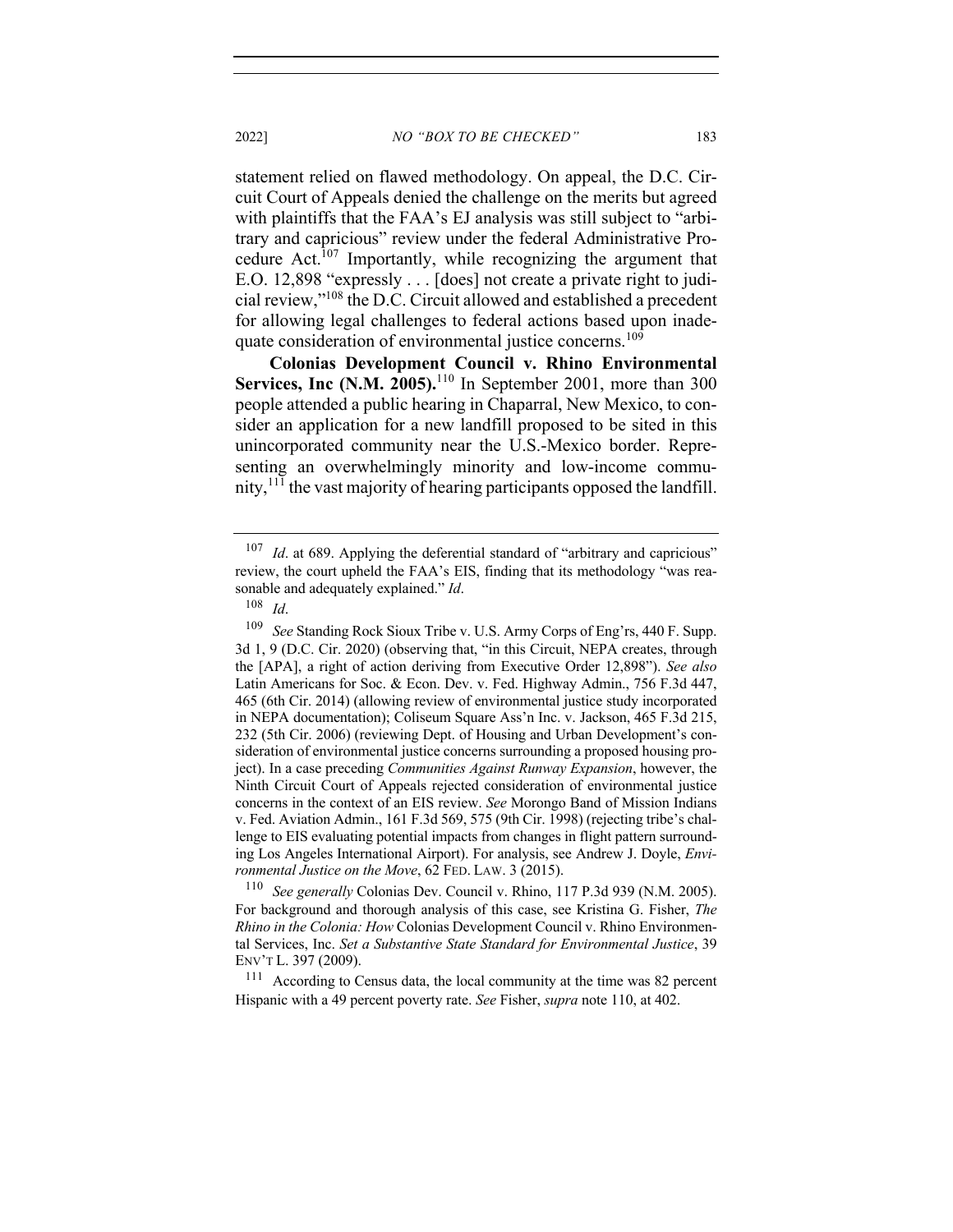They expressed fear that Chaparral "was in danger of being overrun by industrial sites and turned into a dumping ground" and "expressed general concerns that the landfill would increase health risks by bringing more dust, flies, noise, traffic, and pollution" to their community.112 While the hearing officer allowed community members to speak into the early morning, she nevertheless rejected consideration of their testimony in her decision, perceiving her duty as

"confined to overseeing the technical requirements of the permit application."<sup>113</sup> Based on this narrow view of authority under the New Mexico Solid Waste Act,<sup>114</sup> the New Mexico Environment Department granted the permit application.<sup>115</sup>

On appeal, the New Mexico Supreme Court reversed, finding that the hearing officer had erred in dismissing the community concerns. The court observed that the state legislature "clearly believed public participation is vital to the success" of the state solid waste program and that public testimony cannot be limited to "technical experts."<sup>116</sup> The court pointedly noted that "[c]ontrary to the Department's position, the impact on the community from . . . the proliferation of landfills, appears highly relevant to the permit process."<sup>117</sup> The court therefore instructed the Department to "reconsider the public testimony opposing the landfill," concluding that "we [] require, as the Act itself requires, that the community be given a voice, and the concerns of the community be considered in the final decision making . . . ."<sup>118</sup>

The landmark holding in *Colonias Development Council* demonstrated the substantive difference between mere opportunity for public comment and the *meaningful* involvement required by environmental justice. It also demonstrated the authority of state agencies and state courts to consider community concerns such as socioeconomics and cumulative impacts in environmental decisionmaking. As most federal environmental statutes—in this case,

<sup>118</sup> *Id*. at 950.

<sup>112</sup> *Colonias Dev. Council*, 117 P.3d at 942.

<sup>113</sup> *See id*.

<sup>114</sup> *See* N.M. STAT. ANN. § 74-9-1 to -43.

<sup>115</sup> *See Colonias Dev. Council*, 117 P.3d at 942.

<sup>116</sup> *Id*. at 945.

<sup>117</sup> *Id*. at 947.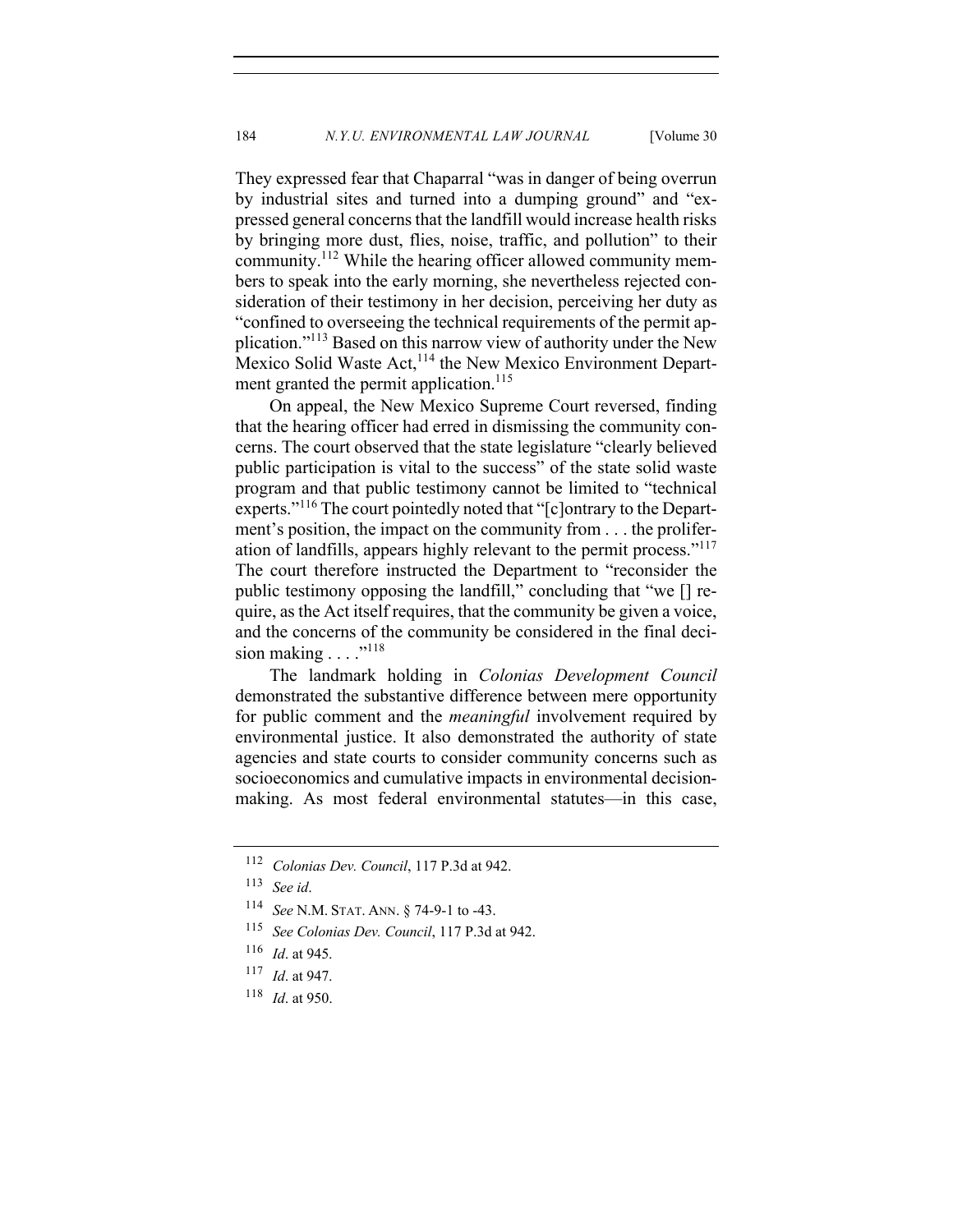RCRA—are designed to be implemented primarily by states, *Colonias Development Council* highlighted the potential for pursuing environmental justice through state permitting actions.<sup>119</sup>

*In re* **Shell Offshore, Inc. ("***Shell II***") (EAB 2010).**<sup>120</sup> In this administrative case, Alaska Natives challenged permits issued by EPA under the CAA to authorize the operation of massive drill rigs that Shell Gulf of Mexico, Inc. and Shell Offshore, Inc. (collectively, "Shell") intended to use for oil exploration on the Outer Continental Shelf of the Arctic Ocean. In response to this challenge, the EAB recognized a number of prior EAB decisions holding that "environmental justice issues must be considered in connection with the issuance of . . . permits" under the CAA's Prevention of Significant Deterioration (PSD) program.<sup>121</sup> Breaking with prior precedent, the EAB denied EPA's argument that compliance with the CAA's NAAQS indicates "de facto compliance" with E.O. 12,898.<sup>122</sup> The EAB emphasized that EPA must independently evaluate whether or not a proposed action will have disproportionately high and adverse human health or environmental effects on a potentially affected minority or low-income population. With this decision, the EAB also established a precedent for remanding an environmental permit to EPA "to reconsider the adequacy of its environmental justice analysis . . . . "<sup>123</sup>

*In re* **Avenal Power Center, LLC (EAB 2011).**<sup>124</sup> In the immediate wake of *Shell II*, the EAB considered a challenge to another EPA PSD permit brought by community organizations opposed to a natural gas-fired power plant proposed to be located in

<sup>124</sup> *See* Avenal Power Center, LLC, 15 E.A.D. 384, 2011 WL 4881823 (2011).

<sup>119</sup> *See, e.g.*, Eagle Env't II, L.P. v. Commonwealth Dept. of Env't. Prot., 884 A.2d 867 (Pa. 2005) (upholding EJ criteria for waste siting despite absence of specific statutory mandate).

<sup>120</sup> *See* Shell Offshore Inc., 15 E.A.D. 103, 2010 WL 5478647 (EAB 2010).

<sup>121</sup> *Id*. at \*28.

<sup>122</sup> *Id*. at \*31.

<sup>&</sup>lt;sup>123</sup> *Id.* at \*32. After EPA updated its EJ analysis and corrected some mistakes, the EAB declined to provide further review for the Shell CAA permits. However, the delay plus other challenges of working within the harsh Arctic environment eventually convinced Shell to abandon its proposed offshore exploration. *See*  Terry Macalister, *Shell Abandons Alaska Arctic Drilling*, GUARDIAN (Sept. 28, 2015), https://www.theguardian.com/business/2015/sep/28/shell-ceases-alaskaarctic-drilling-exploratory-well-oil-gas-disappoints.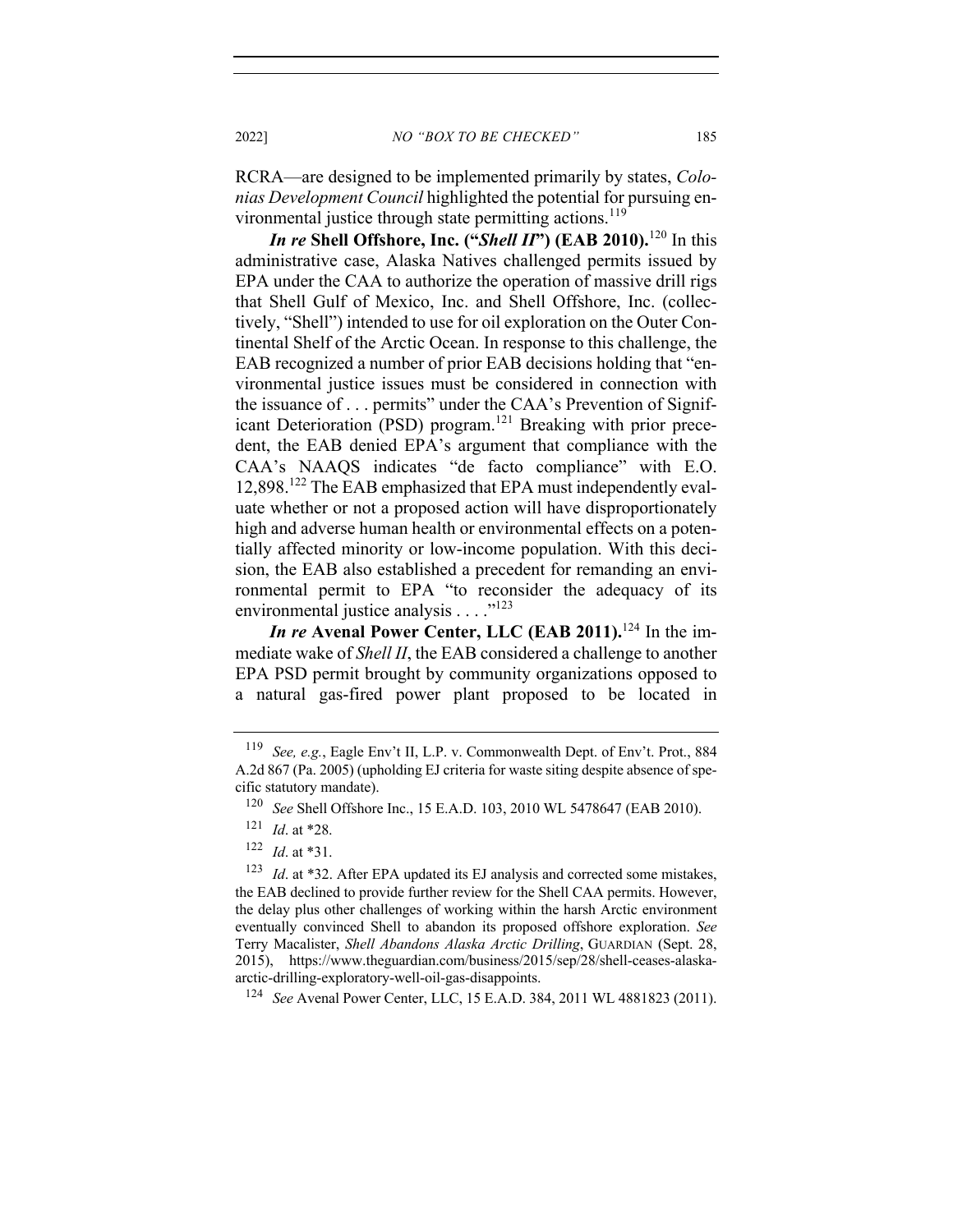California's Central Valley. The impacted area included a large percentage of Latino and low-income residents and was already designated in "extreme nonattainment" for NAAQS criteria pollutants.<sup>125</sup> Nevertheless, the EAB upheld the permit, contrasting this case with the facts of *Shell II.* The EAB noted that, "[c]ontrary to the lack of an environmental justice analysis . . . in *Shell II*, the Agency in this instance provided a 31-page environmental justice analysis coupled with a reasoned explanation" for analysis it was unable to complete.126

**Standing Rock Sioux Tribe v. U.S. Army Corps of Engineers (D.C. Cir. 2016–21).**<sup>127</sup> This saga of cases began with the U.S. Army Corps of Engineers' 2016 decision to issue various approvals allowing for construction of the Dakota Access Pipeline (DAPL), an approximately 1,172-mile pipeline that would transport crude oil from the Bakken oil fields in North Dakota to market in southern Illinois. At one time, the pipeline route was considered to run north of Bismarck, North Dakota, whose population is 90 percent white, but was rerouted to the south to avoid potential impacts to Bismarck's water supply.128 The Corps of Engineers "did not show similar concern for the Tribe's water source when they approved the route that went directly under Lake Oahe on the Missouri River."<sup>129</sup> The pipeline was eventually constructed within half a mile of the Standing Rock Indian Reservation and was tunneled

 $127$  For background on this case, along with sage advice on how to avoid future conflicts, see Jeanette Wolfley, *Embracing Engagement: The Challenges and Opportunities for the Energy Industry and Tribal Nations on Projects Affecting Tribal Rights and Off-Reservation Lands*, 19 VT. J. ENV'T L. 115 (2018). *See generally* Troy A. Eid, *Beyond Dakota Access Pipeline: Energy Development and Imperative for Meaningful Tribal Consultation*, 95 DENV. L. REV. 593 (2018).

 $125$  *Id.* at \*11.

<sup>&</sup>lt;sup>126</sup> *Id.* at \*14. Part of the plaintiffs' challenge in this case concerned the EPA's failure to reach conclusive findings concerning the potential short-term impacts of NO2 on local minority communities. EPA recognized the "limited data available" from the air monitors located closest to the proposed facility but concluded that  $NO<sub>2</sub>$  levels "in the general area of the facility are not disproportionately high as compared to communities throughout the state." *Id*. at \*12. The EIB deemed this limited analysis "permissible, particularly in light of the facts of this case and the discretion afforded to federal agencies under the Executive Order." *Id*. at \*14.

<sup>128</sup> *See* Carla F. Fredericks et al., *Social Cost and Material Loss: The Dakota Access Pipeline*, 22 N.Y.U.J. LEGIS. & PUB. POL'Y 563, 569 (2019).

<sup>129</sup> *Id*.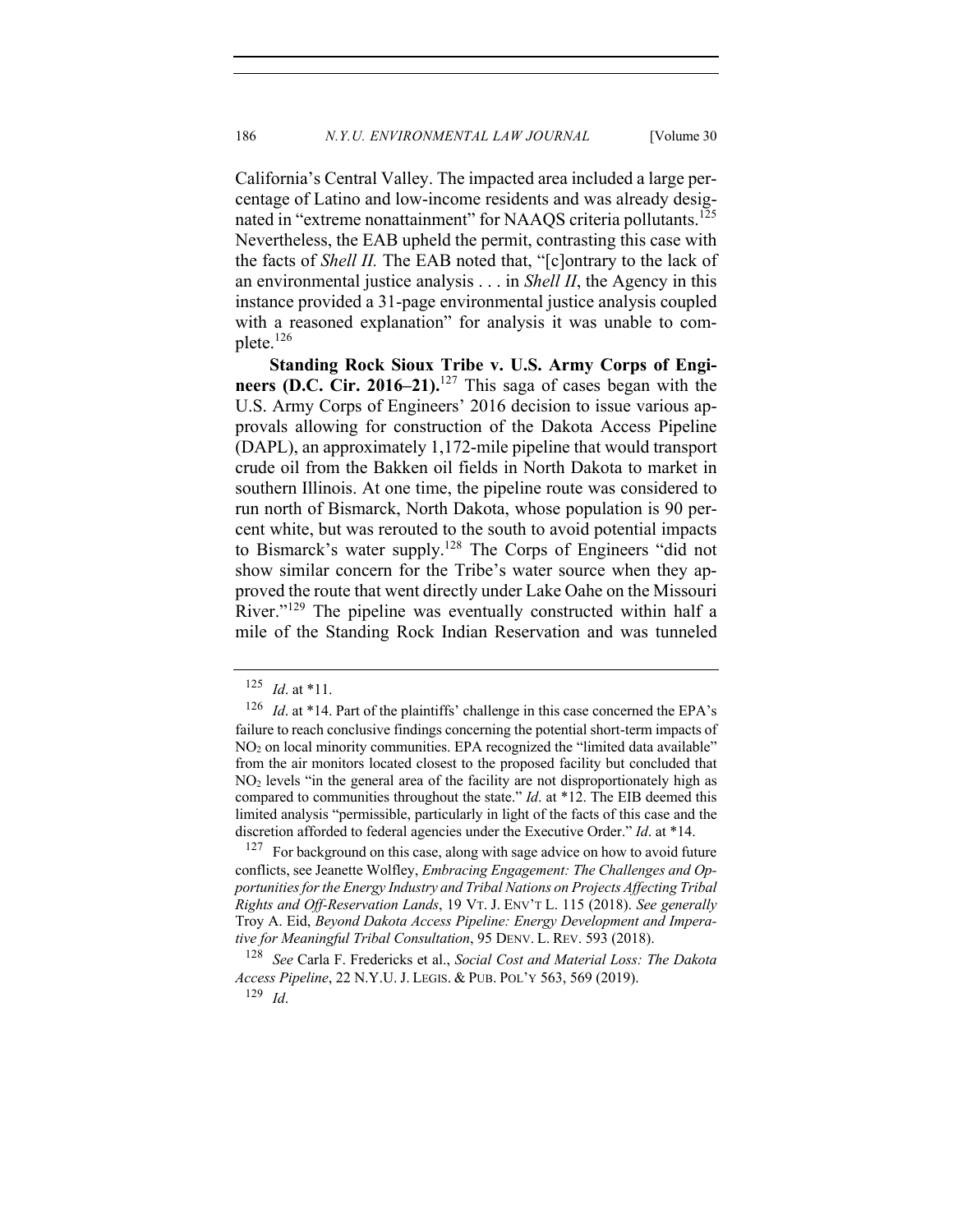beneath Lake Oahe on the Missouri River, which the reviewing court recognized "plays an integral role in the life" of members of the Standing Rock Sioux Tribe.<sup>130</sup> Notwithstanding the scale of the project and potential impacts to the Tribe, the Corps declined to conduct an EIS under NEPA, instead relying upon an Environmental Assessment (EA) that concluded with a Finding of No Significant Impact.<sup>131</sup>

Upon challenge to the Corps' approvals by the Standing Rock Sioux Tribe, the U.S. District Court for the District of Columbia denied the Tribe's request for preliminary injunction, allowing the pipeline company to complete construction and begin transporting oil.<sup>132</sup> However, the next year, the same court found that the Corps had failed to satisfy its "environmental-justice responsibilities under NEPA."133 In particular, the court found that the EJ analysis from the Corps "covers only construction impacts, not spill impacts."<sup>134</sup> In failing to consider spill impacts, the Corps had failed to take a "hard look" at potential impacts from the pipeline, as required by NEPA.<sup>135</sup> After more intervening decisions, the district court finally required the Corps to prepare a full EIS, concluding that "too many questions remain unanswered."<sup>136</sup> The same court later granted the Tribe's petition to vacate the Corps' approvals and ordered that DAPL "be shut down within 30 days."<sup>137</sup> On appeal, the D.C.

<sup>130</sup> Standing Rock Sioux Tribe v. U.S. Army Corps of Eng'rs, 205 F. Supp. 3d 4, 13 (D.D.C. 2016).

<sup>131</sup> *See* U.S. ARMY CORPS OF ENG'RS – OMAHA DIST., ENVIRONMENTAL ASSESSMENT, DAKOTA ACCESS PIPELINE PROJECT, CROSSING OF FLOWAGE EASEMENT AND FEDERAL LANDS (July 2016). For background on NEPA and requirements for an EIS, Environmental Assessment (EA), and Finding of No Significant Impact (FONSI), see JOEL A. MINTZ ET AL., A PRACTICAL INTRODUCTION TO ENVIRONMENTAL LAW ch. 3 (2017) ("Taking the Environment into Account: The National Environmental Policy Act").

<sup>132</sup> *See generally Standing Rock Sioux Tribe*, 205 F. Supp. 3d.

<sup>133</sup> Standing Rock Sioux Tribe v. U.S. Army Corps of Eng'rs, 255 F. Supp. 3d 101, 140 (D.D.C. 2017).

<sup>134</sup> *Id*. at 139 (emphasis in original).

<sup>135</sup> *See id*. at 140.

<sup>136</sup> Standing Rock Sioux Tribe v. U.S. Army Corps of Eng'rs, 440 F. Supp. 3d 1, 8 (D.C. Cir. 2020).

<sup>137</sup> Standing Rock Sioux Tribe v. U.S. Army Corps of Eng'rs, 471 F. Supp. 3d 71, 75, 88 (D.D.C. 2020) (finding that, "[c]lear precedent favoring vacatur . . .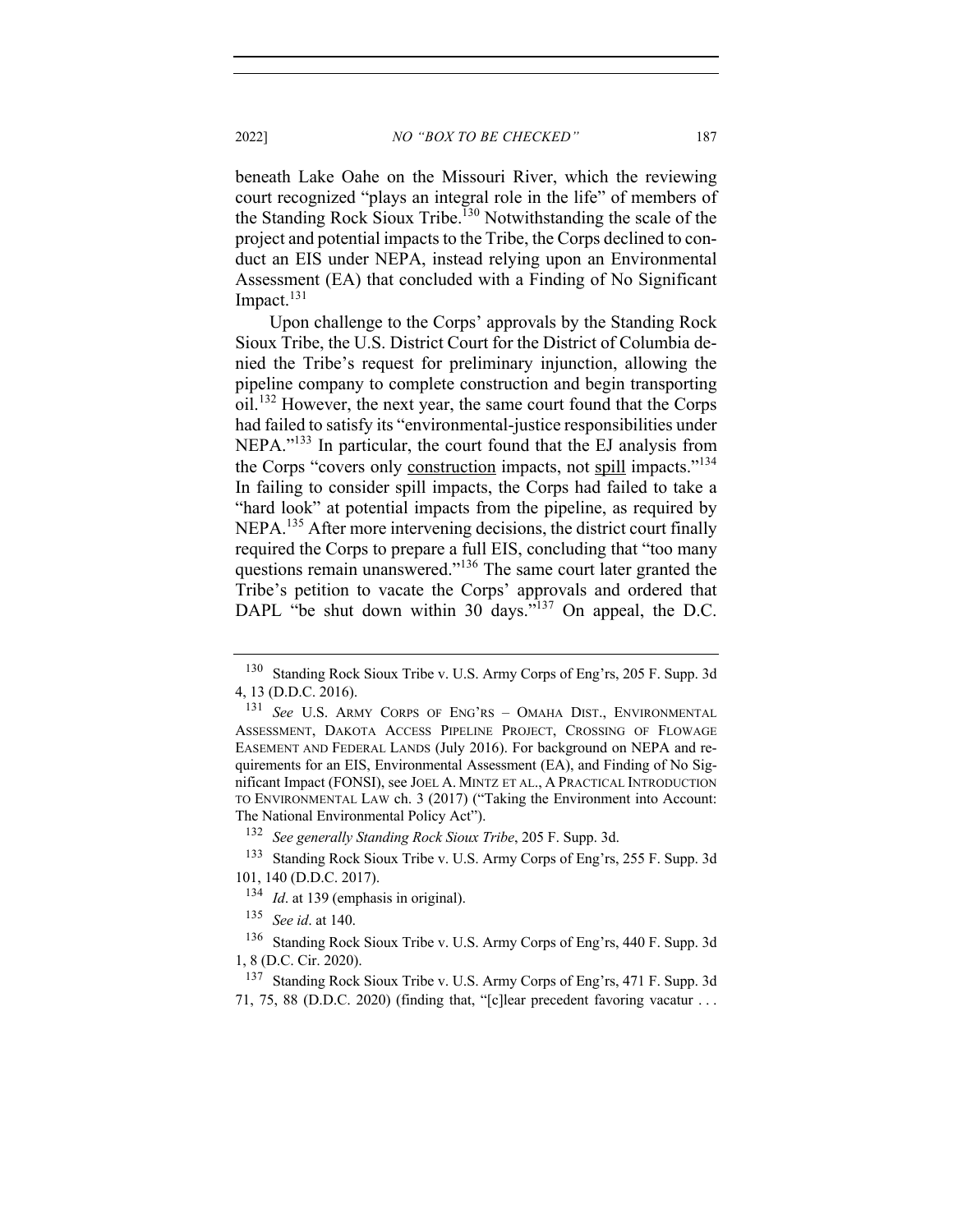Circuit reversed the order to shut down the pipeline, but upheld the vacatur of the Corps' approvals.<sup>138</sup>

**Hausrath v. U.S. Dep't of the Air Force (D. Idaho 2020).**<sup>139</sup> In a challenge by local residents to military flight training over urban areas of Idaho, the district court found that the USAF had failed to take a "hard look" at potential disruptions to local communities and required that the USAF complete an EIS to ensure compliance with NEPA.<sup>140</sup> In specific response to plaintiff arguments grounded in environmental justice, the district court observed that there is "no cause of action created by Executive Order 12898."<sup>141</sup> Nevertheless, the court concluded that "the USAF's consideration of environmental justice impacts are too cursory," failing in particular to evaluate potential noise impacts to disadvantaged populations.<sup>142</sup>

**Friends of Buckingham v. Virginia Air Pollution Control Board (4th Cir. 2020).**<sup>143</sup> In this citizen challenge to the Atlantic Coast Pipeline, the Virginia Air Pollution Control Board, acting under an authorized program of the federal Clean Air Act, approved a permit for a gas-fired compressor station in the "predominantly African-American community" of Buckingham County, Virginia.<sup>144</sup> In vacating and remanding the permit, the Fourth Circuit Court of Appeals concluded that the Board had "thrice erred."145 First, the Board had "failed to make any findings regarding the character of the local population . . . in the face of conflicting evidence" that had been gathered by community advocates through door-to-door

coupled with the seriousness of the Corps' deficiencies outweighs the negative effects of halting the oil flow for the thirteen months that the Corps believes the creation of an EIS will take").

<sup>138</sup> *See* Standing Rock Sioux Tribe v. U.S. Army Corps of Eng'rs, 985 F.3d 1032 (D.C. Cir. 2021).

<sup>139</sup> *See* Hausrath v. U.S. Dep't of the Air Force, 491 F. Supp. 3d 770 (D. Idaho 2020).

<sup>140</sup> *See id*. at 804.

<sup>141</sup> *Id*. at 795 (citing Protect our Communities Found. v. Salazar, 2013 WL 5947137, at \*15 (S.D. Cal. Nov. 6, 2013), *aff'd sub nom*. Backcountry Against Dumps v. Jewell, 674 F. App'x 657 (9th Cir. 2017)). <sup>142</sup> *Id.*

<sup>143</sup> Friends of Buckingham v. State Air Pollution Control Bd. 947 F.3d 68 (4th Cir. 2020).

<sup>144</sup> *Id.* at 71.

<sup>145</sup> *Id.* at 86.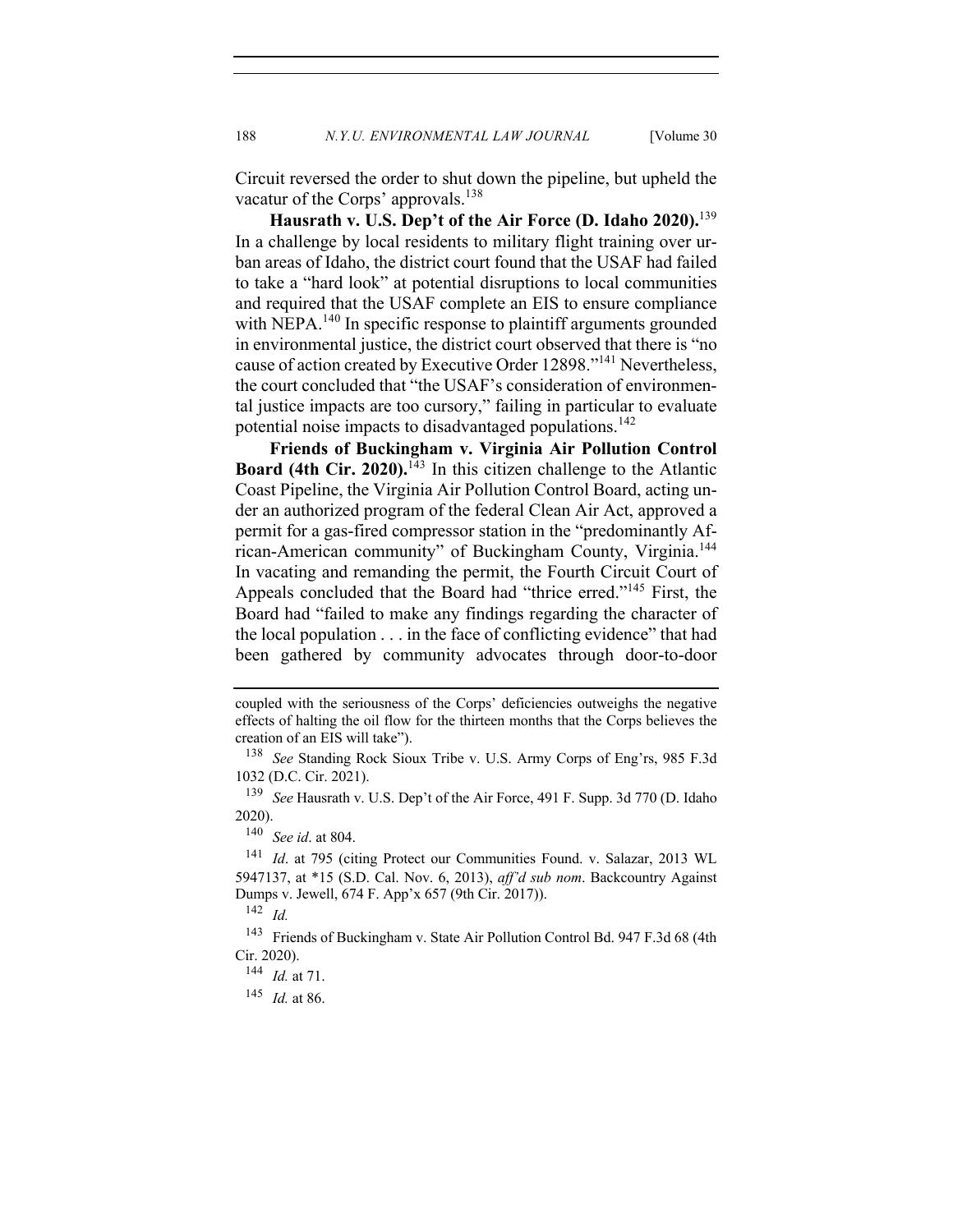surveys.<sup>146</sup> Second, the Board had "failed to individually consider the potential degree of injury to the local population independent of NAAQS and state emission standards."<sup>147</sup> And third, the Board relied upon evidence that was "incomplete or discounted by subsequent evidence."<sup>148</sup> Given all of these demonstrable errors, the Fourth Circuit admonished the Board with words that no doubt will go down in EJ history: "environmental justice is not merely a box to be checked  $\dots$ ."<sup>149</sup> Moreover, in addition to strengthening judicial requirements for EJ analyses, the "landmark" ruling in *Friends* 

*of Buckingham* may also inspire legislative efforts for codifying

**Vecinos Para el Bienestar de la Comunidad Costera,** *et al***., v. Federal Energy Regulatory Comm. (D.C. Cir. 2021).**<sup>151</sup> In this recent decision from the D.C. Circuit Court of Appeals, members of a Latino community organization challenged FERC approvals for construction and operation of two 135-mile pipelines and three export terminals for shipping liquified natural gas (LNG) from Brownsville, Texas. Before approving the projects, FERC conducted an EJ analysis finding that all communities within a two-mile radius of each project site were "minority or low-income," but

such EJ requirements. $150$ 

<sup>146</sup> *Id. See* TECHNICAL DOCUMENTATION FOR EJSCREEN, *supra* note 59 and accompanying text (noting that, while EJScreen indicated a nearby minority population of 37–39 percent, an actual door-to-door household survey indicated a local minority population of 83.5 percent).

<sup>&</sup>lt;sup>147</sup> As the Fourth Circuit patiently explained, "Even if all pollutants within the county remain below state and national air quality standards, the Board failed to grapple with the likelihood that those living closest to the Compressor Station – an overwhelmingly minority population according to the Friends of Buckingham Survey – will be affected more than those living in other parts of the same county." *Id.* at 91–92.

<sup>&</sup>lt;sup>148</sup> Among other things, the Board relied upon a site evaluation conducted by the Virginia Department of Environmental Quality that consisted of a single page that checked only "Forest" (not "Residential") for the land use surrounding the proposed compressor station, ignoring the some "60 homes within one mile of the proposed site boundary." *Id.* at 93.

<sup>149</sup> *Id.* at 92.

<sup>150</sup> *See* Nina H. Farah, *Landmark EJ Ruling Sparks Legislative Reckoning in Va*., E&E NEWS (Oct. 4, 2021), https://www.eenews.net/articles/landmark-ej-ruling-sparks-legislative-reckoning-in-va.

<sup>151</sup> Vecinos Para el Bienstar de la Comunidad de Costera v. Fed. Energy Regul. Comm'n., 6 F.4 1321 (D.C. Cir. Aug. 3, 2021).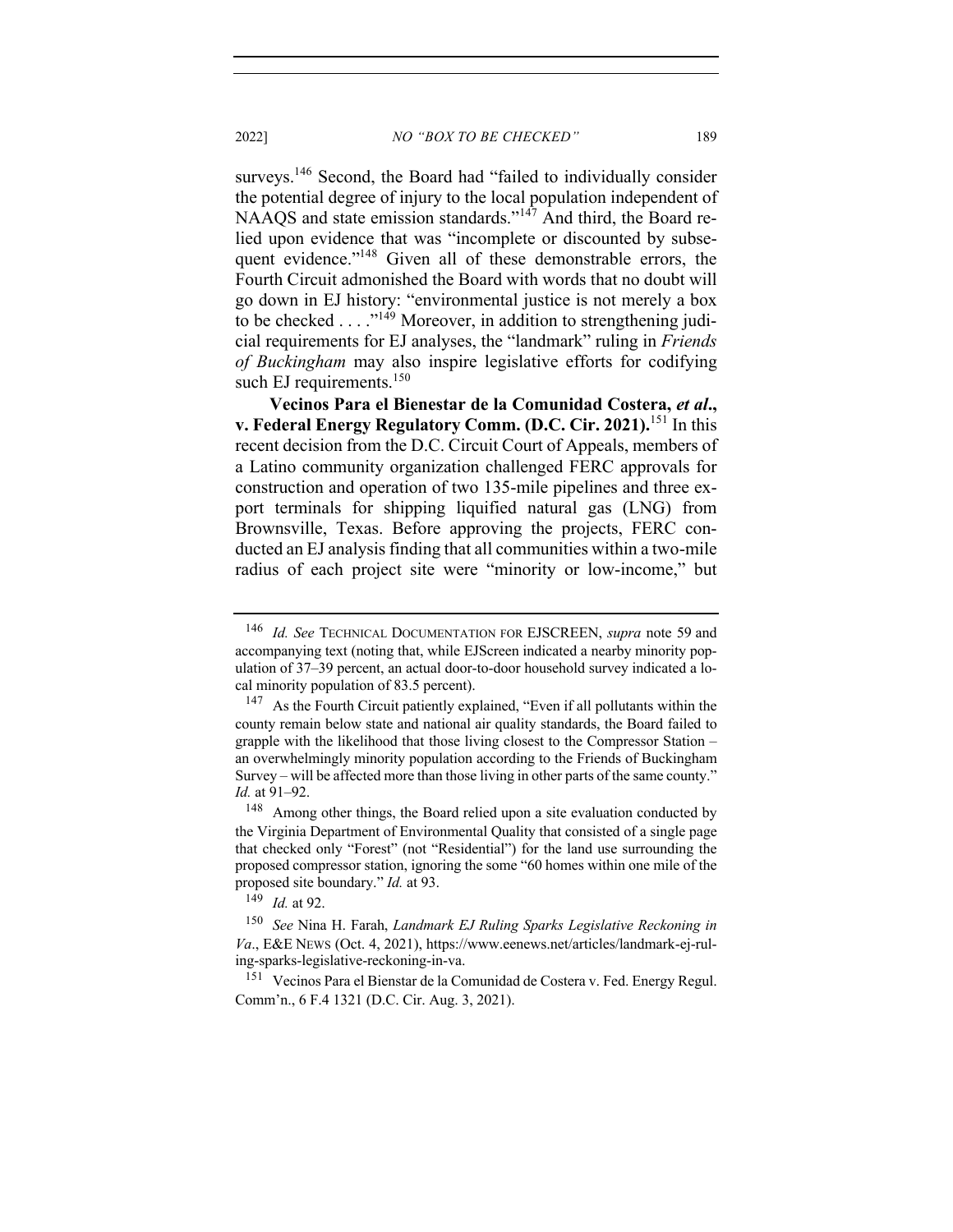concluding that the projects "would not have disproportionate adverse effects on minority and low-income residents in the area."<sup>152</sup> As petitioners pointed out, however, FERC offered no reason for limiting its EJ analysis to a two-mile radius of each project. Indeed, FERC's own analysis identified that "impacts on air quality from each project could occur within 31 miles."<sup>153</sup> The D.C. Circuit therefore concluded that FERC's decision to limit its EJ analysis to a two-mile radius was arbitrary.<sup>154</sup> Accordingly, the court remanded the case back to FERC to make specific findings on whether FERC's conclusions that the projects "would not have disproportionate adverse effects on minority and low-income residents in the area" were still justified.<sup>155</sup>

**Center for Community Action & Environmental Justice v. Federal Aviation Admin. (9th Cir. 2021).**<sup>156</sup> In perhaps the most recent federal appellate decision directly concerning environmental justice, a two-to-one panel of the Ninth Circuit Court of Appeals rejected arguments from community advocates, labor unions, and the State of California challenging a proposed air cargo facility at the San Bernardino airport in Southern California. The facility would include a new 658,000-square-foot building for sorting and distributing of cargo to and from the airport, $157$  potentially requiring  $3,823$  daily truck trips.<sup>158</sup> Despite the huge predicted increase in truck traffic through an area that has long suffered some of the worst air pollution in the country,<sup>159</sup> within a community that is 73 percent Latino and 13 percent Black,<sup>160</sup> the FAA declined to conduct an EIS under NEPA. Instead, the FAA issued an EA concluding with a

<sup>156</sup> Center for Cmty. Action & Env't Just. v. Fed. Aviation Admin.,18 F.4th 592 (9th Cir. 2021).

<sup>157</sup> *Id*. at 597.

<sup>158</sup> *Id.* at 698 (state estimate).

<sup>159</sup> According to EJScreen 2.0, the area around the San Bernardino airport ranks in the 97th percentile nationwide for ozone, 94th percentile nationwide for particulate matter, and 92<sup>nd</sup> percentile for air toxics respiratory risk.

<sup>160</sup> *Center for Cmty. Action & Env't Just.*, 18 F.4th at 614 (Rawlinson, J., dissenting).

<sup>152</sup> *Id*. at 1330.

<sup>153</sup> *Id*.

<sup>154</sup> *Id*. at 1330–31.

<sup>155</sup> *Id.* at 1331.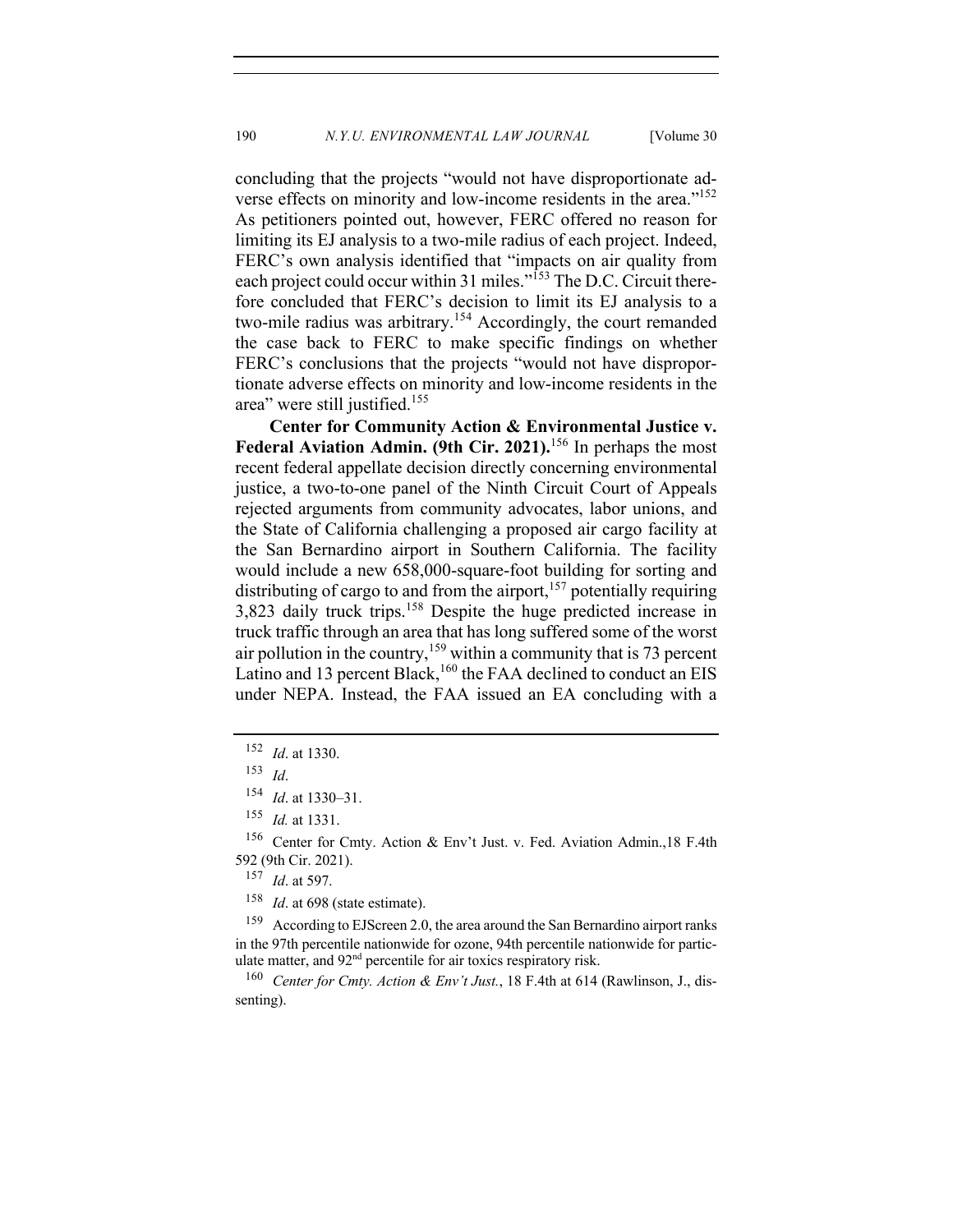Finding of No Significant Impact, which the Ninth Circuit panel affirmed as not demonstrably arbitrary and capricious.<sup>161</sup>

The panel decision drew a scathing dissent from Judge Johnnie Rawlinson, who began, "I do not say this lightly, but it must be said. This case reeks of environmental racism . . . . . . <sup>162</sup> In addition to pointing out the extreme air pollution afflicting the local racial and ethnic population, Judge Rawlinson also noted the high levels of both poverty and asthma in the area.<sup>163</sup> For Judge Rawlinson, the FAA's Finding of No Significant Impact "would be laughable if the consequences were not so deadly to the population of San Bernardino County."<sup>164</sup> Among other legal arguments, she assailed the FAA's limited definition of the "General Study Area" as "significantly smaller" than the surrounding areas likely to the impacted by the air cargo facility, and she also found multiple faults with the FAA's analysis of cumulative impacts.<sup>165</sup> Pointing directly at the financial beneficiary of this "Amazon Project," Judge Rawlinson concluded, "Does anyone doubt that this Environmental Analysis would not see the light of day if this project were sited anywhere near the wealthy enclave where the multibillionaire owner of Amazon resides? Certainly not. The same standard should apply to the residents of the San Bernardino Valley . . . . Their lives matter."<sup>166</sup>

### B. *Key Takeaways for Practitioners*

While Judge Rawlinson's scathing dissent did not carry the day in the challenge to the "Amazon Project" in San Bernardino, in the next case it may. Through the sampling of cases above, practitioners can see how legal principles of environmental justice have emerged and developed over time, in both federal and state courts. While there is still no federal regulation that requires agencies to conduct an EJ analysis, courts have invalidated federal and state actions for failure to fully analyze EJ concerns and incorporate EJ analysis into decision-making. In the absence of clear statutory and regulatory

<sup>161</sup> *Id.* at 592, 597 (majority opinion).

<sup>&</sup>lt;sup>162</sup> *Id.* at 614 (Rawlinson, J., dissenting).

<sup>163</sup> *Id*. (noting that local asthma rates "are among the highest 2% in California and more than 95% of the community lives below the poverty level").

<sup>164</sup> *Id*.

<sup>165</sup> *Id*. at 618–19.

<sup>166</sup> *Id*. at 622.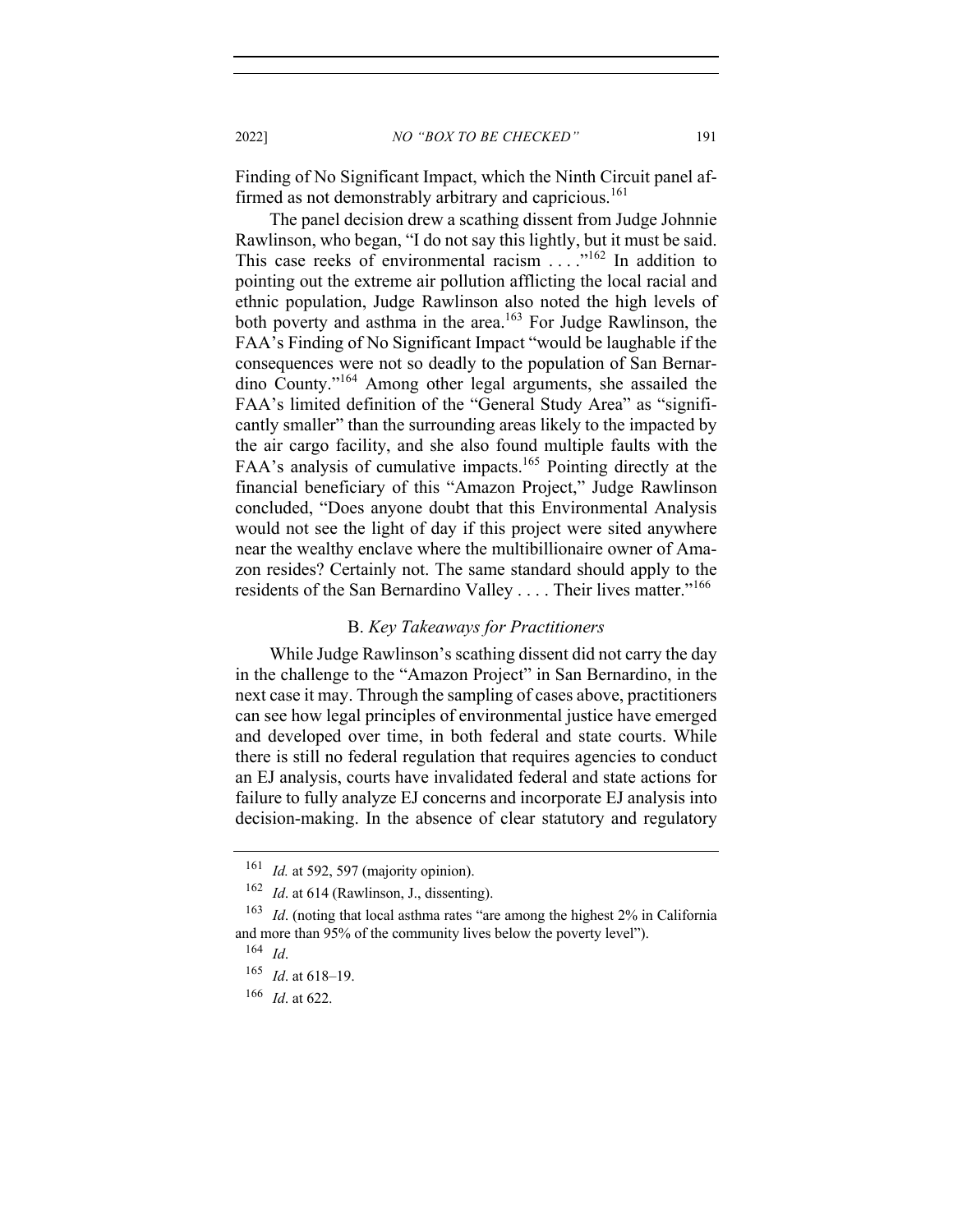requirements, practitioners must be prepared to conduct legal research related to environmental justice in their applicable jurisdictions.

One challenge with such legal research is that published cases involving EJ concerns often make no explicit mention of "environmental justice." In some cases, the EJ concerns are obvious, as in the case of *Weinberger v. Romero-Barceló*, <sup>167</sup> where the U.S. Navy used the Puerto Rico island of Vieques for munitions training,<sup>168</sup> over sustained objections from the island residents and the Governor of Puerto Rico.<sup>169</sup> In other cases, however, the EJ concerns may not be obvious. For example, in *Burlington Northern & Santa Fe Rail*way v. United States,<sup>170</sup> one of the few Superfund cases to reach the U.S. Supreme Court, the Court in 2009 considered the meaning of "arranger" liability under CERCLA and schemes for allocating responsibility among parties liable for releases from the Brown & Bryant Superfund Site in Arvin, California.<sup>171</sup> As the case proceeded through the judicial system for six years, neither the Supreme Court nor any lower courts ever mentioned the character—or

See Weinberger v. Romero-Barcelo, 456 U.S. 305, 308-10 (1982) (declining to uphold injunction against the U.S. Navy for uncontested violations of the Clean Water Act).

<sup>168</sup> After the Navy's munitions training at Vieques Island finally ceased, large portions of the island and surrounding waters were designated in 2005 as a federal Superfund site, the Atlantic Fleet Weapons Training Area, principally to address concerns for the thousands of acres of unexploded ordnance littered across the land and water. For site background and status of the munitions cleanup, see *Atlantic Fleet Weapons Training Area Vieques, PR*, EPA, https://cumulis.epa.gov/supercpad/SiteProfiles/index.cfm?fuseaction=second.Cleanup&id=0204694 (last visited Nov. 27, 2021).

<sup>&</sup>lt;sup>169</sup> For a thoughtful critique of the American colonialism underlying this case, see Valeria M. Pelet del Toro, *Beyond the Critique of Rights: The Puerto Rico Legal Project and Civil Rights Litigation in America's Colony*, 128 YALE L.J. 792, 824 (2019).

<sup>170</sup> *See* Burlington N. & Santa Fe Railway v. United States, 556 U.S. 599 (2009).

<sup>171</sup> Among the wealth of legal commentary on *Burlington Northern*, mostly focused on the question of the CERCLA liability scheme, readers may consult the following: Derek Wetmore, *Joint and Several Liability After* Burlington Northern*: Alive and Well*, 32 VA. ENV'T. L.J. 27 (2014); William C. Tucker, *All Is Number: Mathematics, Divisibility and Apportionment Under* Burlington Northern, 21 FORDHAM ENV'T. L. REV. 479 (2010); Steve Gold, *Dis-Jointed? Several Approaches to Divisibility After* Burlington Northern, 11 VT.J. ENV'T. L. 307 (2009).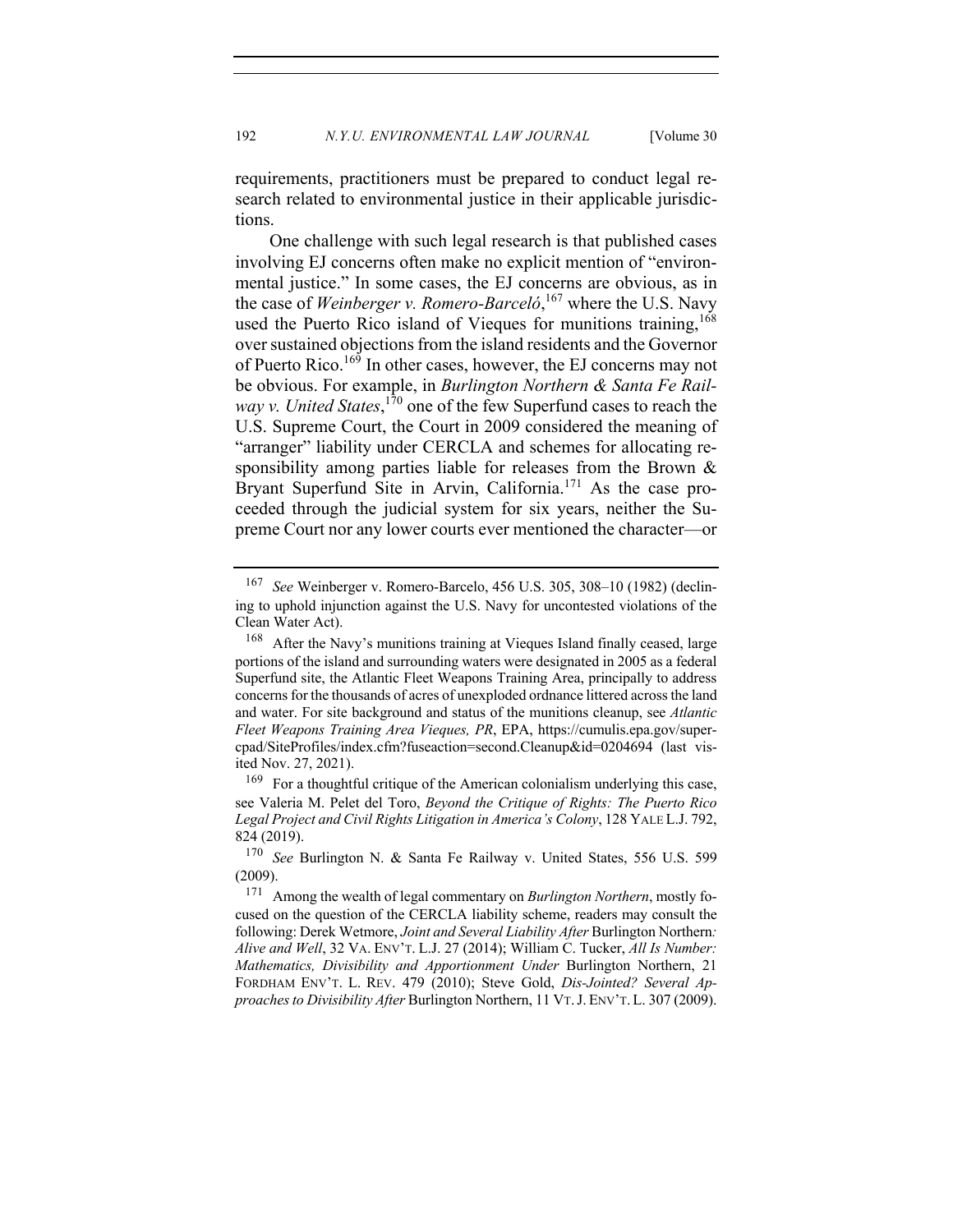even *existence*—of the residential neighborhood surrounding the Arvin site. However, in a visit to the site in April 2019, the author learned that the local community surrounding the Arvin site is predominantly lower income and Spanish-speaking, with a public school immediately next to the industrial facility.<sup>172</sup> The community is also surrounded by additional industrial operations, including oil and gas extraction and agricultural fields with pesticide application.<sup>173</sup> In another words, the Arvin site is located within a classic EJ community—without any recognition in any published judicial opinions.

Another challenge is that many important cases remain unreported but still provide useful experience and principles for other cases. In one recent unreported case, a state court judge considered a challenge by community advocates to air permits issued by state regulators for a new petrochemical facility proposed by Formosa Plastics in St. James Parish, Louisiana.<sup>174</sup> From the bench, the state judge rebuked the state regulators, pointedly observing, "An environmental justice analysis is more than [the state] going through the motions of soliciting public comment, and then . . . giving lip service to an analysis . . . . And then, take it a little further, just ignor[ing] or discard[ing] community input."<sup>175</sup> In other words, the judge recognized that environmental justice is not just about public comment, but about *meaningful involvement*. Because research in this area is challenging, counsel should maintain awareness through

 $172$  Interview with staff from the Center on Race, Poverty and the Environment and local community members, in Arvin, Cal. (Apr. 17, 2019).

<sup>173</sup> *Id*.

<sup>&</sup>lt;sup>174</sup> The petrochemical complex proposed by Taiwanese company Formosa Plastics would contribute to existing pollution and health concerns within the 85 mile industrial corridor between New Orleans and Baton Rouge known as "Cancer Alley." For background on the Formosa controversy, including vociferous opposition from the local Black community, see Rachel Ramirez, *'This Is Environmental Racism': Activists Call on Biden to Stop New Plastics Plants in 'Cancer Alley,'* GUARDIAN (May 17, 2021), https://www.theguardian.com/us-news/2021/may/17- /st-james-parish-formosa-complex-biden-cancer-alley.

<sup>&</sup>lt;sup>175</sup> Hearing Transcript at 5, Rise St. James v. La. Dept. of Env't Quality, Suit C694029, 19th Jud. Dist. Ct. (Nov. 18, 2020) (on file with author). *See also* Pamela King, *Judge Rebukes La. Regulators for Approving Chemical Plant*, GREENWIRE (Nov. 20, 2020), https://www.eenews.net/articles/judge-rebukes-la-regulatorsfor-approving-chemical-plant.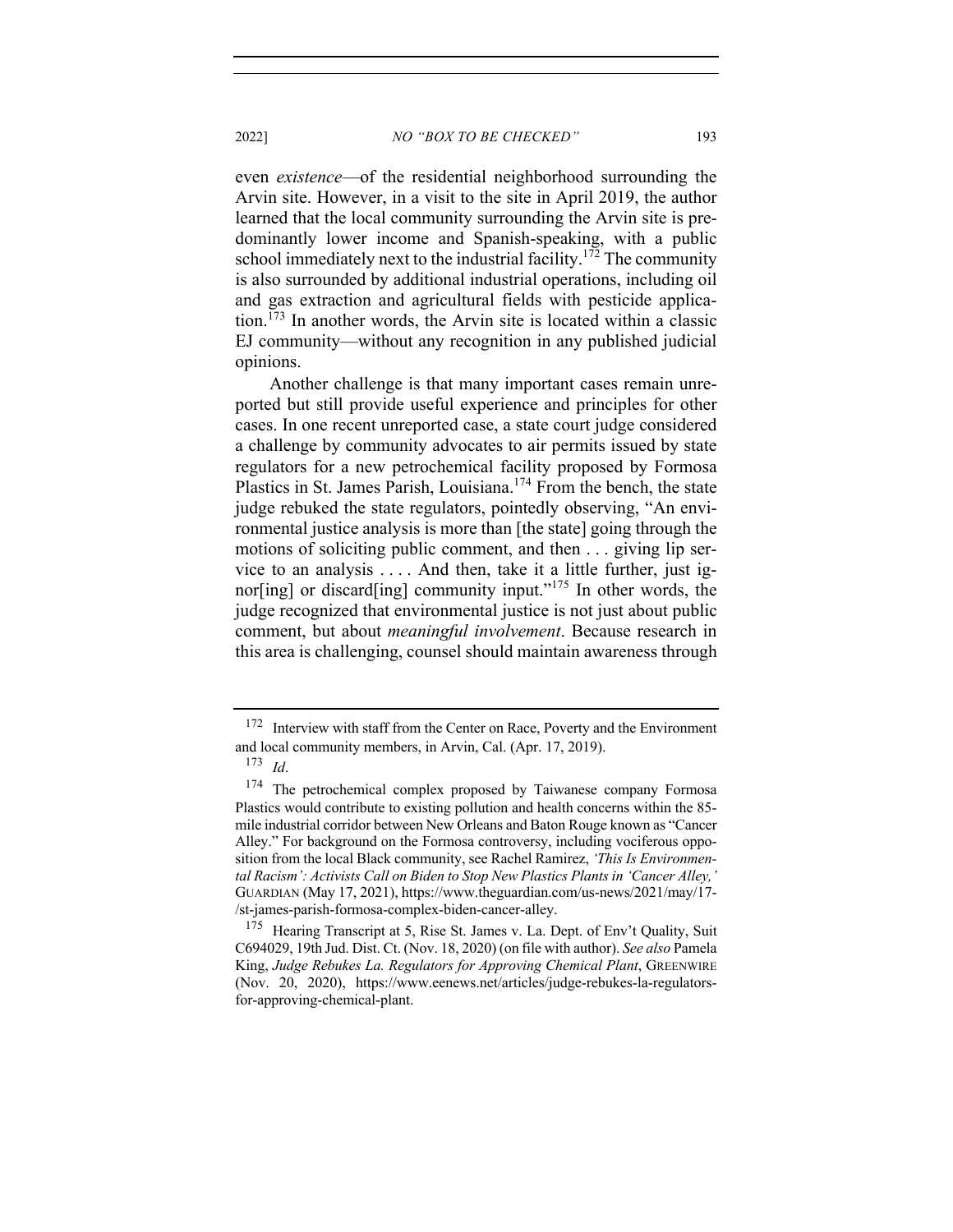periodicals and services such as *Greenwire*, <sup>176</sup> state bar bulletins, and networks of attorneys, including state bar sections and national member organizations.<sup>177</sup>

# IV. EJ CASE LAW GROUNDED IN CONSTITUTIONAL, CIVIL RIGHTS, AND TORT LAW

Beyond cases arising under environmental statutes, many cases brought in search of environmental justice are grounded in legal theories including constitutional law, civil rights legislation, and tort law. The field of "toxic torts" is a world unto itself and will be addressed below only glancingly.<sup>178</sup> Constitutional law is also, of course, an enormous field, but can be narrowed somewhat for purposes of environmental justice. The most obvious provision of the U.S. Constitution for pursuing environmental justice may be the Equal Protection Clause of the Fourteenth Amendment: "nor shall any State . . . deny to any person within its jurisdiction the equal protection of the laws."<sup>179</sup> According to a literal reading of the Equal Protection Clause, all states must provide equal protection to all people under "the laws," which would include all environmental statutes. However, the U.S. Supreme Court has failed to interpret the text of the Equal Protection Clause literally. Instead, the Supreme Court has invented a test that requires proof of *intent* to discriminate in order to establish an Equal Protection violation.<sup>180</sup> The judicial requirement to prove intent to discriminate has proven a significant obstacle to using the Equal Protection Clause for pursuing

<sup>176</sup> *See* GREENWIRE, https://www.eenews.net/gw (last visited Nov. 24, 2021).

<sup>177</sup> *See, e.g.*, *Section of Environment, Energy, and Resources (SEER)*, ABA, https://www.americanbar.org/groups/environment\_energy\_resources (last visited Mar. 14, 2022); THE FOUNDATION FOR NATURAL RESOURCES AND ENERGY LAW (formerly ROCKY MOUNTAIN MINERAL LAW FOUNDATION), https://www.fnrel.org (last visited Mar. 14, 2022).

<sup>&</sup>lt;sup>178</sup> For a comprehensive introduction and overview of this field of practice, see ROBIN CRAIG, ET AL., TOXIC AND ENVIRONMENTAL TORTS: CASES AND MATERIALS (2010).

<sup>179</sup> U.S.CONST. amend. XIV, § 1. Beyond applicability to the states, Equal Protection requirements have been extended to the federal government through the Due Process Clause of the Fifth Amendment. *See* Bolling v. Sharpe, 347 U.S. 497, 500 (1954).

<sup>180</sup> *See* Washington v. Davis, 426 U.S. 229, 240–42 (1976).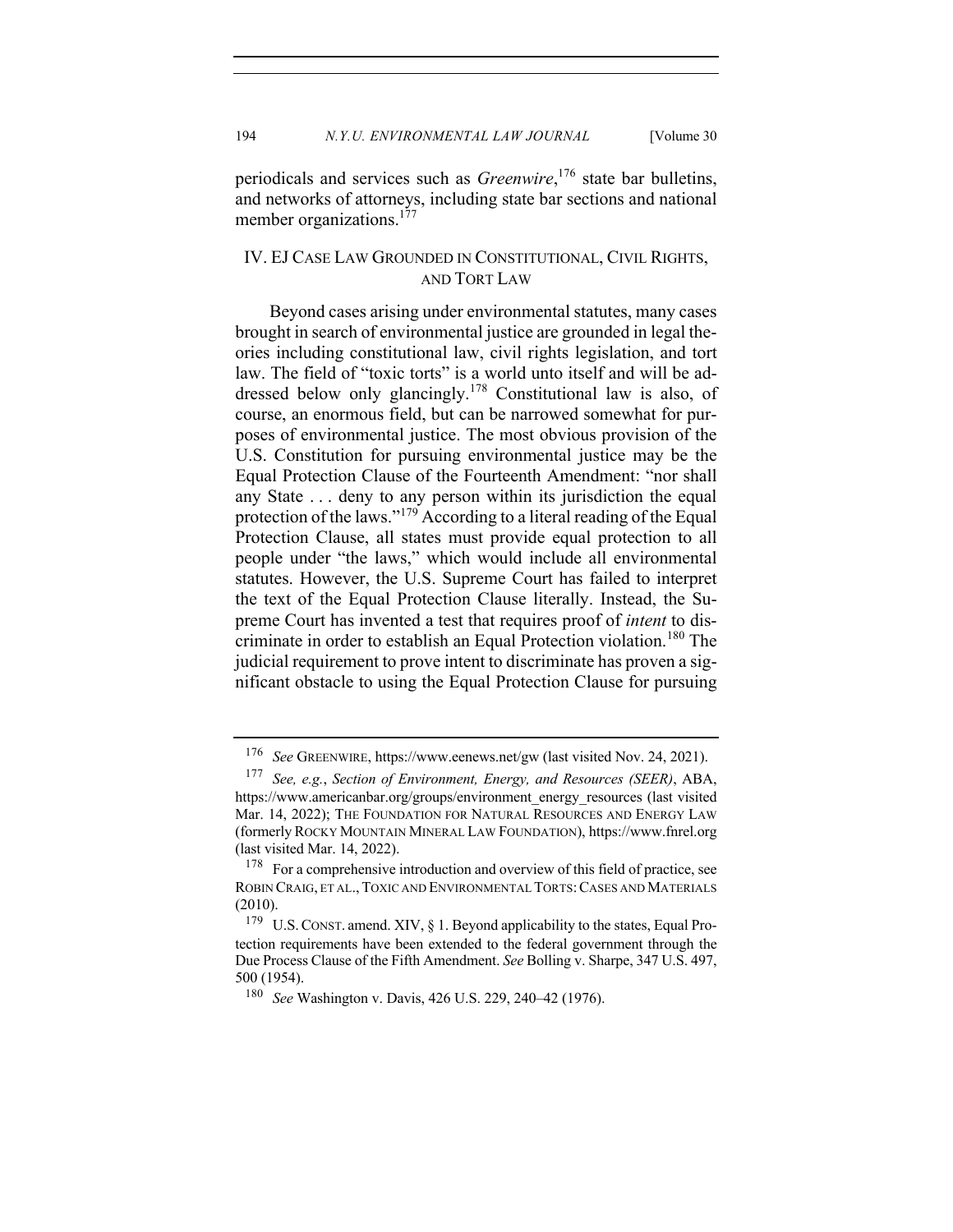environmental justice in federal court.<sup>181</sup> As such, other constitutional theories have been pursued more often, along with claims under civil rights legislation such as Civil Rights Act Title VI and 42 U.S.C. § 1983, as the selection of cases, again in chronological order, demonstrates below.

#### A. *Case Examples*

**Bean v. Southwestern Waste Management Corp. (S.D. Tex. 1979).**<sup>182</sup> In one of the first reported cases seeking environmental justice, residents of Northwood Manor, a predominantly Black, middle-class neighborhood in Houston, Texas, brought a class-action lawsuit to oppose the siting of a new municipal landfill in their community.183 The plaintiffs endeavored to prove that the Texas agency approving the new Whispering Pines landfill violated the Equal Protection Clause by intending to discriminate on the basis of race.<sup>184</sup>

The district court recognized Supreme Court guidance for establishing discriminatory intent through factors identified in the 1977 case of *Village of Arlington Heights v. Metropolitan Housing Development Corp*. <sup>185</sup> The district court in particular recognized that "[s]tatistical proof can rise to the level that it, alone, proves

<sup>181</sup> Importantly, Equal Protection rights under *state* constitutions do not necessarily embrace the federal requirement to prove intent to discriminate, providing opportunities for Equal Protection challenges in state courts that may never prevail in federal courts. *See, e.g.*, Rodríguez v. Brand West Dairy, 378 P.3d 13 (N.M. 2016) (holding that exemption of farm workers from benefits under New Mexico Workers' Compensation Act violated Equal Protection Clause of the New Mexico Constitution). For further discussion of *Rodriguez v. Brand West Dairy* and consideration of how it may apply to expanding other rights for farmworkers, see Annie Swift, *Surviving in the Field: How to Provide the Bare Minimum for Farm Workers in New Mexico*, 52 N.M. L. REV. 214 (2022).

<sup>182</sup> Bean v. Sw. Waste Mgmt. Corp., 482 F. Supp. 673 (S.D. Tex. 1979), *aff'd mem.*, 782 F.2d 1038 (5th Cir. 1986).

<sup>183</sup> For background on this seminal case in environmental justice, *see* ROBERT D. BULLARD, DUMPING IN DIXIE: RACE, CLASS, AND ENVIRONMENTAL QUALITY 44 (1990).

<sup>184</sup> *See Bean*, 482 F. Supp. at 677.

<sup>185</sup> *See* Village of Arlington Heights v. Metro. Hous. Dev. Corp., 429 U.S. 252, 267–68 (1977).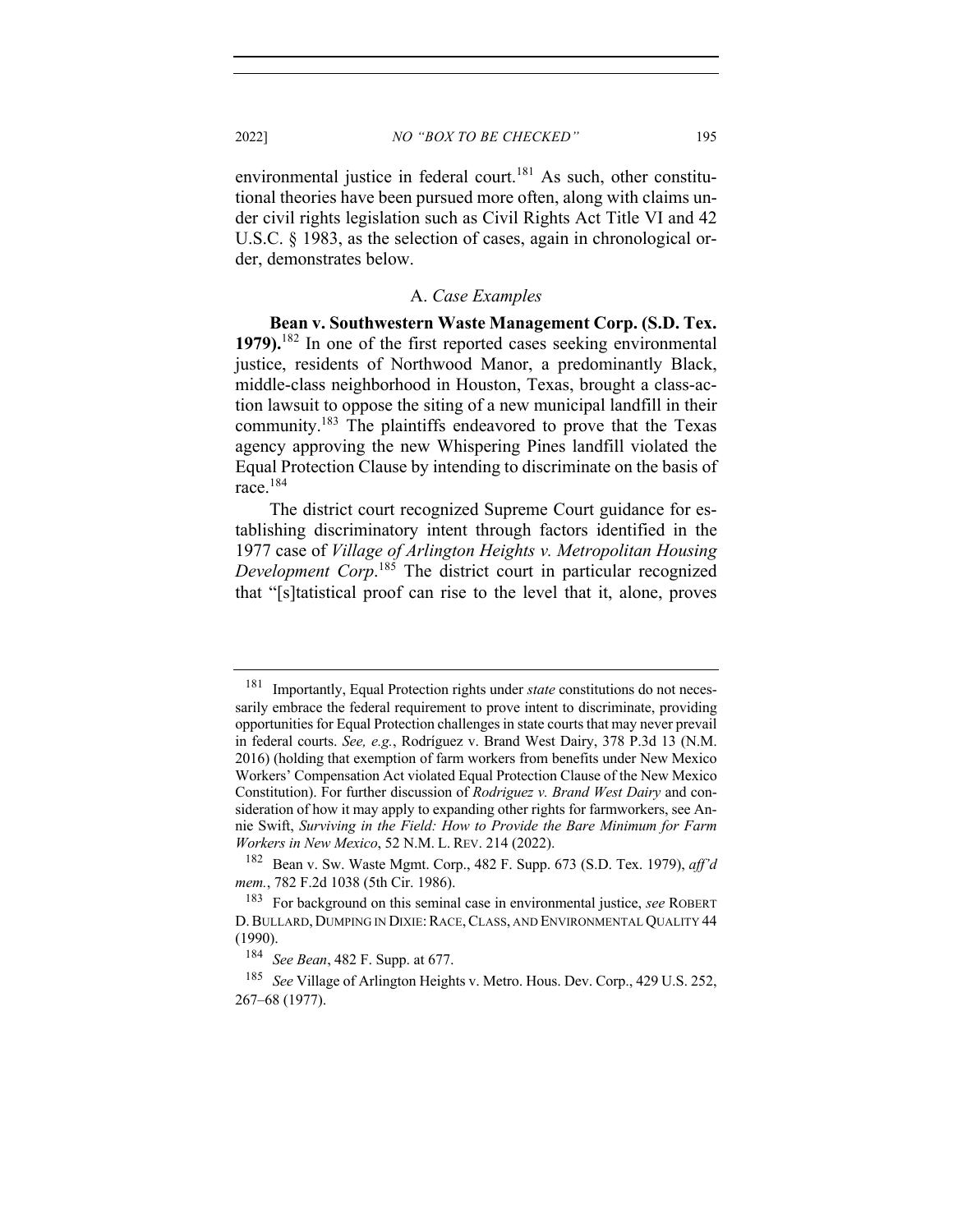discriminatory intent ...."<sup>186</sup> However, even after plaintiffs' presentation of statistical evidence for eleven days, the court remained unconvinced of the state agency's intent to discriminate in the siting of the Whispering Pines landfill in the Northwood Manor neighborhood. The court found some offered evidence not statistically significant.<sup>187</sup> The court found other statistical evidence inconclusive.<sup>188</sup> Nevertheless, the court suggested that "more particularized data<sup>"189</sup> could succeed in indicating intent to discriminate in the siting of waste facilities in minority communities, establishing *Bean* as a seminal case in environmental justice.

**The** *Select Steel* **Administrative Decision (EPA OCR 1998).**<sup>190</sup> If *Bean* represented an immediate loss for EJ plaintiffs, the *Select Steel* decision represented a historical low in EJ jurisprudence, offering useful instruction on many ways to get environmental justice wrong. The case arose procedurally under Title VI of the Civil Rights Act, which generally prohibits recipients of federal financial assistance from discriminating on the basis of "race, color, or national origin."<sup>191</sup> Regulations implementing Title VI do not require proof of intent to discriminate, but instead prohibit conduct that has "the effect of subjecting individuals to discrimination."<sup>192</sup> Under Title VI, petitioners alleging discriminatory effects of federal

<sup>186</sup> *Bean*, 482 F. Supp. at 677 (citing Yick Wo v. Hopkins, 118 U.S. 356 (1886); Gomillion v. Lightfoot, 364 U.S. 339 (1960)).

<sup>&</sup>lt;sup>187</sup> Among other things, the plaintiffs argued that "100% of the type I municipal landfills" were located within the "target area" that was 70% minority in population. However, the court observed that the Whispering Pines landfill was one of only two such municipal landfills in the city. *Bean*, 482 F. Supp. at 678.

<sup>188</sup> Among other things, the court recognized that "67.6% of the [waste] sites are located in the eastern half of the city, where 61.6% of the minority population lives." *Id*. However, that apparent disparity could be explained because the eastern half of the city "is where Houston's industry is." *Id*. at 678–79.

<sup>&</sup>lt;sup>189</sup> In this case, the court suggested that "more particularized data" might show that waste sites "approved in predominantly Anglo census tracts were actually located in minority neighborhoods." *Id*. at 677.

<sup>190</sup> *See* Letter from Ann E. Goode, Dir., EPA Off. of Civ. Rights, to Father Phil Schmitter, Co-Dir., Saint Francis Prayer Ctr., Sister Joanne Chiaverini, Co-Dir., Saint Francis Prayer Ctr., & Russell Harding, Dir., Mich. Dep't of Env't Quality (Oct. 30, 1998) (on file with EPA) [hereinafter Goode Letter].

<sup>&</sup>lt;sup>191</sup> 42 U.S.C. § 2000d-1. For a broad overview of Title VI, see VILLA ET AL., *supra* note 31, at 140–57.

<sup>192</sup> *See, e.g.*, 40 C.F.R. § 7.35 (2018) (EPA Title VI implementing regulations).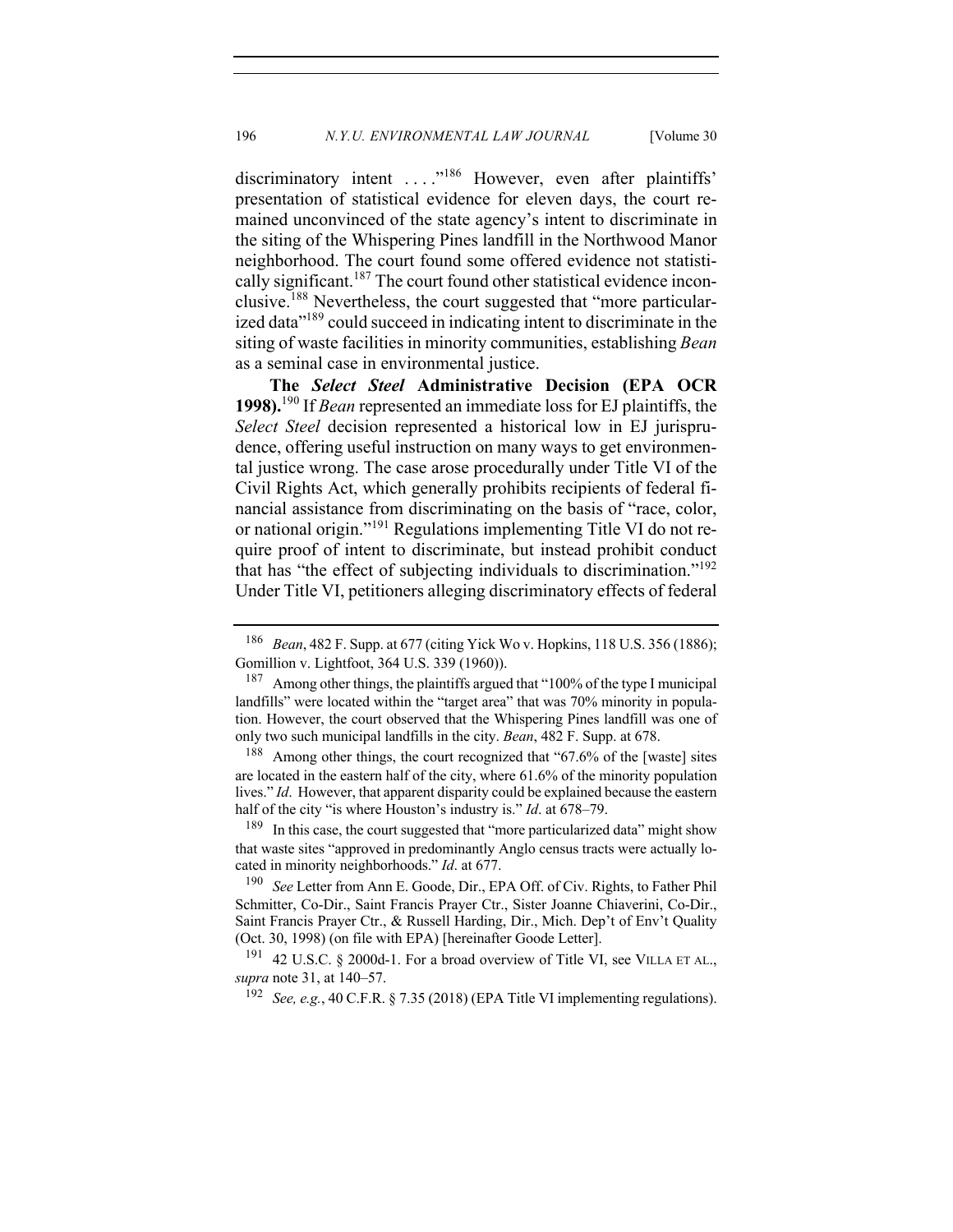2022] *NO "BOX TO BE CHECKED"* 197

funding may file administrative complaints with the funding agency.<sup>193</sup>

In *Select Steel*, petitioners filed an administrative complaint with the EPA Office of Civil Rights,<sup>194</sup> alleging that a steel mill proposed near Flint, Michigan, and permitted by the State of Michigan would adversely impact minority communities.<sup>195</sup> The EPA Office of Civil Rights (OCR), however, found no evidence of adverse impacts—and thus no discriminatory effects—related to the air permits issued by the State of Michigan.<sup>196</sup> In order to reach this conclusion, OCR made multiple errors of both law and fact. Among other things, OCR asserted that Genesee County, which includes Flint, was in compliance with the NAAQS, when in fact it was in violation of at least the NAAQS for ozone.<sup>197</sup> OCR also asserted that the NAAQS were protective of human health, when in fact the NAAQS for many criteria pollutants, including ozone, have had to be strengthened over time to protect human health.<sup>198</sup> Perhaps most fundamentally wrong, OCR equated compliance with the NAAQS—measured over the scale of counties and airsheds—with

 $193$  In 2001, the Supreme Court ruled that Title VI regulations do not give rise to a direct cause of action in federal courts. *See* Alexander v. Sandoval, 532 U.S. 275 (2001) (5-4 majority opinion by Justice Scalia). As such, Title VI violations must be addressed through administrative complaints filed with the funding agencies, such as EPA. *See, e.g*., 40 C.F.R. § 7.120 (2012) (a "complainant may file a complaint at any EPA office").

<sup>&</sup>lt;sup>194</sup> The functions of EPA's Office of Civil Rights in reviewing Title VI complaints have since been transferred to EPA's External Civil Rights Compliance Office within the EPA Office of General Counsel. *See External Civil Rights Compliance Office (Title VI)*, EPA, https://www.epa.gov/ogc/external-civil-rightscompliance-office-title-vi (last visited Feb. 14, 2022).

<sup>&</sup>lt;sup>195</sup> For background on this case and the multiple mistakes made by the EPA Office of Civil Rights, see Luke W. Cole, *"Wrong on the Facts, Wrong on the Law": Civil Rights Advocates Excoriate EPA's Most Recent Title VI Misstep*, 29 ENV'T L. REP. 10775, 10775–76 (1999).

<sup>196</sup> *See* Goode Letter, *supra* note 190 ("For all of these reasons, EPA finds that the public participation process for the Select Steel facility was not discriminatory.").

<sup>197</sup> Cole*, supra* note 195, at 10777.

<sup>198</sup> *See generally* Arnold Reitze, Jr*., The National Ambient Air Quality Standards for Ozone*, 6 ARIZ.J. ENV'T. L. & POL'Y 420 (2015) (providing a comprehensive history of ozone regulation through the NAAQS program).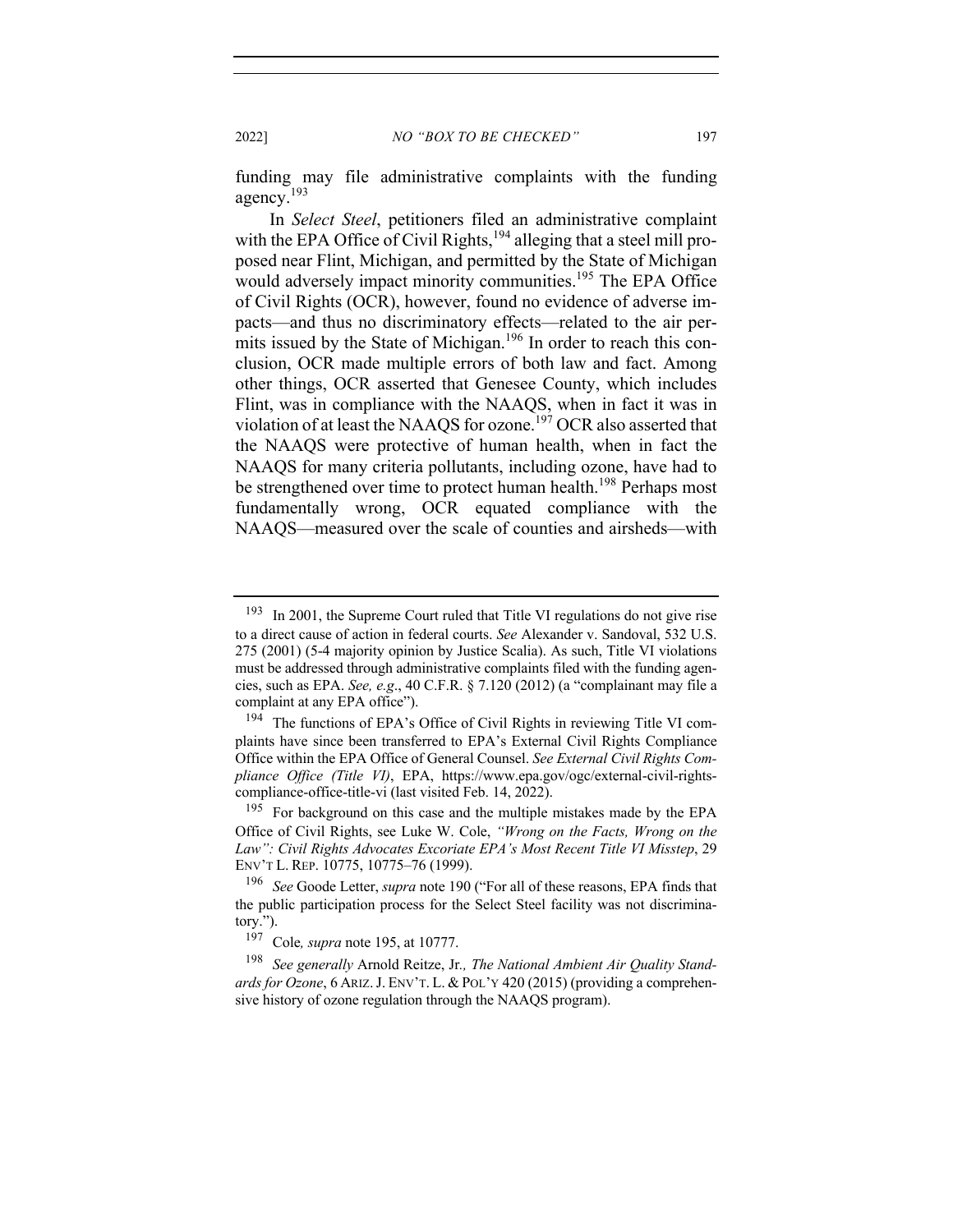protection of residents in the minority communities immediately adjacent to the proposed facility and thus most likely to be impacted.<sup>199</sup>

In addition to all these failures of "fair treatment," OCR also failed to ensure "meaningful involvement" for the impacted community.<sup>200</sup> OCR assumed, for example, that public notice could be provided adequately through newspaper publications, a mailing to eleven residents, and one hearing held at a school "in a predominantly white area."<sup>201</sup> Beyond these few, one-way communications by the government, OCR made no mention of the need to respond to community concerns in any way, much less "meaningfully." The *Select Steel* decision thus stands as a valuable standard for a complete failure to satisfy the demands of both "fair treatment" and "meaningful involvement," the twin pillars of environmental justice.

**Rosemere Neighborhood Ass'n v. U.S. EPA (9th Cir. 2009).**<sup>202</sup> After the *Select Steel* decision, the EPA Office of Civil Rights continued to fail supporting environmental justice through enforcement of Title VI. Plaintiffs in this case, residents of the minority and low-income Rosemere neighborhood, filed a Title VI complaint in 2003 alleging that the City of Vancouver, Washington, had discriminated in the provision of municipal services such as stormwater and septic system management.<sup>203</sup> OCR failed to respond to Rosemere's Title VI complaint in compliance with regulations requiring some response within twenty days.<sup>204</sup> On appeal, the Ninth Circuit Court of Appeals observed that not only was OCR's response to the Rosemere complaint untimely, but "discovery has shown that the EPA failed to process a single complaint from 2006

<sup>199</sup> VILLA ET AL., *supra* note 31, at 147 ("Wrong –and *wronger*").

<sup>200</sup> *See* EPA, *supra* note 38 and accompanying text (defining "environmental justice" to mean "the fair treatment and meaningful involvement of all people"). <sup>201</sup> *See* Goode Letter, *supra* note 190, at 5.

<sup>202</sup> *See* Rosemere Neighborhood Ass'n v. U.S. EPA, 581 F.3d 1169 (9th Cir. 2009).

<sup>203</sup> *See* Rosemere Neighborhood Ass'n v. U.S. EPA, No. C07-5080BHS, 2007 WL 9728563, at \*1 (W.D. Wash. Dec. 17, 2007).

<sup>&</sup>lt;sup>204</sup> *See* 40 C.F.R. § 7.120(d)(1)(i) (within 20 calendar days of acknowledging the complaint, EPA "will review the compliance for acceptance, rejection, or referral to the appropriate Federal agency"); *Rosemere*, 581 F.3d at 1175.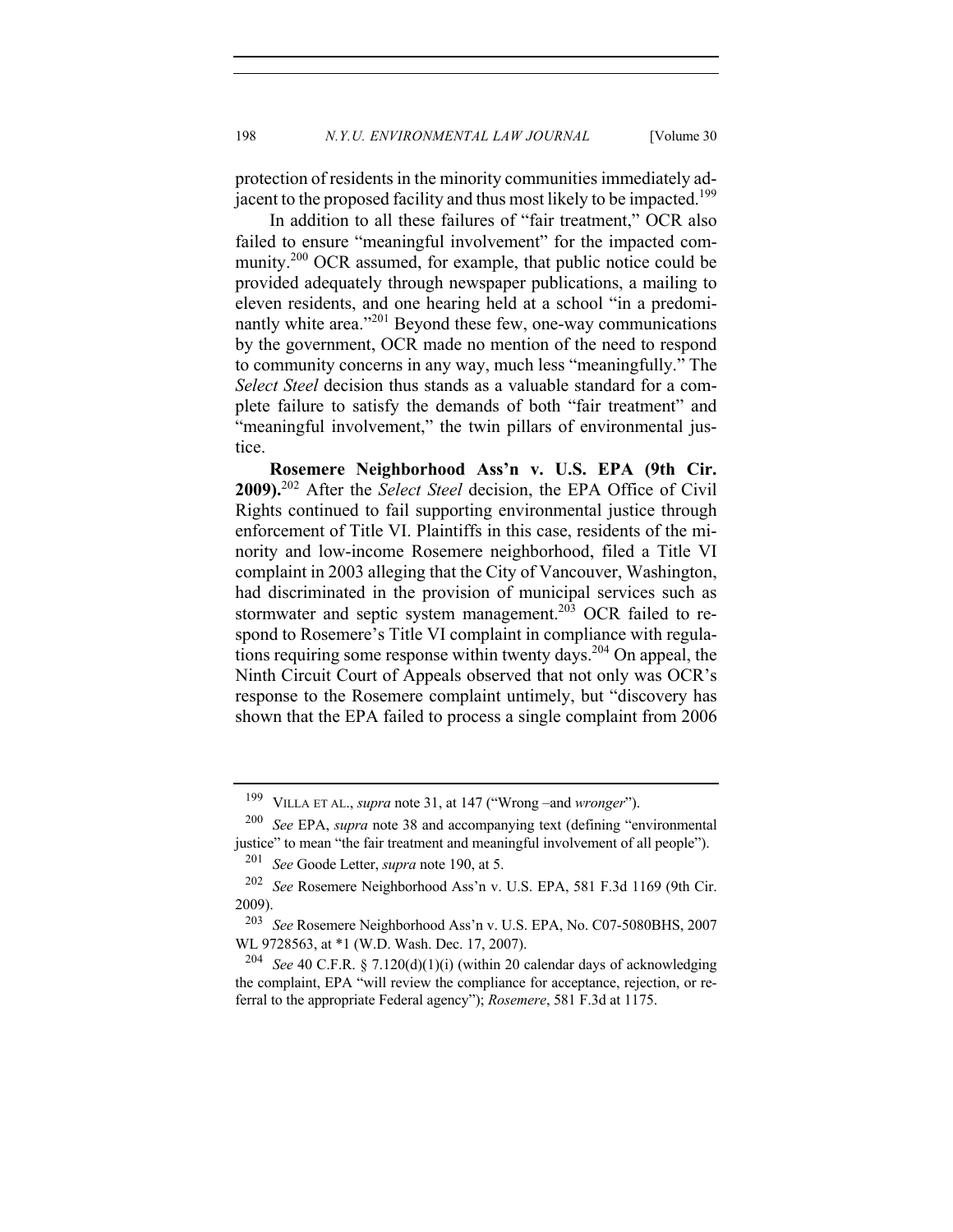or 2007 in accordance with its regulatory deadlines."<sup>205</sup> The *Rosemere* case thus established a precedent for judicial supervision of OCR's compliance with Title VI regulations.

**Californians for Renewable Energy (CARE)***, et al***. v. U.S. EPA (N.D. Cal. 2018).**<sup>206</sup> In a final, selected case arising from Title VI, counsel for environmental justice organizations sued in federal court to compel the EPA Office of Civil Rights to respond to Title VI complaints that had been languishing for more than a decade each in California, Alabama, Michigan, New Mexico, and Texas. In light of EPA's "deplorable" record on responding to Title VI complaints,<sup>207</sup> the court in *CARE* granted summary judgment for the plaintiffs and ordered EPA to "timely process any pending and future Title VI complaints submitted by Plaintiffs . . . for a period of five years from the date judgment is entered."208 Under continuing judicial supervision, EPA finally appeared to begin taking Title VI complaints seriously, helping to resolve many complaints through settlement agreements that provide schedules for remedial

<sup>205</sup> *Rosemere*, 581 F.3d at 1175.

<sup>206</sup> Californians for Renewable Energy v. U.S. EPA, No. 4:15-cv-03292, 2018 WL 1586211 (N.D. Cal. Mar. 30, 2018).

 $207$  In an earlier case, alleging discrimination against Latinos in the siting and operation of toxic waste facilities in Kettleman City, California, the court characterized as "simply deplorable" the EPA's 17-year delay in responding to a Title VI complaint filed in 1994. Padres Hacia Una Vida Mejor v. McCarthy, 614 F. App'x 895, 897 (9th Cir. 2015). For background on the long struggle for environmental justice in Kettleman City, see Luke W. Cole, *Empowerment as the Key to Environmental Protection: The Need for Environmental Poverty Law*, 19 ECOLOGY L.Q. 619, 674–79 (1992).

<sup>208</sup> Californians for Renewable Energy v. U.S. EPA, No. 4:15-cv-03292, Amended Judgment, (N.D. Cal., Oct. 2, 2020). *See generally* Marianne Engelman Lado, *No More Excuses: Building a New Vision of Civil Rights Enforcement in the Context of Environmental Justice*, 22 U. PENN. J. L. & SOC. CHANGE 281 (2019) (further background on this case, authored by one of the plaintiff attorneys representing CARE).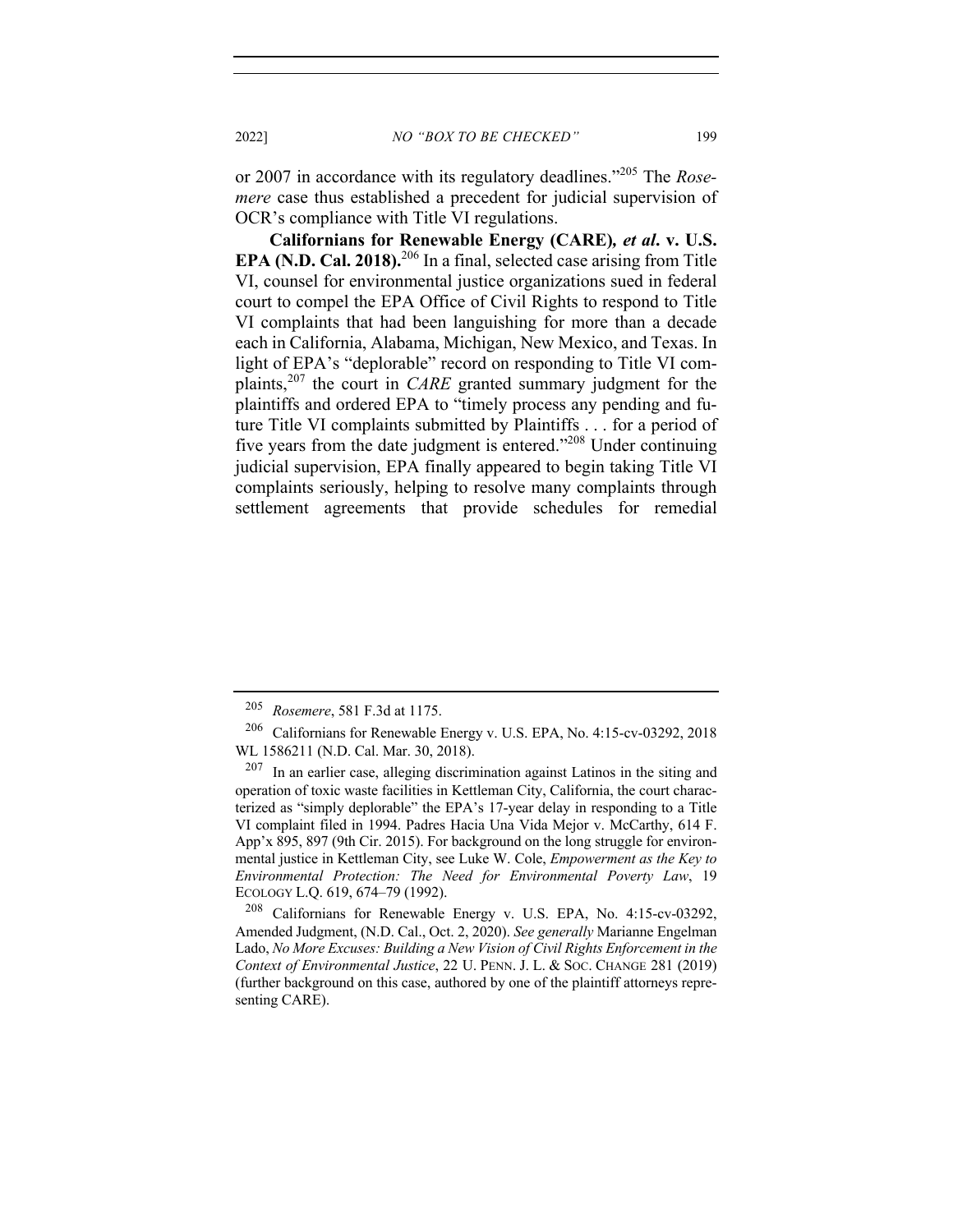actions.<sup>209</sup> This trend may be expected to continue with reforms in EPA's Title VI office<sup>210</sup> and recent changes in agency personnel.<sup>211</sup>

**Boler v. Earley (6th Cir. 2017).**<sup>212</sup> In 2014, when state officials switched the drinking water source for Flint, Michigan from the Detroit water system to the nearby Flint River in an attempt to save money, they instead poisoned thousands of Flint residents with contaminants including bacteria from the river and lead from lead pipes throughout Flint.<sup>213</sup> As a result, at least twelve people died from Legionnaires' Disease, $2^{14}$  and a generation of children is now threatened with permanent cognitive impairment due to lead exposure.<sup>215</sup> Injured Flint residents filed class-action lawsuits against the State of Michigan and state officials, in both federal and state courts.216 Plaintiffs in federal court filed claims under the Civil Rights Act, 42 U.S.C. § 1983, which authorizes private lawsuits against state officials who deprive any person of "rights . . . secured by the Constitution . . . ." Among other claims, these federal plaintiffs argued that by poisoning their drinking water, the State and state officials had deprived them of constitutional rights including

<sup>216</sup> *See* Mays v. Governor of Mich., 954 N.W. 2d 139 (Mich. 2020); *Boler*, 865 F.3d.

<sup>209</sup> *See* VILLA ET AL., *supra* note 31, at 156 (noting Informal Resolution Agreements in New Mexico and Texas, and a Settlement Agreement in North Carolina).

<sup>210</sup> Among other things, in 2017, the dysfunctional EPA Office of Civil Rights was relieved of duty for responding to Title VI complaints, with Title VI responsibilities now residing in the EPA External Civil Rights Compliance Office. *See*  VILLA ET AL., *supra* note 31, at 142. The new office also produced a *Case Resolution Manual* in 2017 to facilitate more timely processing and responses to Title VI complaints. *Id*.

<sup>211</sup> Among other extraordinary developments, the lead attorney prevailing in the *CARE* case, Marianne Engelman Lado, was appointed by President Biden as EPA's Deputy General Counsel, with supervisory responsibility for ensuring EPA's compliance with Title VI requirements.

<sup>212</sup> *See* Boler v. Early, 865 F.3d 391 (6th Cir. 2017).

<sup>&</sup>lt;sup>213</sup> For complete background on the Flint Water Crisis, see ANNA CLARK, THE POISONED CITY: FLINT'S WATER AND THE URBAN AMERICAN TRAGEDY (2018).

<sup>214</sup> *See* Nicholas J. Schroeck, *The Flint Water Crisis and Legionella: Harm to Public Health from Failure to Warn*, 18 J. L. SOC'Y 155 (2018).

<sup>215</sup> Cognitive impairments due to childhood lead exposure are well-known and documented. *See, e.g.*, Bruce P. Lanphear, *Low-Level Environmental Lead Exposure and Children's Intellectual Function: An International Pooled Analysis*, 113 ENV'T. HEALTH PERSPS. 894 (2005).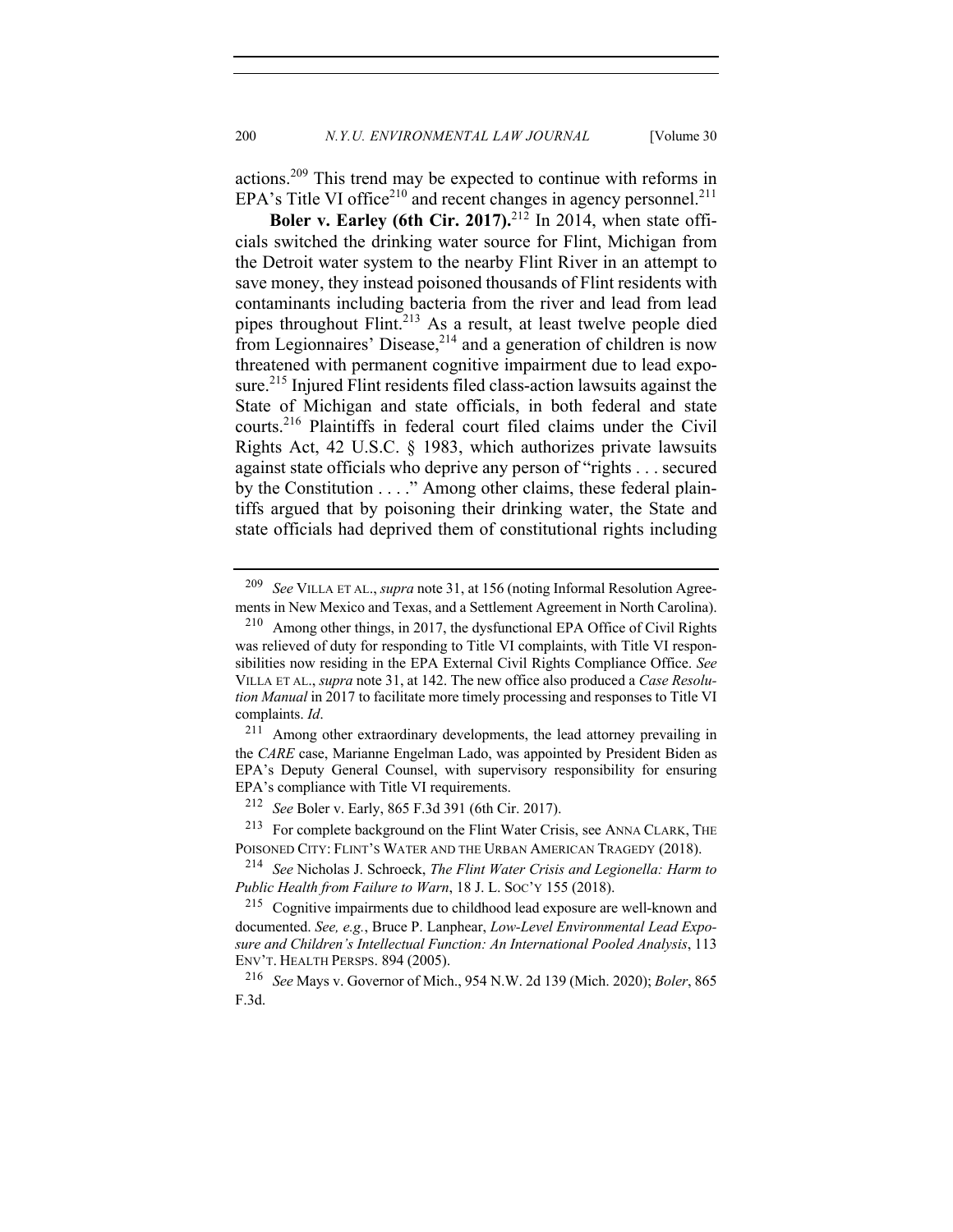rights to substantive and procedural due process, impairment of the right to contract, and deprivation of property without just compensation.<sup>217</sup>

The U.S. District Court for the Eastern District of Michigan dismissed the plaintiffs' case,<sup>218</sup> holding that the plaintiffs' claims under § 1983 were precluded by the federal Safe Drinking Water Act.<sup>219</sup> The district court based this ruling upon the Supreme Court's decision in *Middlesex County Sewerage Authority v. National Sea Clammers Association*, <sup>220</sup> which held that private claims alleging injury to the fishing industry through water pollution were preempted by the federal Clean Water Act.<sup>221</sup> On appeal, however, the Sixth Circuit Court of Appeals distinguished *Sea Clammers* and reversed the district court's dismissal of this case.<sup>222</sup> The U.S. Supreme Court subsequently denied certiorari.<sup>223</sup> This decision was important because the Safe Drinking Water Act does not allow private recovery for personal injuries, while § 1983 does. By preserving the § 1983 claims, plaintiffs in this case maintained the pressure that helped produce the civil settlement noted below.

**Mays v. Governor of Michigan (M.I. 2020).**<sup>224</sup> In a parallel case to *Boler*, class-action plaintiffs in state court raised numerous claims, including claims based upon theories of direct violation of constitutional rights. In particular, plaintiffs argued that the state officials, by poisoning the drinking water of Flint, had violated plaintiffs' constitutional right to "bodily integrity" under the Due Process Clause of the Michigan Constitution.<sup>225</sup> The Michigan Supreme

<sup>217</sup> *See Boler*, 865 F.3d at 399.

<sup>218</sup> *See* Boler v. Earley, No. 5:16-cv-10323, 2016 WL 1573272, at \*3 (E.D. Mich. Apr. 19, 2016).

<sup>219</sup> *See* 42 U.S.C. § 300f *et seq.*

<sup>220</sup> *See* Middlesex City Sewerage Auth. v. Nat'l Sea Clammers Assoc., 453 U.S. 1 (1981).

<sup>221</sup> *See* Boler v. Earley, No. 5:16-cv-10323, 2016 WL 1573272, at \*2 (E.D. Mich. Apr. 19, 2016).

<sup>222</sup> *See Boler*, 865 at 401–17.

<sup>223</sup> *See* City of Flint v. Boler, 138 S. Ct. 1294 (2018) (mem.).

<sup>224</sup> *See* Mays v. Governor of Mich., 954 N.W.2d 139 (Mich. 2020).

<sup>&</sup>lt;sup>225</sup> MICH. CONST. art. I, § 17 ("No person shall . . . be deprived of life, liberty or property, without due process of law."); *cf.* U.S. CONST. amend XIV, § 1 ("nor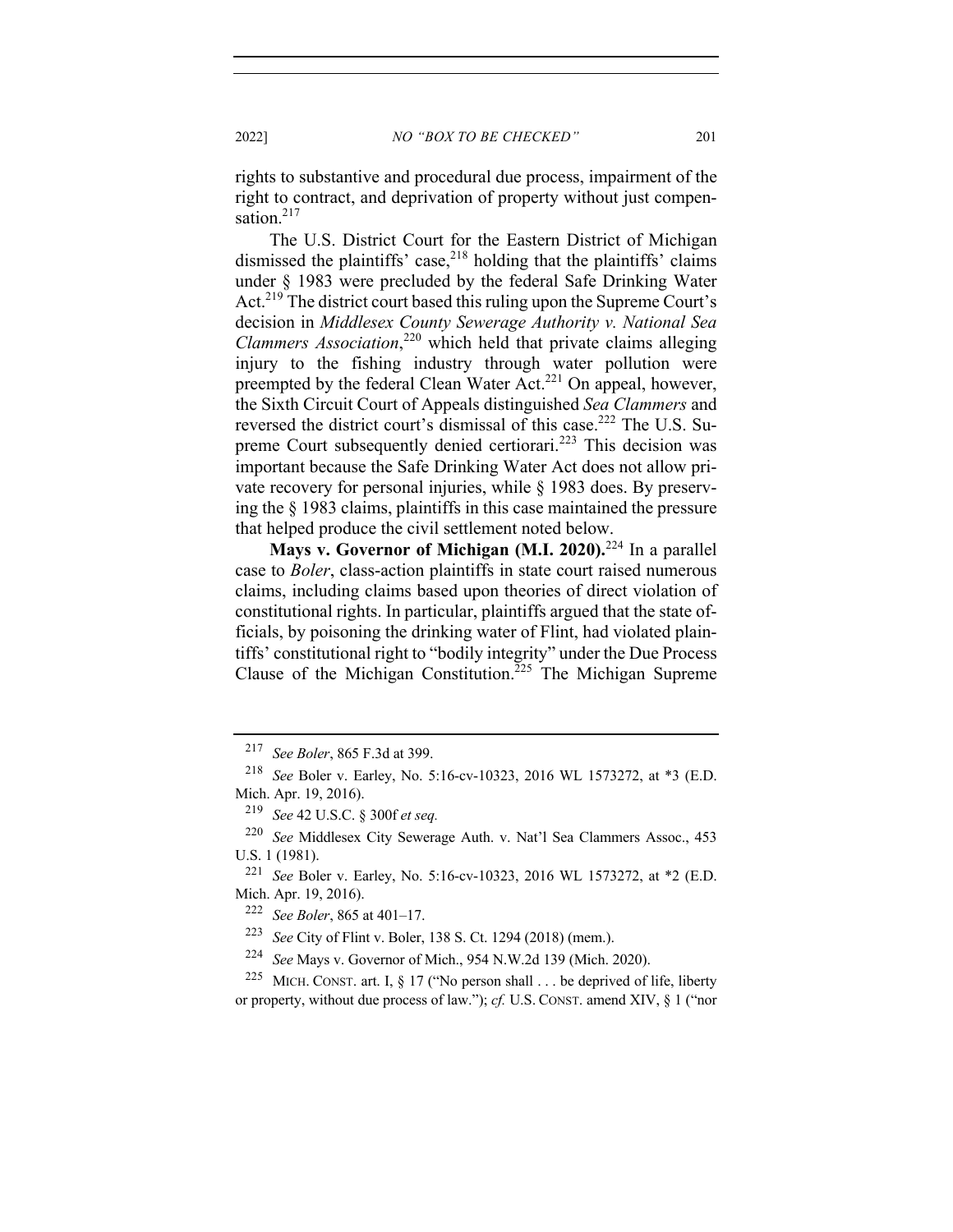Court in this case explained the right to bodily integrity in the following terms: "Violation of the right to bodily integrity involves 'an egregious, nonconsensual entry into the body which was an exercise of power without any legitimate governmental objective."<sup>226</sup> Applying this legal standard to the egregious facts of this case, the Michigan Supreme Court concluded that "[t]here is obviously no legitimate governmental objective in poisoning citizens."<sup>227</sup>

Given its losses in both federal court with *Boler* and in state court with *Mays*, the State of Michigan prudently decided to settle both cases,  $228$  agreeing to pay \$600 million into a settlement fund that will disburse proceeds to injured claimants.<sup>229</sup> Beyond this massive civil liability, at least nine state officials are now facing criminal charges for their involvement in poisoning the drinking water of Flint and failing to respond when they had knowledge to do so. Among those indicted are Rick Snyder, the former governor of Michigan, charged with two counts of "willful neglect of duty," a one-year misdemeanor; Darnell Earley, the former state-appointed emergency manager for Flint, charged with three counts of "misconduct in office," each a five-year felony; and Nick Lyons, the former director of the Michigan Department of Health and Human Services, charged with nine counts of involuntary manslaughter, each a fifteen-year felony. $230$ 

**McKiver v. Murphy-Brown, LLC (4th Cir. 2020).**<sup>231</sup> As one reminder of the continuing power of tort law for pursuing environmental justice, a recent decision by the Fourth Circuit Court of

<sup>228</sup> *See* Amended Settlement Agreement, ¶ 2.1.1, *In re* Flint Water Cases, No. 5:16-cv-10444 (E.D. Mich. Nov. 16, 2020) ("State Defendants shall pay \$600,000,000").

<sup>229</sup> *See* Julie Bosman, *Michigan to Pay \$600 Million to Victims of Flint Water Crisis*, N.Y. TIMES (Aug. 19, 2020), https://www.nytimes.com/2020/08/19/ us/flint-water-crisis-settlement.html.

<sup>230</sup> *See* Press Release, Dept. of Att'y Gen., Mich., *Nine Indicted on Criminal Charges in Flint Water Crisis Investigation* (Jan. 14, 2021), https://www.michigan.gov/ag/0,4534,7-359-92297\_99936-549541—,00.html.

<sup>231</sup> *See* McKiver v. Murphy-Brown, LLC, 980 F.3d 937 (4th Cir. 2020).

shall any State deprive any person of life, liberty, or property, without due process of law").

<sup>226</sup> *Mays*, 954 N.W.2d at 184 (citing Rogers v. Little Rock, Ark., 152 F.3d 790, 797 (8th Cir. 1998)).

<sup>227</sup> *Id.* at 159.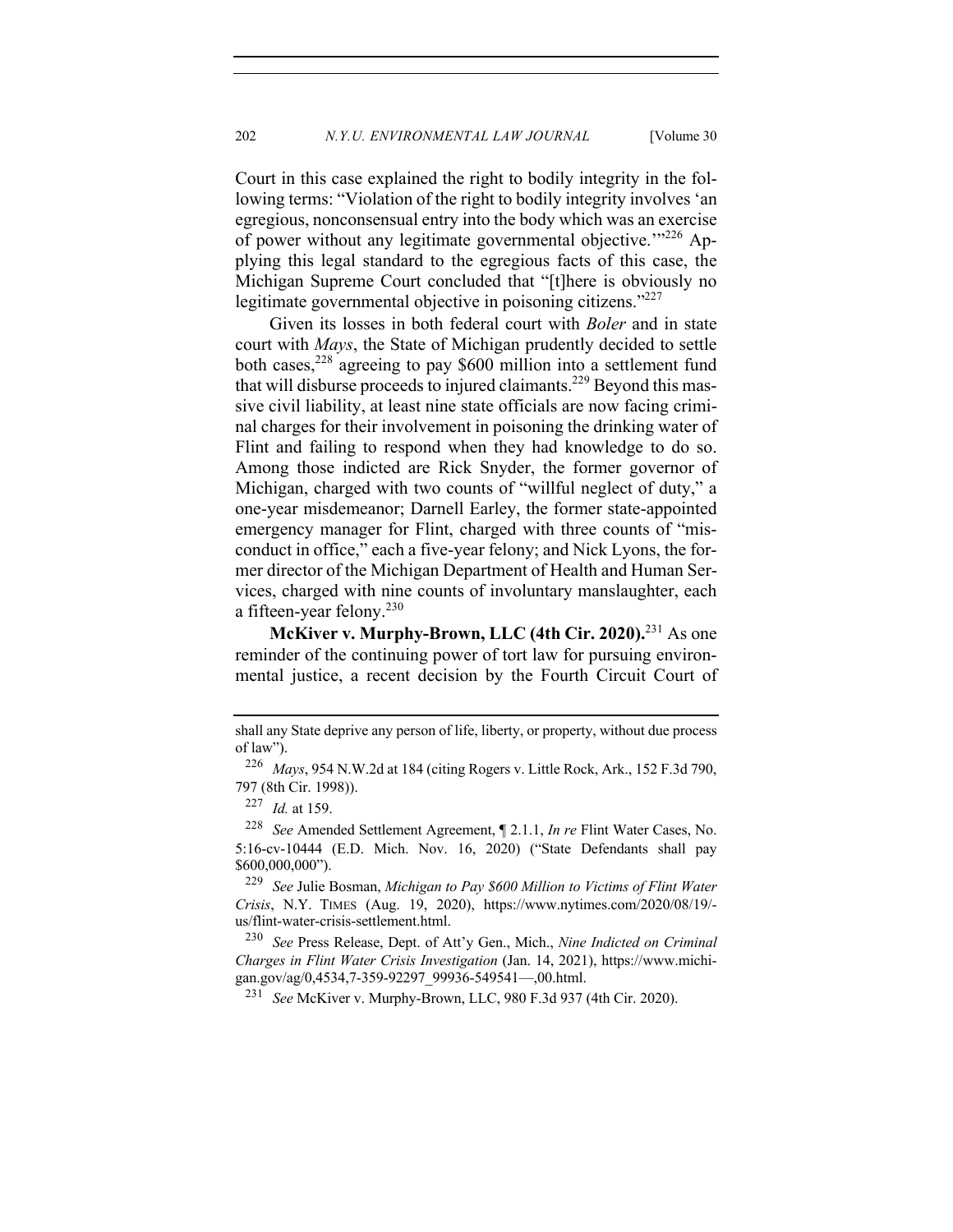2022] *NO "BOX TO BE CHECKED"* 203

Appeals is instructive. This decision is one of many cases filed by local residents against operators of industrial hog farms in eastern North Carolina, which have created massive pollution problems<sup>232</sup> in surrounding communities of color.<sup>233</sup> Finding that the adverse conditions created by the hog farm in this case constituted a private nuisance under North Carolina law, the jury awarded plaintiffs both compensatory and punitive damages. On appeal, the Fourth Circuit remanded "for the limited purpose of determining the proper amount of punitive damages," but affirmed the jury finding of nuisance and the jury conclusion that both compensatory and punitive

Martinez v. City of Chicago (N.D. Ill. 2021).<sup>235</sup> In this recent decision, the federal court ruled that city approval to relocate a large, polluting scrap metal recycling operation from the affluent and largely white Lincoln Park neighborhood of Chicago to the majority-minority community of South Burley on the Southeast Side did not violate the Equal Protection Clause of the U.S. Constitution. In so holding, the court applied much the same Equal Protection analysis as in *Bean* (1979), concluding that "the Plaintiffs have not shown a discriminatory purpose behind the move of the facility from Lincoln Park to South Burley."<sup>236</sup>

damages were proper in this case. $234$ 

Although a disappointing outcome for the plaintiffs in court, the decision highlighted the need for advocates to rely upon other legal theories and tactics in the pursuit of environmental justice. A year later, in February 2022, the plaintiffs effectively prevailed after the City of Chicago reviewed the findings of a Health Impact Assessment (HIA) and decided to deny the permit that would allow

<sup>232</sup> As one stark example, according to the court, the hog farm at issue in this case, Kinlaw Farms, annually maintained nearly 15,000 hogs, which generated approximately 153,000 pounds of feces and urine every single day. Much of this waste ends up in waste lagoons and spray fields. "Approximately eight million gallons of hog feces were sprayed in the air annually at Kinlaw Farms," allowing the aerial fecal matter to be inhaled and ingested, and adversely affect the lives of all surrounding residents. *Id*. at 947.

<sup>233</sup> *See* Emily E. Harrison, *Odor in the Court! And It Smells Like Environmental Racism: How Big Pork Is Legally Abusing Poor Communities of Color in Eastern North Carolina*, 11 WAKE FOREST J.L. & POL'Y 433 (2021).

<sup>234</sup> *McKiver*, 980 F.3d at 977.

<sup>235</sup> *See* Martinez v. City of Chicago, 534 F. Supp. 3d 936 (N.D. Ill. 2021).

<sup>236</sup> *Id*. at 951.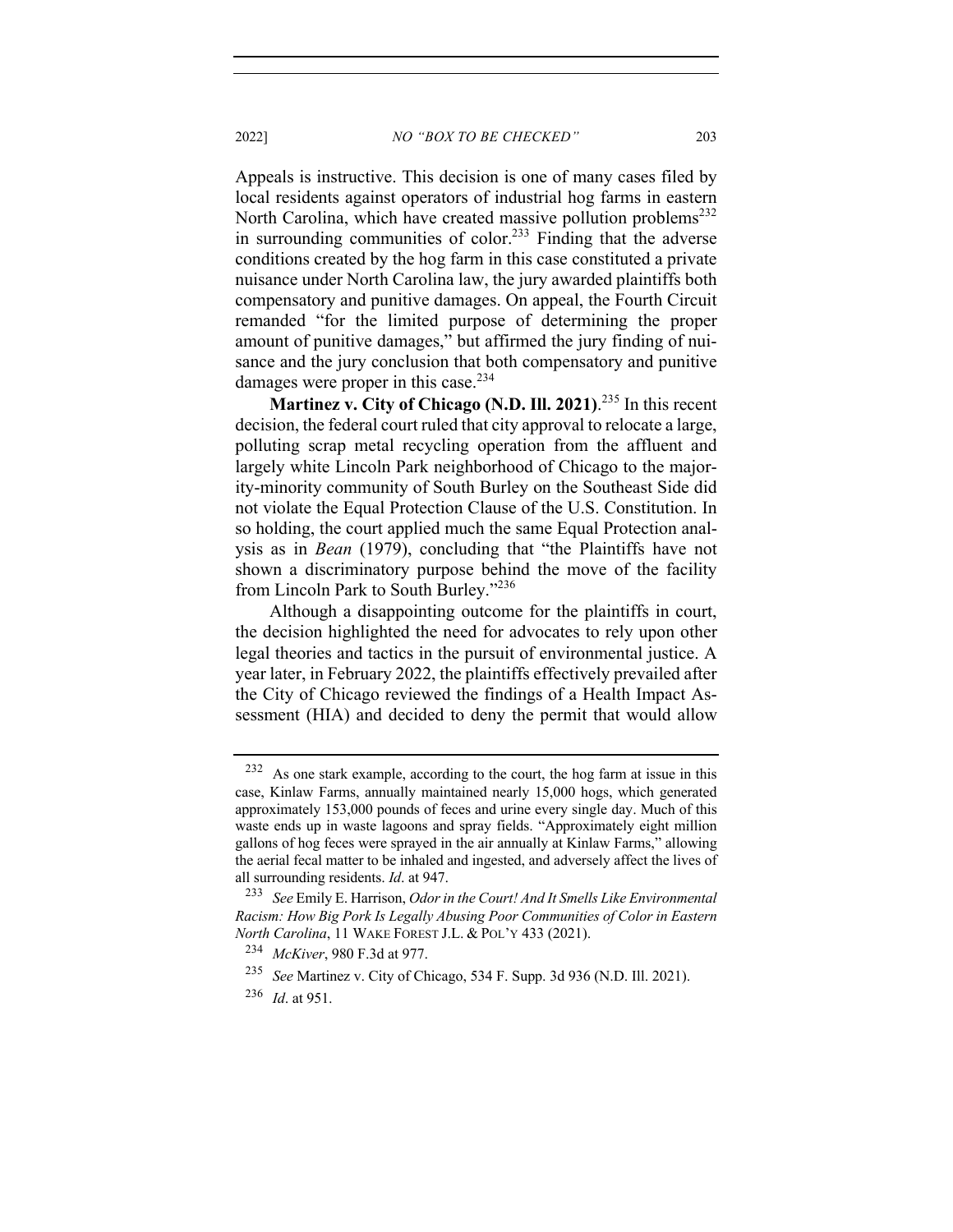204 *N.Y.U. ENVIRONMENTAL LAW JOURNAL* [Volume 30]

transfer of the facility to the minority community in Chicago's Southeast Side.<sup>237</sup>

#### B. *Key Takeaways for Practitioners*

From the rough start in *Bean* (1979) and *Select Steel* (1998), plaintiffs seeking environmental justice have found increasing success through a variety of legal theories, including tort, constitutional rights, and civil rights legislation, as indicated by recent cases including *Boler* (2017), *Mays* (2020), and *McKiver* (2020). Credible and increasing potential for liability under Title VI, § 1983, constitutional law, and tort law all add up to increasing leverage for environmental justice advocates to seek and negotiate settlement agreements, including injunctive relief to address environmental justice concerns.238 Accordingly, while published cases must always be considered, savvy practitioners should always remain attuned to whether and how cases are settled.

#### V. CONCLUSION: WHAT NOW?

Returning to our not-very-hypothetical pipeline scenario from the Introduction, what would you do now, as earnest and competent in-house counsel for the pipeline company proposing to build Compressor Station 1 in a community of color? From the EAB decisions (e.g., *Shell II, Avenal*), you may see that getting an environmental permit will require an environmental justice analysis. From cases including *Communities Against Runway Expansion*, *Hausrath*, and *Friends of Buckingham*, you may see that your environmental justice analysis may be subject to judicial scrutiny. From the *Standing Rock* saga, you may see that any permit you obtain in violation of

<sup>237</sup> Letter from City of Chicago, Dept. of Public Health, to Hal Tobin, General III, LLC (d/b/a Southside Recycling) (Feb. 18, 2022). In denying the permit, the Chicago Department of Public Health "determined that there is an unacceptable risk that the proposed facility would produce an increase in particulate matter, noise, and diesel emissions, the negative effects of which are magnified in a population with the health vulnerabilities identified and documented in the HIA." *Id*.

<sup>238</sup> For example, resolution of a Title VI complaint against the State of North Carolina to address pollution from industrial hog farms in eastern North Carolina resulted in a settlement agreement in 2018 with the North Carolina Department of Environmental Quality. Among other things, the settlement agreement required local air and water quality monitoring, "carried out in partnership with the complaint community organizations." VILLA ET AL., *supra* note 31, at 156–57.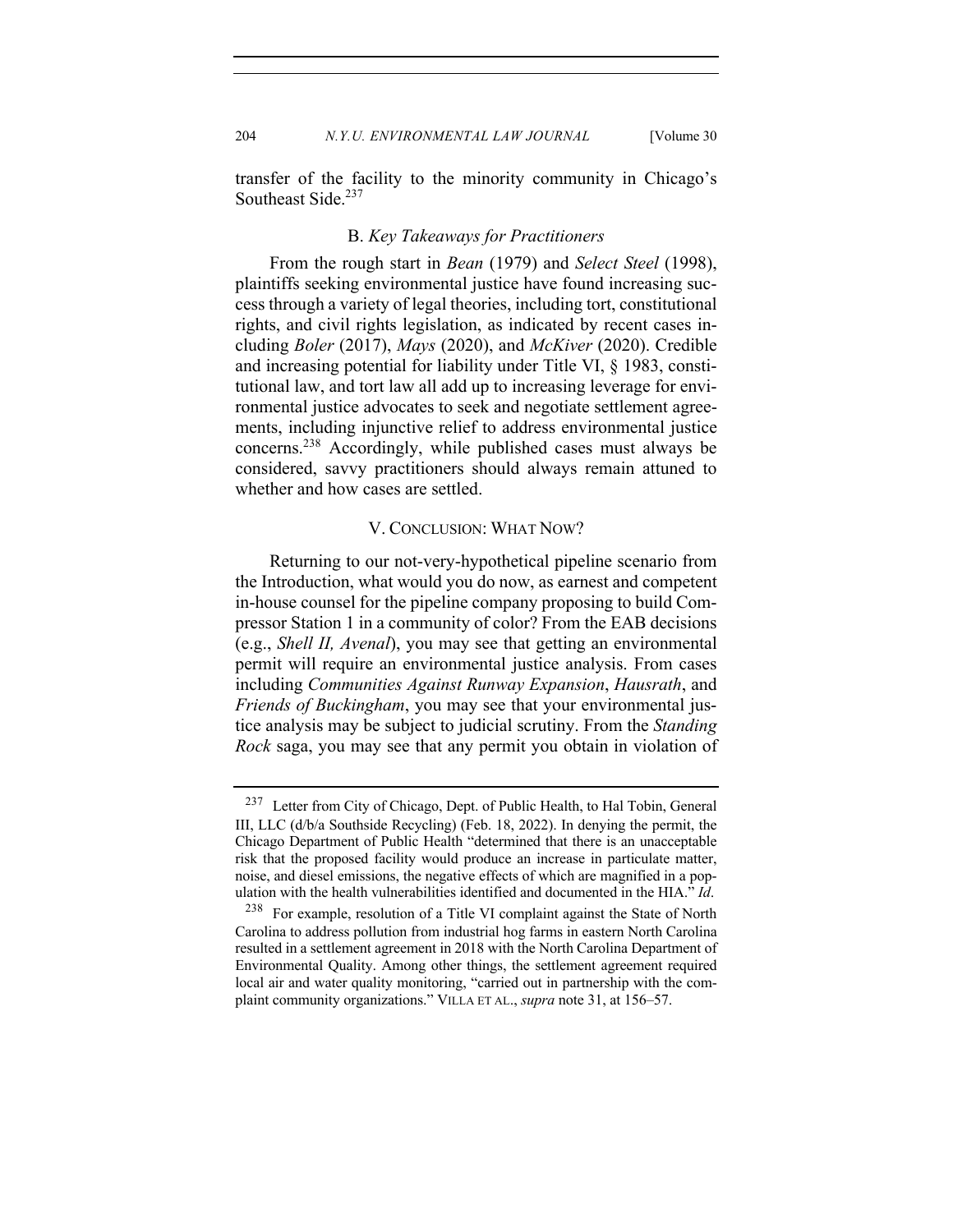laws including NEPA and the APA could be subject to vacatur. From *Californians for Renewable Energy*, you may see that any state agency that violates Title VI may be subject to an administrative complaint and judicial supervision. From *Boler*, *Mays*, and *McKiver*, you may see how your company—and potentially individual officers—may become civilly and even criminally liable if someone gets hurt. And in almost any circumstance, you may see how a project gets delayed or even killed when it fails to address concerns for environmental justice.<sup>239</sup>

Judge Rawlinson, in dissent, urges that "[w]e must do better."<sup>240</sup> But how will you do that? You might start by taking seriously the commands of environmental justice for "fair treatment" and "meaningful involvement." Residents of Flint, Michigan, were not treated fairly when state-appointed managers decided to switch the City's water source to the Flint River in order to save money. Likewise, the Standing Rock Sioux Tribe was not provided meaningful involvement when the Corps of Engineers blasted emails at tribal staff instead of engaging in true government-to-government consultation with tribal leaders.<sup>241</sup> The Corps also failed to take the concerns expressed by the Tribe seriously, including concerns about

<sup>239</sup> In fact, after repeated delays and increasing costs, backers of the Atlantic Coast Pipeline announced in July 2020 the cancellation of the project. *See* Ivan Penn, *Atlantic Coast Pipeline Canceled as Delays and Costs Mount*, N.Y. TIMES (July 5, 2020) https://www.nytimes.com/2020/07/05/business/atlantic-coast-pipeline-cancel-dominion-energy-berkshire-hathaway.html. In like manner, on June 6, 2021, backers of the Keystone XL Pipeline announced they were terminating the controversial project that would have carried petroleum from the Canadian tar sands to Nebraska. *See* Carol Davenport, *The Keystone XL Pipeline Project Has Been Terminated*, N.Y. TIMES, (June 9, 2021), https://www.nytimes.com/2021/06/09/business/keystone-xl-pipeline-canceled.html.

<sup>240</sup> Center for Cmty. Action & Env't Just. v. Fed. Aviation Admin.,18 F.4th 592, 622 (9th Cir. 2021) (Rawlinson, J., dissenting).

 $241$  Based upon a limited record, the district court was at first seemingly impressed with the efforts made by the Corps of Engineers to consult with the Standing Rock Sioux Tribe. *See* Standing Rock Sioux Tribe v. U.S. Army Corps of Eng'rs, 205 F. Supp. 3d 4, 13–18 (D.D.C. 2016). However, that record was incomplete and potentially misleading, as the Tribe later pointed out. *See* STANDING ROCK SIOUX TRIBE, SETTING THE RECORD STRAIGHT: STANDING ROCK'S ENGAGEMENT IN THE DAKOTA ACCESS PIPELINE 3, https://earthjustice.org/sites/default/files/files/Setting-the-Record-Straight-2.23.17.pdf ("Ultimately, it's not how many meetings were held, or how many letters were sent . . . . The real issue is what the Corps does with that information . . . .").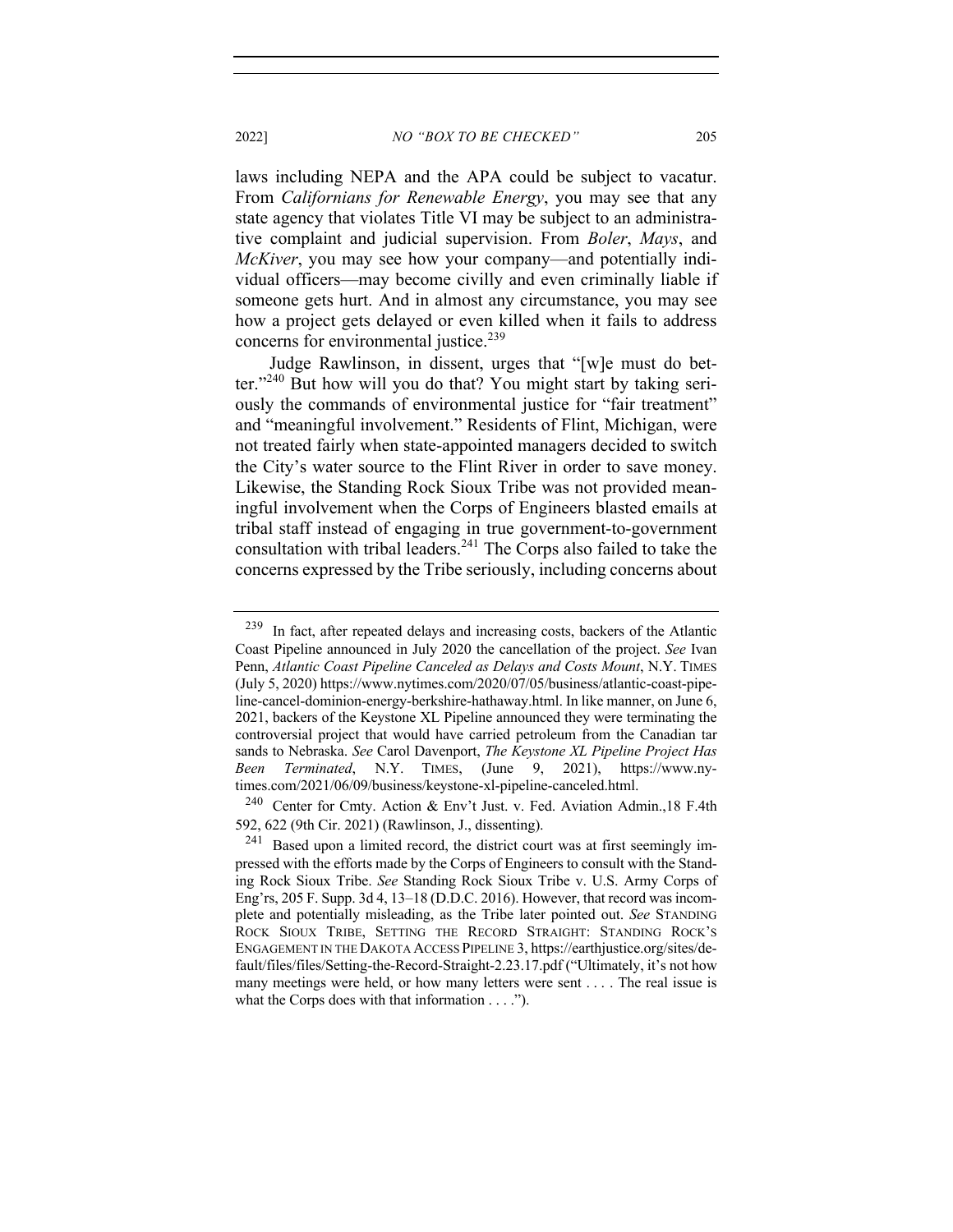the potential for oil leaks from the pipeline—a failure that led years later to vacatur of the Corps approvals for the project.<sup>242</sup> And even though the Dakota Access Pipeline, unlike the Atlantic Coast Pipeline, was completed and remains operational, the delay from the protests and litigation over DAPL reportedly cost investors substantially.<sup>243</sup>

Efforts to develop "best practices" for permit applicants working with communities of color have already begun<sup>244</sup> and will likely continue along with growing recognition of the need to address concerns for environmental justice. Ultimately, what may count most is listening, really *listening*, to concerns expressed by community members, and then working to address those concerns instead of simply defending a decision already made. In the *Friends of Buckingham* case, concerns about air emissions from the gas-fired compressor station might have been addressed by powering the station with clean, electric alternatives.<sup>245</sup> How much less would that alternative have cost, compared to the ultimate cost of litigation and time-delay of the project? And how much did the refusal to consider and adopt this alternative cost in the continued erosion of trust and goodwill in communities of color?

As the Louisiana judge acknowledged recently in the Formosa Plastics case, "[i]nherent . . . in a robust environmental justice analysis is the recognition that environmental racism exists  $\dots$ ."<sup>246</sup> Racism and environmental injustice continue to permeate public and private institutions. You have choices to do something about that,

<sup>242</sup> *See supra* notes 127–138 and accompanying text.

 $243$  By one estimate, the delays in DAPL construction caused by the widespread protest and litigation cost investors at least \$750 million. *See* Eid, *supra* note 127, at 593.

<sup>244</sup> *See, e.g.*, Activities to Promote Environmental Justice in the Permit Application Process, 78 Fed. Reg. 27,220, 27,226–33 (May 9, 2013); MICHAEL B. GERRARD, THE LAW OF ENVIRONMENTAL JUSTICE 511 (Michael B. Gerrard & Sheila R. Foster eds., 2008).

<sup>245</sup> Friends of Buckingham v. State Air Pollution Control Bd., 947 F.3d 68, 71 (4th Cir. 2020) ("Petitioners contend the Board erred in failing to consider electric turbines as zero-emission alternatives to gas-fired turbines in the Compressor Station.").

<sup>246</sup> Hearing Transcript at 4–5, Rise St. James v. La. Dept. of Env't Quality, Suit C694029, 19th Jud. Dist. Ct. (Nov. 18, 2020) (on file with author).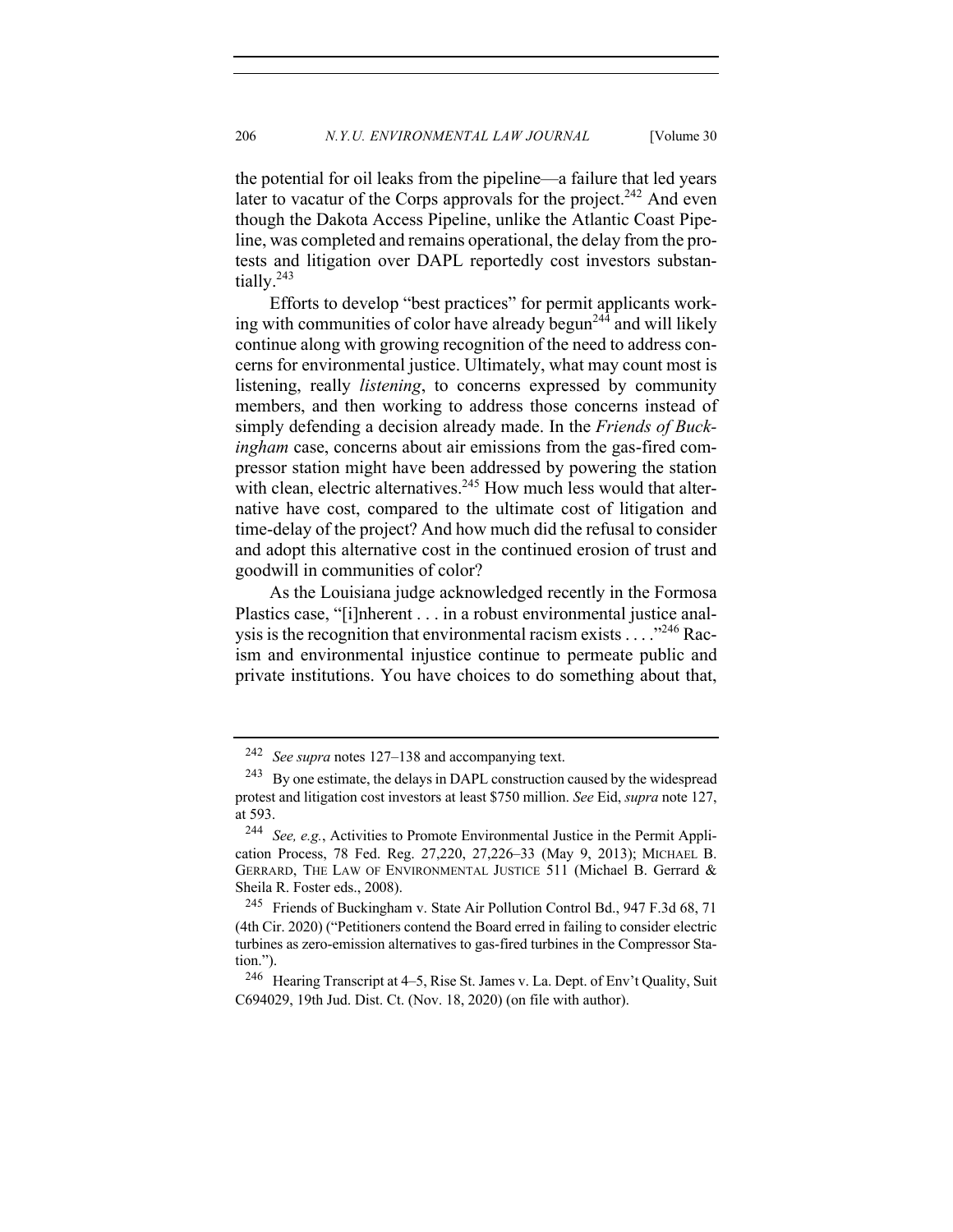something different and better, because in modern legal practice, "environmental justice is not merely a box to be checked."